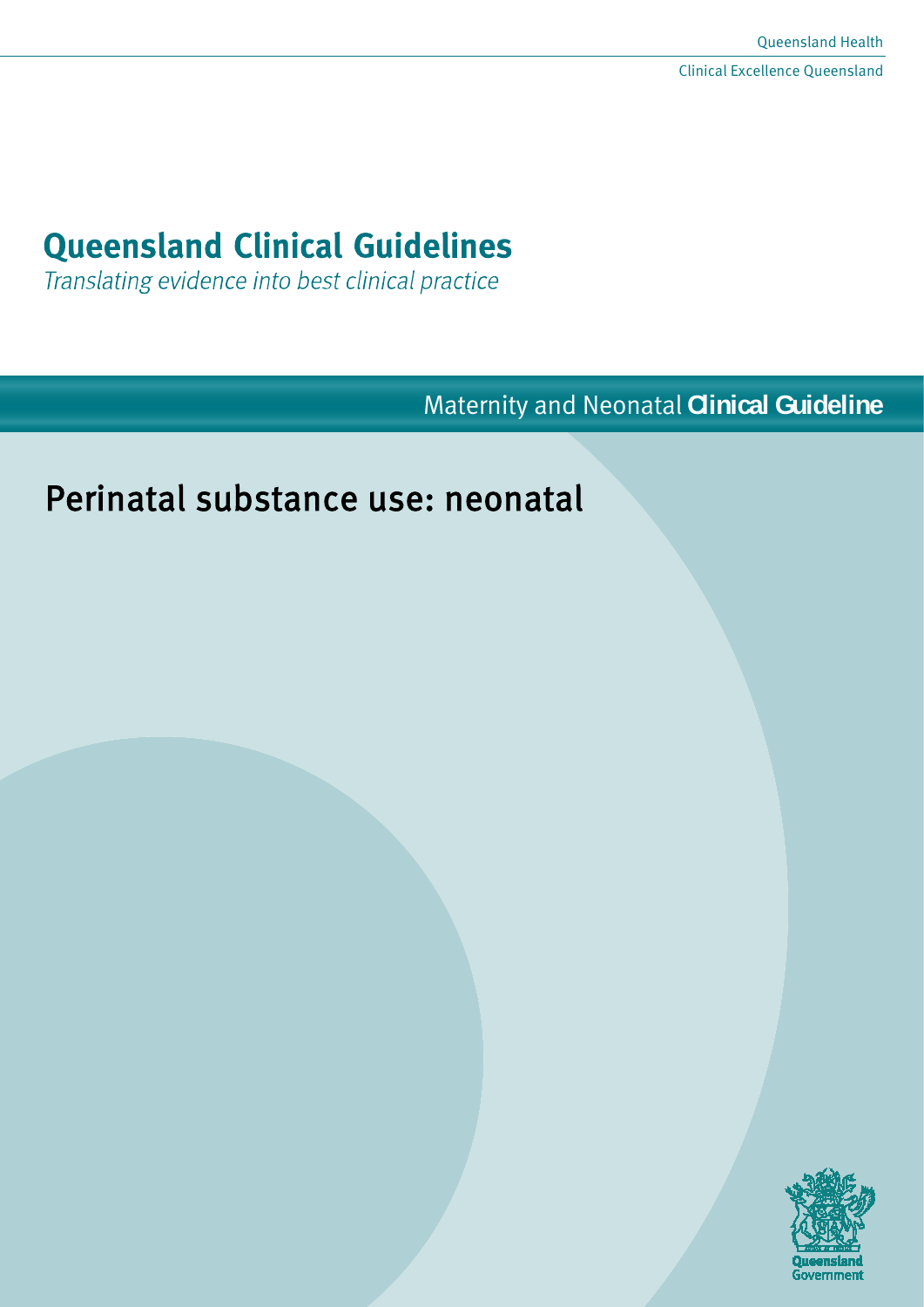| Document title:<br>Publication date: | Perinatal substance use: neonatal<br>September 2021                                                                 |
|--------------------------------------|---------------------------------------------------------------------------------------------------------------------|
| Document number:                     | MN21.38-V3-R21                                                                                                      |
| Document supplement:                 | The document supplement is integral to and should be read in conjunction with<br>this guideline.                    |
| Amendments:                          | Full version history is supplied in the document supplement.                                                        |
| Amendment date:                      | Full Review September 2021                                                                                          |
| Replaces document:                   | MN16.38-V2-R21                                                                                                      |
| Author:                              | Queensland Clinical Guidelines                                                                                      |
| Audience:                            | Health professionals in Queensland public and private maternity and neonatal<br>services                            |
| Review date:                         | September 2026                                                                                                      |
| Endorsed by:                         | Queensland Clinical Guidelines Steering Committee<br>Statewide Maternity and Neonatal Clinical Network (Queensland) |
| Contact:                             | Email: Guidelines@health.gld.gov.au<br>URL: http://www.health.qld.gov.au/qcg                                        |



#### **Cultural acknowledgement**

We acknowledge the Traditional Custodians of the land on which we work and pay our respect to the Aboriginal and Torres Strait Islander Elders past, present and emerging.

#### **Disclaimer**

This guideline is intended as a guide and provided for information purposes only. The information has been prepared using a multidisciplinary approach with reference to the best information and evidence available at the time of preparation. No assurance is given that the information is entirely complete, current, or accurate in every respect.

The guideline is not a substitute for clinical judgement, knowledge and expertise, or medical advice. Variation from the guideline, taking into account individual circumstances, may be appropriate.

This guideline does not address all elements of standard practice and accepts that individual clinicians are responsible for:

- Providing care within the context of locally available resources, expertise, and scope of practice
- Supporting consumer rights and informed decision making, including the right to decline intervention or ongoing management
- Advising consumers of their choices in an environment that is culturally appropriate and which enables comfortable and confidential discussion. This includes the use of interpreter services where necessary
- Ensuring informed consent is obtained prior to delivering care
- Meeting all legislative requirements and professional standards
- Applying standard precautions, and additional precautions as necessary, when delivering care
- Documenting all care in accordance with mandatory and local requirements

Queensland Health disclaims, to the maximum extent permitted by law, all responsibility and all liability (including without limitation, liability in negligence) for all expenses, losses, damages and costs incurred for any reason associated with the use of this guideline, including the materials within or referred to throughout this document being in any way inaccurate, out of context, incomplete or unavailable.

**Recommended citation:** Queensland Clinical Guidelines. Perinatal substance use: neonatal. Guideline No. MN21.38-V3-R26. Queensland Health. 2021. Available from: [https://www.health.qld.gov.au/qcg](http://www.health.qld.gov.au/qcg)

© State of Queensland (Queensland Health) 2021



This work is licensed under a Creative Commons Attribution-NonCommercial-NoDerivatives V4.0 International licence. In essence, you are free to copy and communicate the work in its current form for non-commercial purposes, as long as you attribute Queensland Clinical Guidelines, Queensland Health and abide by the licence terms. You may not alter or adapt the work in any way. To view a copy of this licence, visit <https://creativecommons.org/licenses/by-nc-nd/4.0/deed.en>

For further information, contact Queensland Clinical Guidelines, RBWH Post Office, Herston Qld 4029, email [Guidelines@health.qld.gov.au.](mailto:Guidelines@health.qld.gov.au) For permissions beyond the scope of this licence, contact: Intellectual Property Officer, Queensland Health, GPO Box 48, Brisbane Qld 4001, email [ip\\_officer@health.qld.gov.au.](mailto:ip_officer@health.qld.gov.au)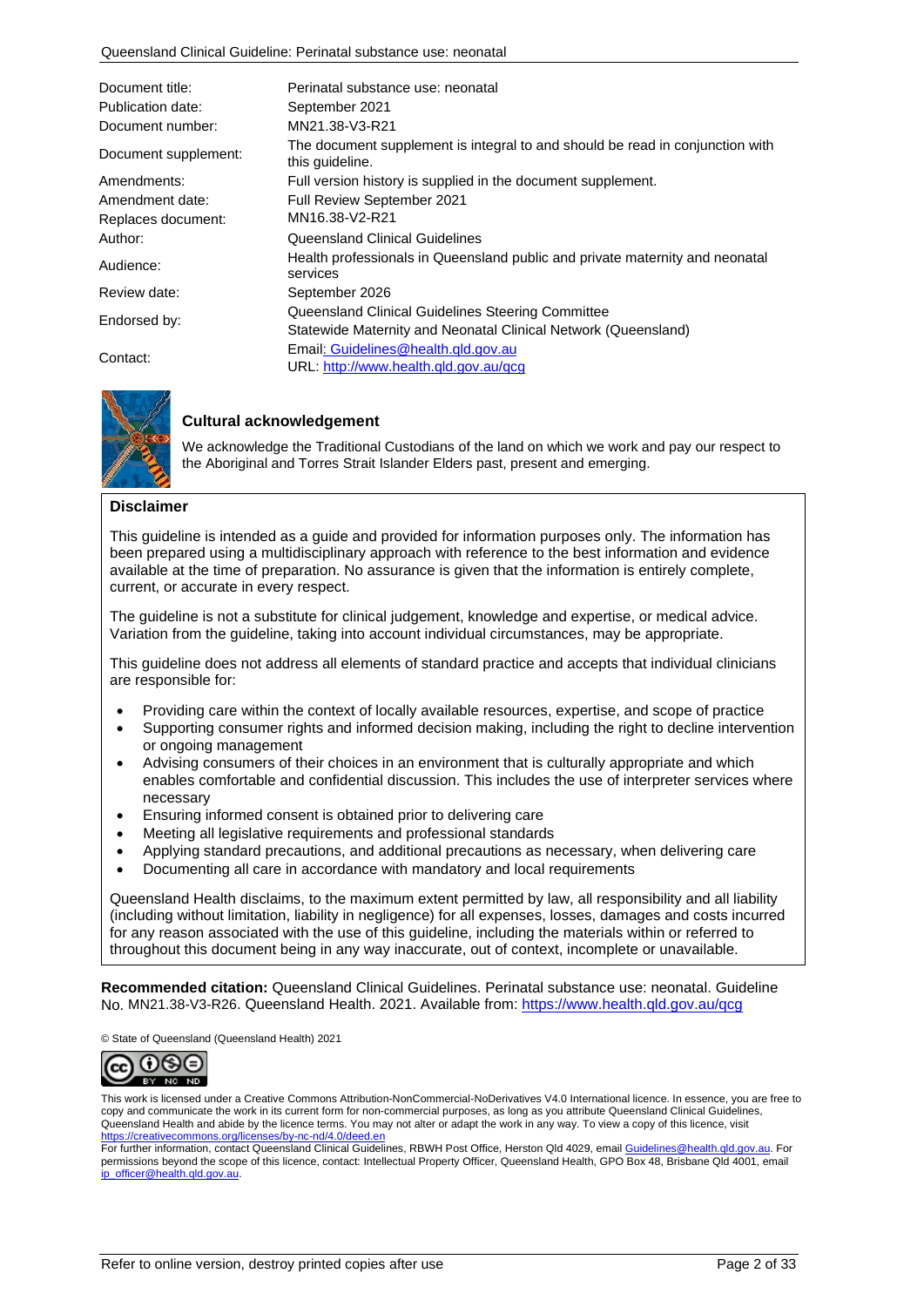#### **Flow Chart: Management of neonatal abstinence syndrome**



**BW:** birth weight**, ESC:** eat, sleep, console protocol, **FNAS:** Finnegan neonatal abstinence score, **LOS:**  length of stay**, NAS:** neonatal abstinence syndrome

Queensland Clinical Guideline: Perinatal substance use: neonatal F21.38-2-V3-R26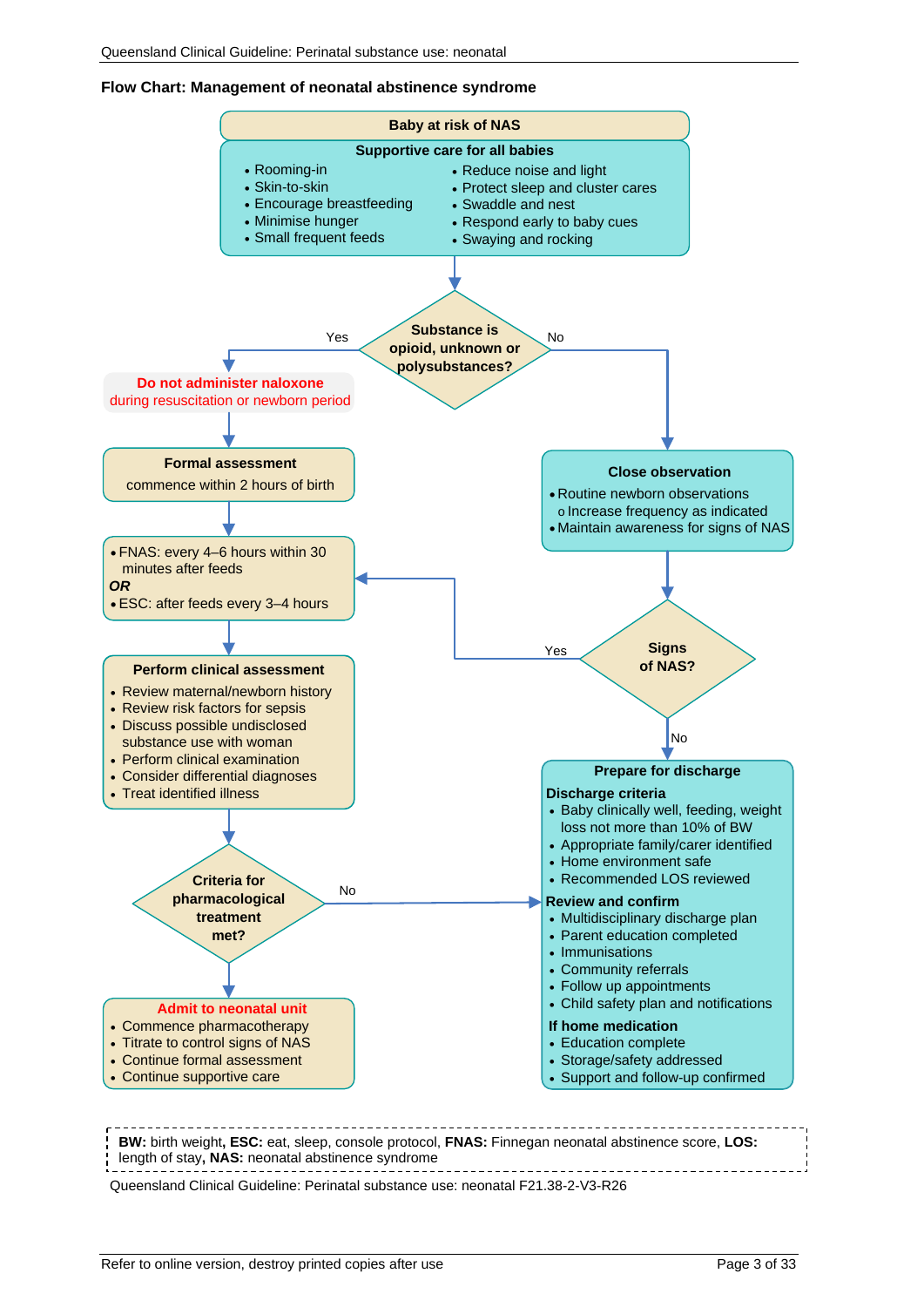#### **Table of Contents**

| 1.1            |  |  |
|----------------|--|--|
| 1.2            |  |  |
| 1.3            |  |  |
| $\overline{2}$ |  |  |
| 2.1            |  |  |
| 3              |  |  |
| 3.1            |  |  |
| 3.2            |  |  |
| 3.3            |  |  |
| 3.4            |  |  |
| 3.4.1          |  |  |
| 3.4.2          |  |  |
| 3.5            |  |  |
| 4              |  |  |
| 4.1            |  |  |
| 4.1.1          |  |  |
| 4.1.2          |  |  |
| 5              |  |  |
| 5.1            |  |  |
| 5.2            |  |  |
| 6              |  |  |
| 6.1            |  |  |
| 6.2            |  |  |
| 6.3            |  |  |
| 6.4            |  |  |
|                |  |  |
|                |  |  |
|                |  |  |
|                |  |  |
|                |  |  |
|                |  |  |
|                |  |  |
|                |  |  |
|                |  |  |
|                |  |  |

### **List of Tables**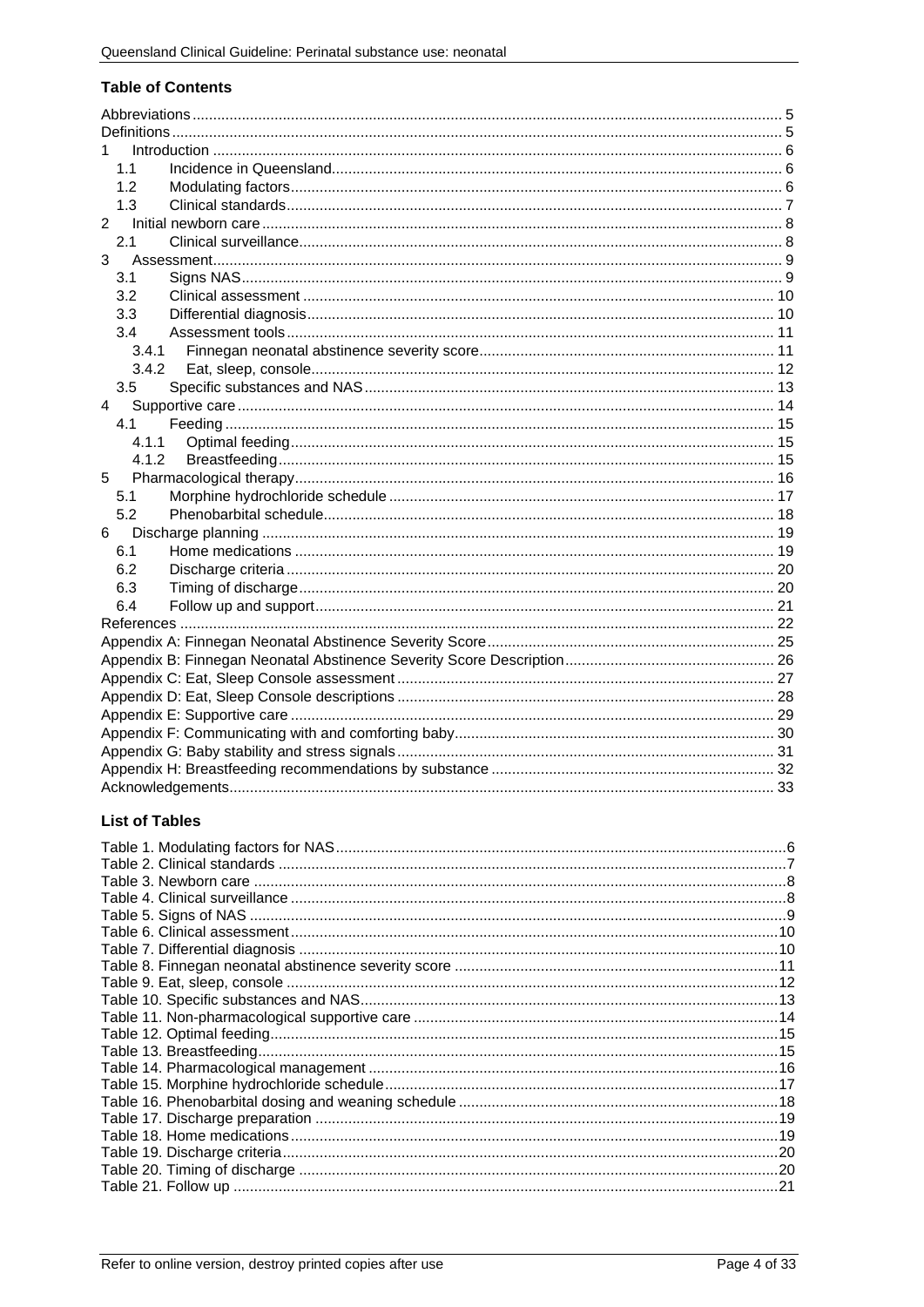#### <span id="page-4-0"></span>**Abbreviations**

| <b>CNS</b>  | Central nervous system                      |
|-------------|---------------------------------------------|
| GI          | Gastrointestinal                            |
| GP          | General practitioner                        |
| IV          | Intravenous                                 |
| <b>NAS</b>  | Neonatal abstinence syndrome                |
| <b>NP</b>   | Nurse practitioner                          |
| <b>SIDS</b> | Sudden Infant Death Syndrome                |
| <b>SNRI</b> | Serotonin noradrenaline reuptake inhibitors |
| <b>SSRI</b> | Selective serotonin reuptake inhibitors     |
| <b>SUDI</b> | Sudden Unexplained Death of an Infant       |

#### <span id="page-4-1"></span>**Definitions**

|                                       | Membership is influenced by the needs of the parent/carer, the baby,<br>availability of staff, and other local resourcing issues.                                                                                                                                                                                                                                                                                                                                   |
|---------------------------------------|---------------------------------------------------------------------------------------------------------------------------------------------------------------------------------------------------------------------------------------------------------------------------------------------------------------------------------------------------------------------------------------------------------------------------------------------------------------------|
| Multidisciplinary<br>team             | May include a range of multidisciplinary professionals including, but not<br>limited to, nurse/midwife, obstetrician, neonatologist/paediatrician, nurse<br>practitioner, pharmacist, lactation consultant, other specialist practitioners<br>(e.g. maternal fetal medicine specialist), general practitioner, social<br>worker/counsellor and allied health workers from hospital and community<br>services including government and non-government organisations. |
| Full team review                      | Within the Eat, Sleep Console method of assessment, includes as a<br>minimum the parent/carer, main staff care providers (nurse or midwife, team<br>leader), and medical officer or neonatal nurse practitioner. Other members of<br>the multidisciplinary team (e.g. pharmacist) may be included as required.                                                                                                                                                      |
|                                       | In this guideline, NAS is used to describe the syndrome of withdrawal in<br>babies exposed to opioids and other substances in-utero.                                                                                                                                                                                                                                                                                                                                |
| Neonatal<br>abstinence score<br>(NAS) | Other terms/diagnosis which are included in the umbrella term 'NAS'<br>Neonatal opioid withdrawal syndrome (NOWS): clinical features specific to<br>withdrawal from opioids<br>Poor neonatal adaption syndrome: clinical features specific to in-utero<br>$\bullet$<br>exposure to SSRI and SNRI and/or other anti-depressants.<br>• Substance exposed newborn: baby exposed to substances in-utero that                                                            |
|                                       | may cause signs of withdrawal postnatally<br>In this guideline used to mean any clinical area where specialised                                                                                                                                                                                                                                                                                                                                                     |
| Neonatal unit                         | observation, monitoring, and baby care is provided                                                                                                                                                                                                                                                                                                                                                                                                                  |
| Parent/carer                          | In this guideline used to include the birth, adoptive or foster parents, primary<br>caregivers or other family members involved in the care of the baby.                                                                                                                                                                                                                                                                                                            |
| Perinatal<br>substance use            | Includes any drug, medicine or chemical matter or mixture whose use in<br>pregnancy may give rise to immediate or future concern for the health and<br>well-being of the woman and/or her baby.                                                                                                                                                                                                                                                                     |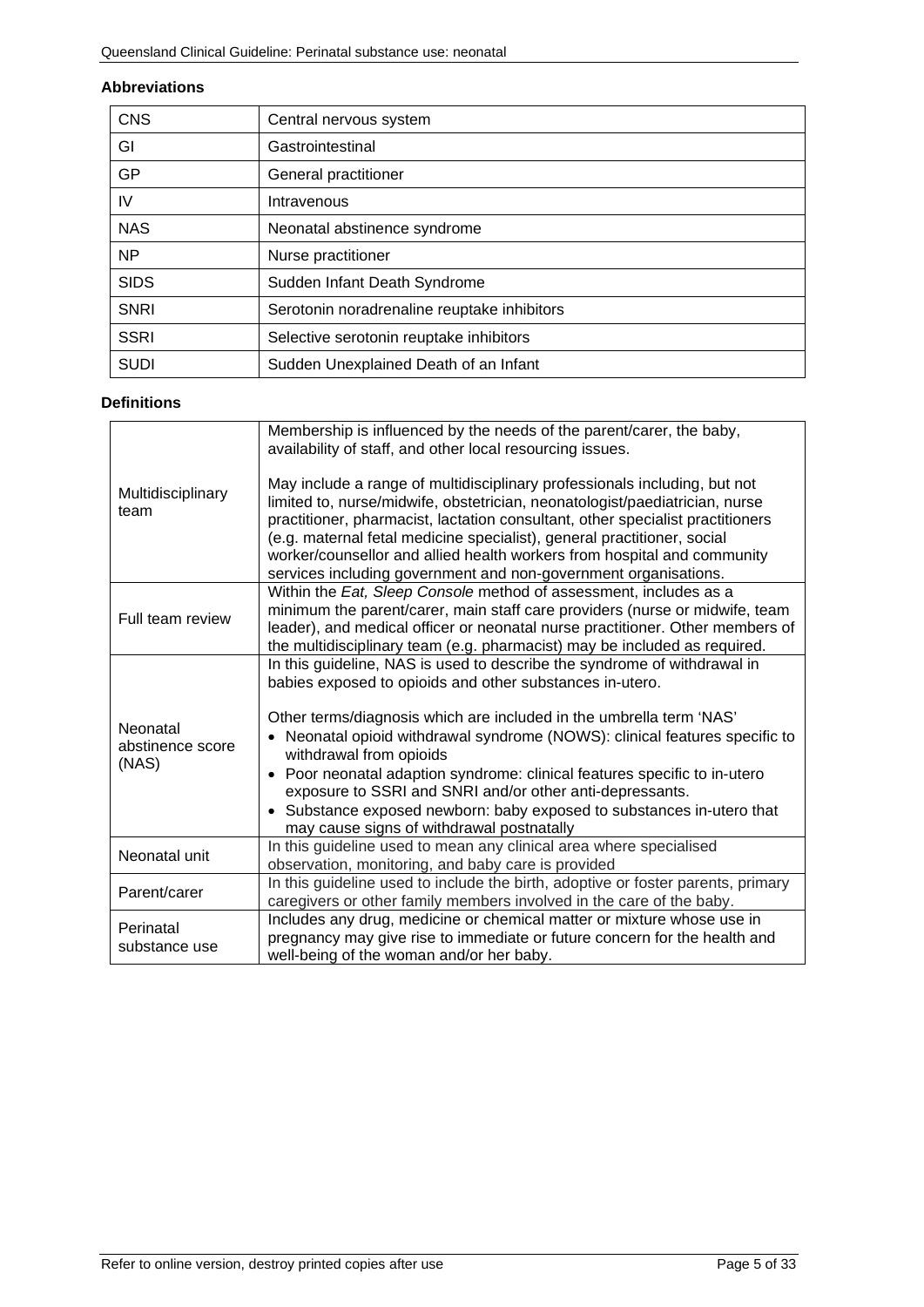# <span id="page-5-0"></span>**1 Introduction**

Neonatal abstinence syndrome (NAS) is a syndrome of substance withdrawal with non-specific signs in the baby following chronic in-utero exposure to a variety of substances including opioids, benzodiazepines, barbiturates, selective serotonin reuptake inhibitors (SSRI), serotonin noradrenaline reuptake inhibitors (SNRI), tricyclic antidepressants (TCA) alcohol and nicotine. <sup>1</sup> NAS is more common in neonates born to opioid dependent women.2

As polysubstance exposure during pregnancy becomes more prevalent<sup>3</sup>, NAS is becoming an increasingly complex syndrome with less predictable time of onset, severity and response to pharmacologic therapy.<sup>2</sup> Maternal substance use that leads to transient withdrawal or toxicity in the neonatal period may have long term neurodevelopmental effects for the baby.4-6

Signs of withdrawal and/or the ability to adapt ex-utero, depend on the type of substance and the type of neurotransmitter that is affected.<sup>7</sup> Signs of NAS may also be due to withdrawal, toxicity or a combination of both.8 In cases of residual toxicity (in contrast to withdrawal), further exposure to the withdrawn substance may have detrimental effects.<sup>8</sup>

Ideally, engagement with women and their families about NAS begins in the antenatal period. Refer to Queensland Clinical Guideline: *Perinatal substance use: maternal*<sup>9</sup>

### <span id="page-5-1"></span>**1.1 Incidence in Queensland**

Reporting and comparison of NAS is complicated by different definitions, screening, assessment and diagnostic tools used in different countries, and the variety and subtlety of clinical presentation.<sup>10,11</sup> At the time of publication, no Queensland Health data was approved for inclusion.

### <span id="page-5-2"></span>**1.2 Modulating factors**

Factors that influence the likelihood of developing NAS, timing of onset, presentation and severity of signs are not completely understood and vary significantly among babies exposed to substances inutero. 7,12

| <b>Aspect</b>                        | <b>Consideration</b>                                                                                                                                                                                                                                                                                                                                                                                                        |
|--------------------------------------|-----------------------------------------------------------------------------------------------------------------------------------------------------------------------------------------------------------------------------------------------------------------------------------------------------------------------------------------------------------------------------------------------------------------------------|
| <b>Gestational age</b><br>and gender | • Preterm babies have less severe NAS related to $13$ .<br>o Developmental immaturity of specific opiate receptors and<br>neurotransmitter function<br>o Reduced time exposed to opioids in-utero<br>o Reduced fatty deposits of substances<br>Risk factors for increased severity<br>$\bullet$<br>o Term gestation/average birth weight <sup>14</sup><br>o Male gender associated with increased risk of NAS <sup>15</sup> |
| Epigenetics/<br>pharmacokinetics     | Pharmacogenomics <sup>14</sup><br>$\bullet$<br>$\circ$ OPRMI 118 AA or COMT 158 AA positive genotype associated with<br>increased length of stay and likelihood of treatment <sup>16</sup><br>Hypermethylation within the OPRM1 promoter is associated with more<br>$\circ$<br>severe NAS, consistent with gene silencing <sup>17</sup><br>Maternal and baby metabolism and excretion <sup>18</sup><br>$\bullet$            |
| <b>Maternal factors</b>              | NAS more likely and/or more severe if <sup>7</sup> :<br>$\bullet$<br>o Continuous opioid use for more than 5-7 days before birth<br>Polysubstance use <sup>7</sup><br>$\circ$<br>o Combination of opioid with benzodiazepines <sup>19</sup> or SSRI <sup>7</sup> or tobacco <sup>1</sup><br>o Not breastfeeding <sup>14</sup>                                                                                               |
| Environmental<br>influences          | Antenatal engagement with healthcare providers<br>$\bullet$<br>Rooming-in practices decrease effects of NAS <sup>20</sup><br>٠<br>Assessment tools used to evaluate signs of NAS may influence treatment<br>$\bullet$<br>decisions<br>• Staff and parent/carer engagement with non-pharmacological<br>interventions<br>The most efficacious pharmacological treatment regimen is uncertain<br>$\bullet$                     |

<span id="page-5-3"></span>Table 1. Modulating factors for NAS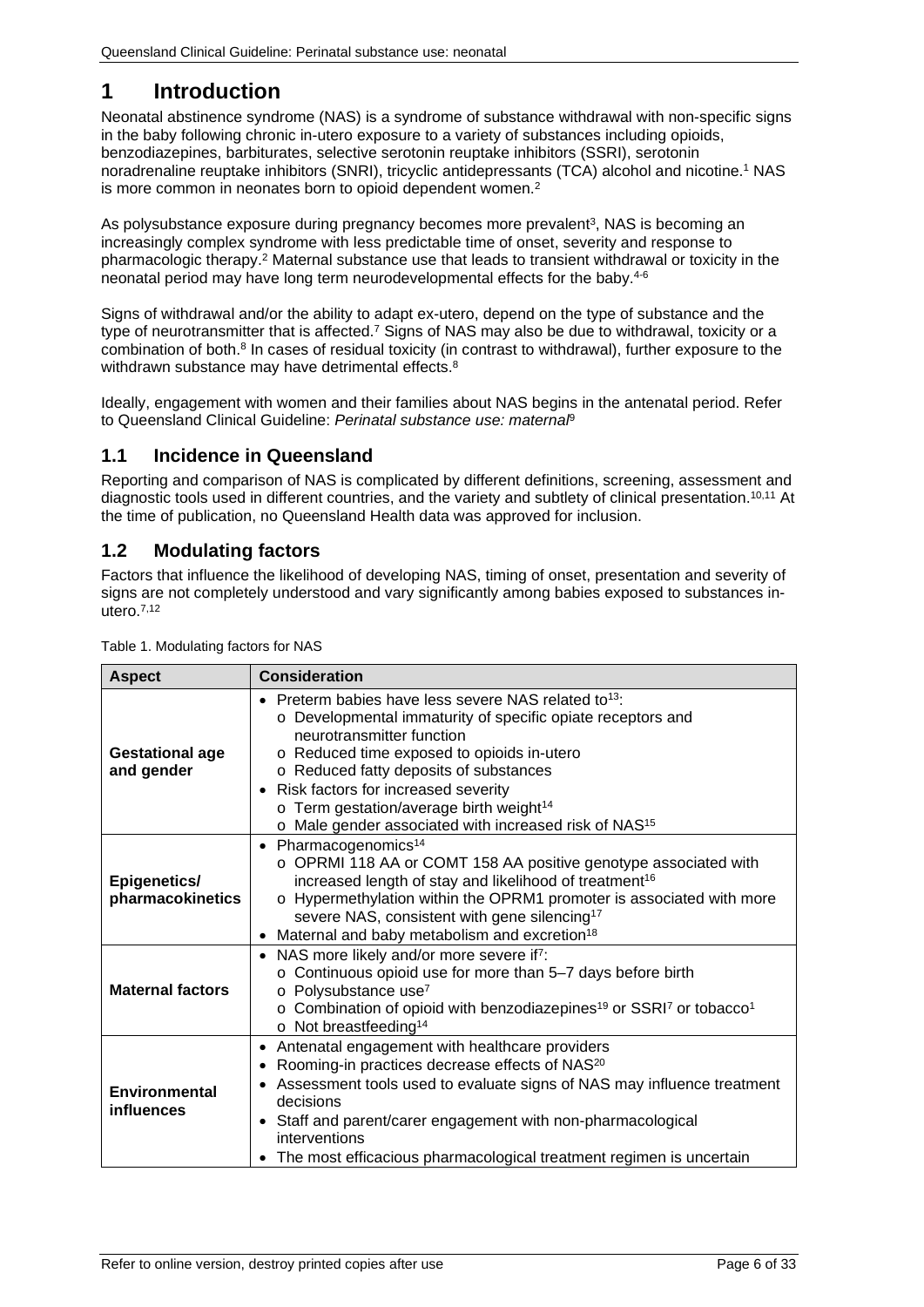### <span id="page-6-0"></span>**1.3 Clinical standards**

<span id="page-6-1"></span>Table 2. Clinical standards

| <b>Aspect</b>                 | <b>Consideration</b>                                                                                                                                                                                                                                                                                                                                                                                                                                                                                                                       |
|-------------------------------|--------------------------------------------------------------------------------------------------------------------------------------------------------------------------------------------------------------------------------------------------------------------------------------------------------------------------------------------------------------------------------------------------------------------------------------------------------------------------------------------------------------------------------------------|
| Routine/<br>standard care     | • Refer to Queensland Clinical Guideline: Standard care <sup>21</sup><br>Individualise care for the baby considering<br>٠<br>o History of maternal substance use (e.g. substance(s) used, dosage)<br>o Severity of NAS and need for pharmacological interventions<br>o Parent/carer circumstances and engagement with healthcare providers                                                                                                                                                                                                 |
| <b>Models of care</b>         | Facilitate a team based approach across and between disciplines that<br>٠<br>commences antenatally and which extends beyond inpatient discharge<br>Support specialised maternity substance use programs that facilitate<br>٠<br>continuity of carer postpartum<br>Promote family-centred care by identifying locations where families<br>$\bullet$<br>affected by substance use can remain co-located<br>o Aids mitigation of stressors by enhancing responsive and consistent<br>care, and timely adjustment of care to meet baby's needs |
| <b>Clinician</b><br>education | • Support education about NAS and use of assessment tools to <sup>22,23</sup> :<br>o Increase reliability and scoring consistency<br>Facilitate inter and intra-observer validation of scoring<br>$\Omega$<br>o Reduce variability in clinical decision-making<br>• Support clinician development on non-judgemental communication and<br>interactions with substance using families<br>Support knowledge acquisition about child protection responsibilities and<br>$\bullet$<br>professional capability requirements <sup>24</sup>       |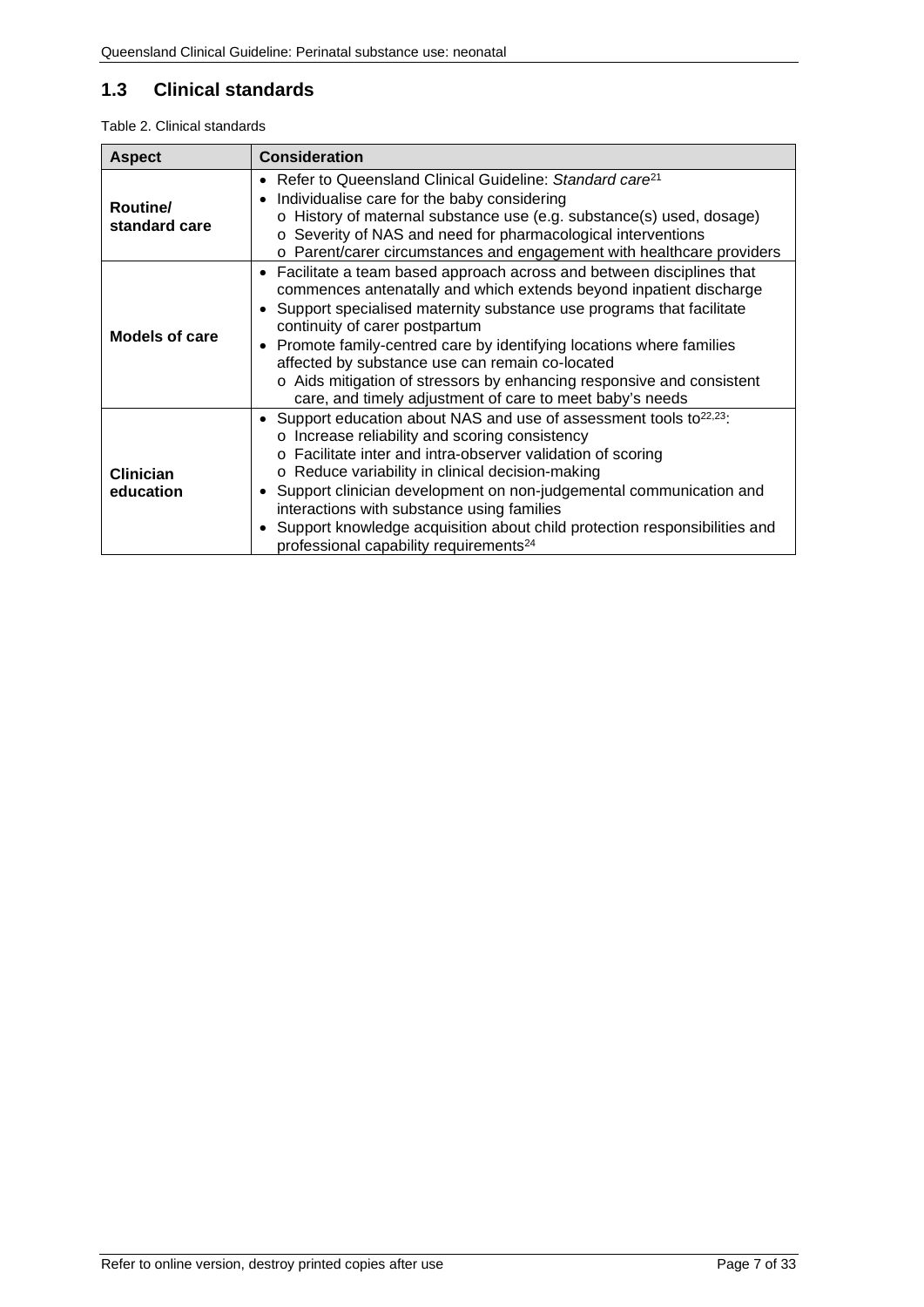# <span id="page-7-0"></span>**2 Initial newborn care**

<span id="page-7-2"></span>Table 3. Newborn care

| <b>Aspect</b>                   | <b>Consideration</b>                                                                                                                                                                                                                                                                                                                                                                                                                             |
|---------------------------------|--------------------------------------------------------------------------------------------------------------------------------------------------------------------------------------------------------------------------------------------------------------------------------------------------------------------------------------------------------------------------------------------------------------------------------------------------|
| <b>Preparation for</b><br>birth | Use clinical judgement to assess and anticipate the need for resuscitation<br>$\bullet$<br>(e.g. recency and type of substance use, limited/no antenatal care)<br>• Communicate with other members of the multidisciplinary team about the<br>impending birth as required (e.g. if resuscitation is anticipated)                                                                                                                                 |
| <b>Resuscitation</b>            | All usual resuscitation procedures are indicated<br>$\bullet$<br>o Refer to Queensland Clinical Guideline Neonatal resuscitation <sup>25</sup>                                                                                                                                                                                                                                                                                                   |
| <b>Opioid antagonist</b>        | If maternal opioid or polysubstance exposure<br>o Do not use opioid antagonist agents (naloxone or naltrexone) <sup>26</sup><br>o May precipitate severe rapid onset of seizures related to withdrawal                                                                                                                                                                                                                                           |
| Rooming-in                      | • Support rooming-in unless there are clinical concerns requiring admission<br>to a neonatal unit or a child safety order mandating separationt <sup>27-29</sup><br>o Associated with less need for pharmacological treatment <sup>30</sup> , reduced<br>length of stay <sup>20</sup> and improved breastfeeding rates <sup>31</sup>                                                                                                             |
| <b>Post-birth safety</b>        | • Consider potential effects of substance use on the parent/carer's ability to<br>care for the baby <sup>32</sup><br>o Maternal somnolence <sup>33</sup><br>$\circ$ Lack of adequate maternal sleep-wake cycling <sup>33</sup><br>o Risk of injury to baby including accidental smothering <sup>33</sup><br>Increased maternal psychopathology including poor judgement,<br>$\circ$<br>decreased reaction times, less self-control <sup>33</sup> |

### <span id="page-7-1"></span>**2.1 Clinical surveillance**

Onset and duration of NAS varies by substance.<sup>14</sup> Use clinical judgement to inform decisions related to duration of clinical observations and surveillance.

<span id="page-7-3"></span>Table 4. Clinical surveillance

| In-utero exposure                        | <b>Consideration</b>                                                                                                                                                                                                                                                                                                                                                                                                                                                                                                    |
|------------------------------------------|-------------------------------------------------------------------------------------------------------------------------------------------------------------------------------------------------------------------------------------------------------------------------------------------------------------------------------------------------------------------------------------------------------------------------------------------------------------------------------------------------------------------------|
| Any substance                            | • Perform routine newborn observations (e.g. using Neonatal Early Warning<br>Tool)<br>o Increase frequency of observations as clinically indicated<br>o Refer to Section 6.3 Timing of discharge<br>Paediatric review daily (by teleconference with referral centre if required) if<br>baby:<br>○ Shows signs of NAS<br>o Commences morphine or phenobarbital<br>o Is on maximum doses of medication and continues to show signs of<br>NAS.<br>o Has signs of NAS where exclusion of alternative causes is not possible |
| Opioid<br>substances or<br>polysubstance | Commence formal assessment for signs of NAS within 2 hours of birth<br>$\bullet$<br>using either Finnegan Neonatal Abstinence Score (FNAS) or the Eat,<br>Sleep, Console (ESC) protocol<br>$\bullet$ Refer to:<br>o Appendix A: Finnegan Neonatal Abstinence Severity Score<br>o Appendix C: Eat, Sleep Console assessment                                                                                                                                                                                              |
| Non-opioid<br>substances                 | Routine formal assessment for signs of NAS is not required unless/until:<br>$\bullet$<br>○ Baby shows signs of NAS<br>Refer to:<br>$\bullet$<br>o Appendix A: Finnegan Neonatal Abstinence Severity Score<br>o Appendix C: Eat, Sleep Console assessment                                                                                                                                                                                                                                                                |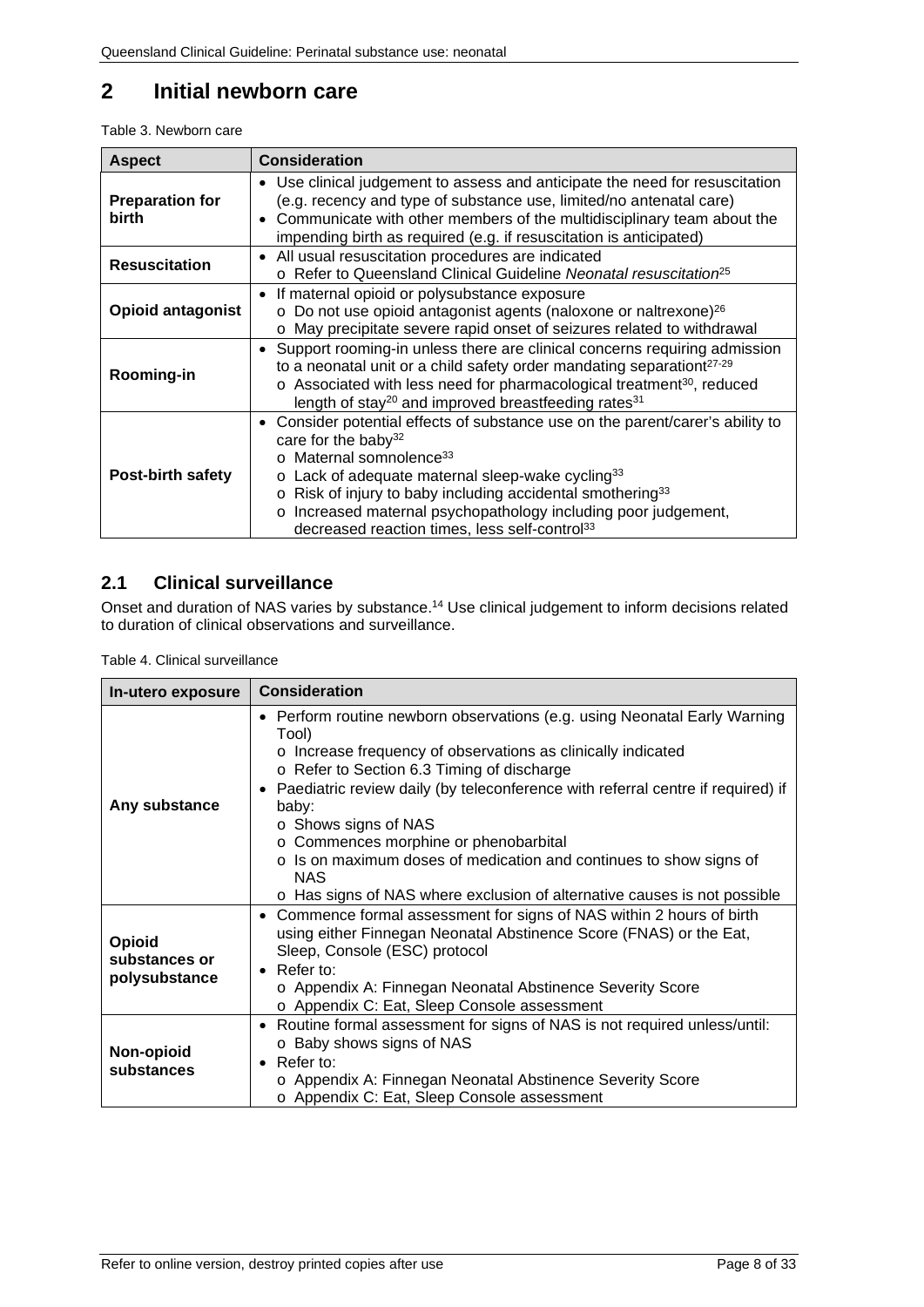# <span id="page-8-0"></span>**3 Assessment**

Suspect NAS and investigate to determine diagnosis in any baby who displays signs of NAS.

### <span id="page-8-1"></span>**3.1 Signs NAS**

Clinical presentation can be non-specific and variable in intensity and duration. Additionally, similar signs can occur across all substance classes and this is compounded when there is maternal polysubstance use. There may also be no signs of withdrawal.

<span id="page-8-2"></span>Table 5. Signs of NAS

| Signs <sup>7,34-36</sup>                                                           | <b>Substances implicated</b>                                                                           | Neurotransmitter <sup>7,34,35</sup>         |
|------------------------------------------------------------------------------------|--------------------------------------------------------------------------------------------------------|---------------------------------------------|
| • Sleeping problems                                                                | • Opioids<br>$\bullet$ TCA<br><b>SSRI</b><br><b>SNRI</b><br>Methamphetamines<br>• Alcohol*             | Decreased serotonin                         |
| • Poor feeding<br>Hypertonia<br><b>Jitteriness</b>                                 | $\bullet$ SSRI<br>$\bullet$ SNRI                                                                       | Increased serotonin<br>$\bullet$            |
| • Hyperirritability                                                                | • Opioids<br>Methamphetamines<br><b>Inhalants</b><br>$\bullet$<br>Nicotine*<br>$\bullet$<br>• Alcohol* | Decreased dopamine                          |
| • Hyperphagia<br>Increased stress                                                  | • Opioids                                                                                              | Increased corticotrophin                    |
| • Hyperthermia<br>Hypertension<br>Tachycardia<br><b>Tremors</b><br>$\bullet$       | • Opioids<br>SSRI<br>SNRI<br>• Alcohol*                                                                | Increased noradrenaline                     |
| • Sweating<br>Vomiting<br>Diarrhea<br>Yawning<br>• Sneezing<br>• Sleeping problems | Opioids<br>٠<br>$\bullet$ TCA<br><b>SSRI</b><br>$\bullet$ SNRI<br>• Alcohol*                           | Increased acetylcholine<br>$\bullet$        |
| Jittery<br>Irritability                                                            | • Benzodiazepines<br><b>Barbiturate</b><br>Solvents<br>Caffeine<br>$\bullet$                           | Increased GABA (gamma<br>aminobutyric acid) |

\*Multiple or unknown/uncertain neurotransmitter involvement<sup>37</sup>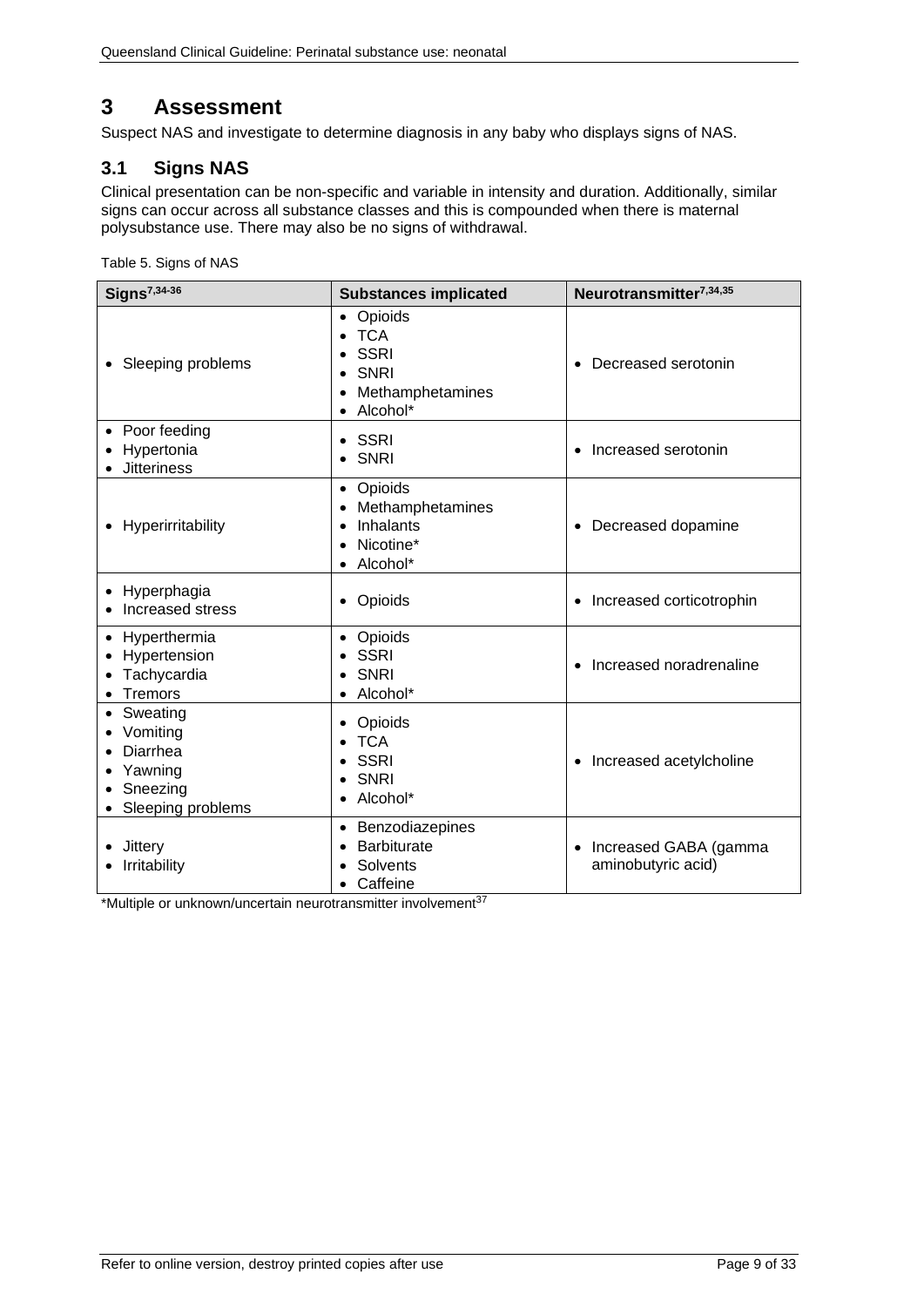### <span id="page-9-0"></span>**3.2 Clinical assessment**

<span id="page-9-2"></span>Table 6. Clinical assessment

| <b>Aspect</b>                  | <b>Consideration</b>                                                                                                                                                                                                                                                                                                                                                                                                                                    |
|--------------------------------|---------------------------------------------------------------------------------------------------------------------------------------------------------------------------------------------------------------------------------------------------------------------------------------------------------------------------------------------------------------------------------------------------------------------------------------------------------|
| <b>Clinical</b><br>examination | • Review maternal and newborn history and relevant pathology<br>• Conduct a full newborn examination to exclude differential diagnoses,<br>even if known maternal substance use<br>• Consider concurrent illness<br>• Review risk factors for neonatal sepsis<br>Investigate as required to exclude infection or metabolic disturbances<br>٠<br>Treat identified illness<br>$\bullet$                                                                   |
| <b>Substance</b><br>testing    | • Routine testing not recommended <sup>1</sup><br>• Perform only where results will inform clinical management<br>If testing is indicated, discuss with parent/carer and gain consent prior to<br>$\bullet$<br>specimen collection<br>Pathology Queensland recommend:<br>$\bullet$<br>o Urine is the sample of choice<br>$\circ$ Plasma if urine unavailable<br>• No validated method for screening meconium but testing may be<br>possible if required |

### <span id="page-9-1"></span>**3.3 Differential diagnosis**

NAS may be difficult to differentiate from other neonatal conditions. Consider other diagnosis because many babies with NAS are at elevated risk of infections and other comorbidities.

<span id="page-9-3"></span>

| <b>Specific NAS sign</b>    | Differential diagnosis <sup>28</sup>                                                                                                                                                                                                                                                 |  |  |
|-----------------------------|--------------------------------------------------------------------------------------------------------------------------------------------------------------------------------------------------------------------------------------------------------------------------------------|--|--|
| <b>Irritability</b>         | Gastro-oesophageal reflux<br>$\bullet$<br>Pain/discomfort<br>Sepsis<br>٠<br>Brain injury                                                                                                                                                                                             |  |  |
| <b>Fever</b>                | Sepsis (especially herpes simplex virus)<br>٠<br>Hyperthyroidism<br>$\bullet$                                                                                                                                                                                                        |  |  |
| Feeding<br>problems         | Oromotor dysfunction<br>$\bullet$<br>Anomalies (e.g. cleft palate, micrognathia, Pierre Robin sequence, genetic<br>$\bullet$<br>syndromes such as Prader Willi)<br>Polycythaemia<br>٠<br>Immaturity, including late preterm birth<br>Jaundice<br>Brain injury<br>$\bullet$<br>Sepsis |  |  |
| <b>Jitteriness</b>          | Hypoglycaemia<br>Hypocalcaemia<br>Immaturity<br>Injury of the nervous system<br>$\bullet$                                                                                                                                                                                            |  |  |
| <b>Myoclonic jerking</b>    | Not uncommon in opioid-exposed infants and can be mistaken for seizure<br>$\bullet$<br>activity                                                                                                                                                                                      |  |  |
| Seizures (rare<br>with NAS) | Hypocalcaemia<br>$\bullet$<br>Hypoglycaemia<br>Hypoxic-ischemic encephalopathy<br>$\bullet$<br>Brain haemorrhage/stroke<br>Meningitis<br>$\bullet$<br>Inborn errors of metabolism<br>Seizure disorders                                                                               |  |  |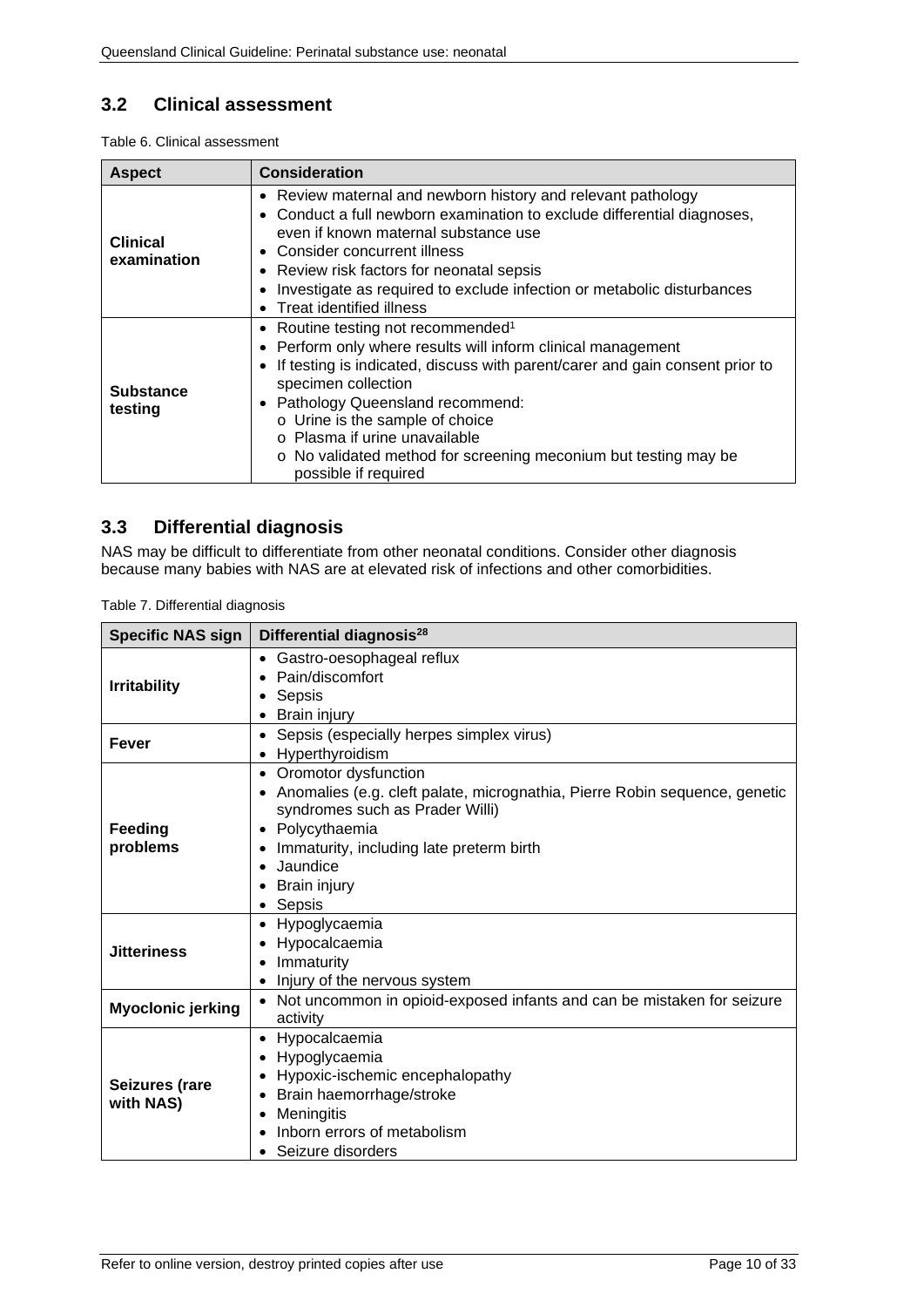### <span id="page-10-0"></span>**3.4 Assessment tools**

A variety of assessment tools and methods have been reviewed for usefulness in clinical practice, but high quality evidence remains limited.18 Consistent use of a preferred assessment tool at the facility level promotes familiarity, and consistency of decision making and supports quality data collection and outcome reporting.

Tools for assessment of NAS aim to provide objective data about:

- Requirements for additional monitoring and care
- When to commence pharmacological treatment
- Whether a medication dose requires alteration
- Resolution of signs

#### <span id="page-10-1"></span>**3.4.1 Finnegan neonatal abstinence severity score**

<span id="page-10-2"></span>Table 8. Finnegan neonatal abstinence severity score

| <b>Aspect</b>                               | <b>Consideration</b>                                                                                                                                                                                                                                                                                                                                                                                                                                               |
|---------------------------------------------|--------------------------------------------------------------------------------------------------------------------------------------------------------------------------------------------------------------------------------------------------------------------------------------------------------------------------------------------------------------------------------------------------------------------------------------------------------------------|
| <b>Context</b>                              | • Most widely used <sup>38,39</sup> and the Australian standard for assessment of<br>opioid withdrawal in term babies<br>Has been used (but not validated) to assess signs of non-opioid related<br>NAS <sup>8</sup><br>o Benzodiazepines and alcohol<br>o Neonatal stimulant intoxication<br>o SSRI and SNRI <sup>40</sup>                                                                                                                                        |
| <b>Benefits and</b><br><b>limitations</b>   | Common in clinical practice in Australia<br>$\bullet$<br>Requires initial and repetitive training to obtain inter-rater reliability<br>• Assessment of some criteria (e.g. Moro reflex) requires baby to be<br>disturbed which may inflate FNAS<br>• Focuses on achieving a FNAS of less than eight<br>Not validated for preterm babies<br>$\bullet$<br>May prompt earlier or later initiation and greater intensity of<br>$\bullet$<br>pharmacological treatments |
| <b>Elements</b>                             | • Assesses and allocates a FNAS to 21 signs of withdrawal across three<br>main elements (systems)<br>o Central nervous system<br>○ Gastrointestinal<br>o Vasomotor and respiratory                                                                                                                                                                                                                                                                                 |
| <b>Assessment</b><br>protocol <sup>41</sup> | • Assess elements half to one hour after each feed<br>o FNAS reflects behaviour since the previous assessment averaged over<br>three to four hours<br>Make allowances for babies who are preterm or beyond the initial<br>$\bullet$<br>newborn period                                                                                                                                                                                                              |
| <b>Review indicated</b>                     | • Consider pharmacological treatment and transfer to neonatal unit when<br>$\circ$ Two consecutive FNAS 12 or more or<br>o Three consecutive FNAS 8 or more<br>Refer to:<br>$\bullet$<br>o Appendix A: Finnegan Neonatal Abstinence Severity Score<br>o Appendix B: Finnegan Neonatal Abstinence Severity Score Description                                                                                                                                        |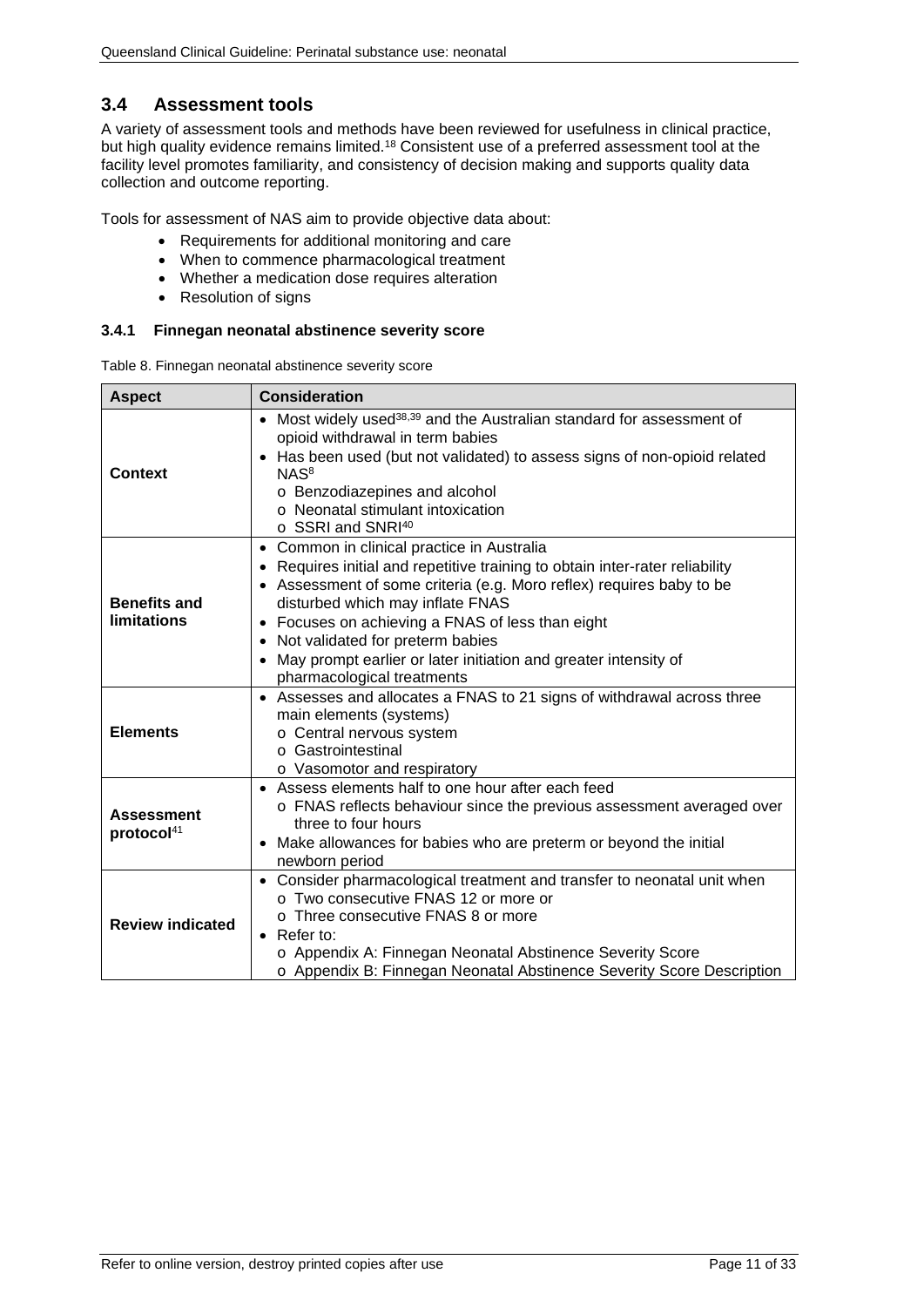#### <span id="page-11-0"></span>**3.4.2 Eat, sleep, console**

<span id="page-11-1"></span>

|  |  | Table 9. Eat, sleep, console |
|--|--|------------------------------|
|  |  |                              |

| <b>Aspect</b>                             | <b>Consideration</b>                                                                                                                                                                                                                                                                                                                                                                                                                                                                                                                                                                                           |  |  |  |
|-------------------------------------------|----------------------------------------------------------------------------------------------------------------------------------------------------------------------------------------------------------------------------------------------------------------------------------------------------------------------------------------------------------------------------------------------------------------------------------------------------------------------------------------------------------------------------------------------------------------------------------------------------------------|--|--|--|
| <b>Context</b>                            | • Eat, sleep, console (ESC) first described in 2017 as a quality<br>improvement activity <sup>42</sup><br>Aims to support the baby exposed to substances to achieve<br>$\bullet$<br>developmentally normal eating, sleeping, consoling and weight gain<br>milestones <sup>42</sup>                                                                                                                                                                                                                                                                                                                             |  |  |  |
| <b>Benefits and</b><br><b>limitations</b> | • Emphasises partnering with parent/carer and use of non-pharmacologic<br>interventions <sup>43</sup><br>• Promotes parent/carer togetherness with parent/carer as the primary<br>provider of responsive baby care <sup>43</sup><br>• Prompts the consideration of reasons other than NAS that may affect how<br>baby is eating, sleeping, consoling and/or gaining weight<br>Reported to reduce (for babies experiencing NAS) <sup>43,44</sup><br>o Length of stay<br>o Use of pharmacological treatment<br>Use not reported for non-opioid exposed babies<br>$\bullet$<br>• Not validated for preterm babies |  |  |  |
| <b>Elements</b>                           | • Response to the following questions (as 'yes' or 'no')<br>o Does the baby have poor eating?<br>o Did the baby sleep less than 1 hour after feeding?<br>o Is the baby unable to be consoled within 10 minutes using non-<br>pharmacological interventions?                                                                                                                                                                                                                                                                                                                                                    |  |  |  |
| <b>Assessment</b><br>protocol             | Assess elements after feeds every 3-4 hours<br>$\bullet$<br>With parent/carer, review ESC elements<br>$\bullet$<br>Assessment reflects behaviour since previous assessment<br>٠<br>Actively consider other non-NAS related factors that may influence<br>assessment                                                                                                                                                                                                                                                                                                                                            |  |  |  |
| <b>Review indicated</b>                   | If any question is answered 'YES' (and is attributed to NAS)<br>$\bullet$<br>o Team huddle: review and optimise supportive care with parent/carer<br>If despite optimisation of supportive care, any question continues to be<br>$\bullet$<br>answered 'YES' (and is attributed to NAS)<br>o Full healthcare team (multidisciplinary as required) review<br>o Consider morphine initiation and transfer to neonatal unit<br>Refer to:<br>$\bullet$<br>o Appendix C: Eat, Sleep Console assessment<br>o Appendix D: Eat, Sleep Console descriptions                                                             |  |  |  |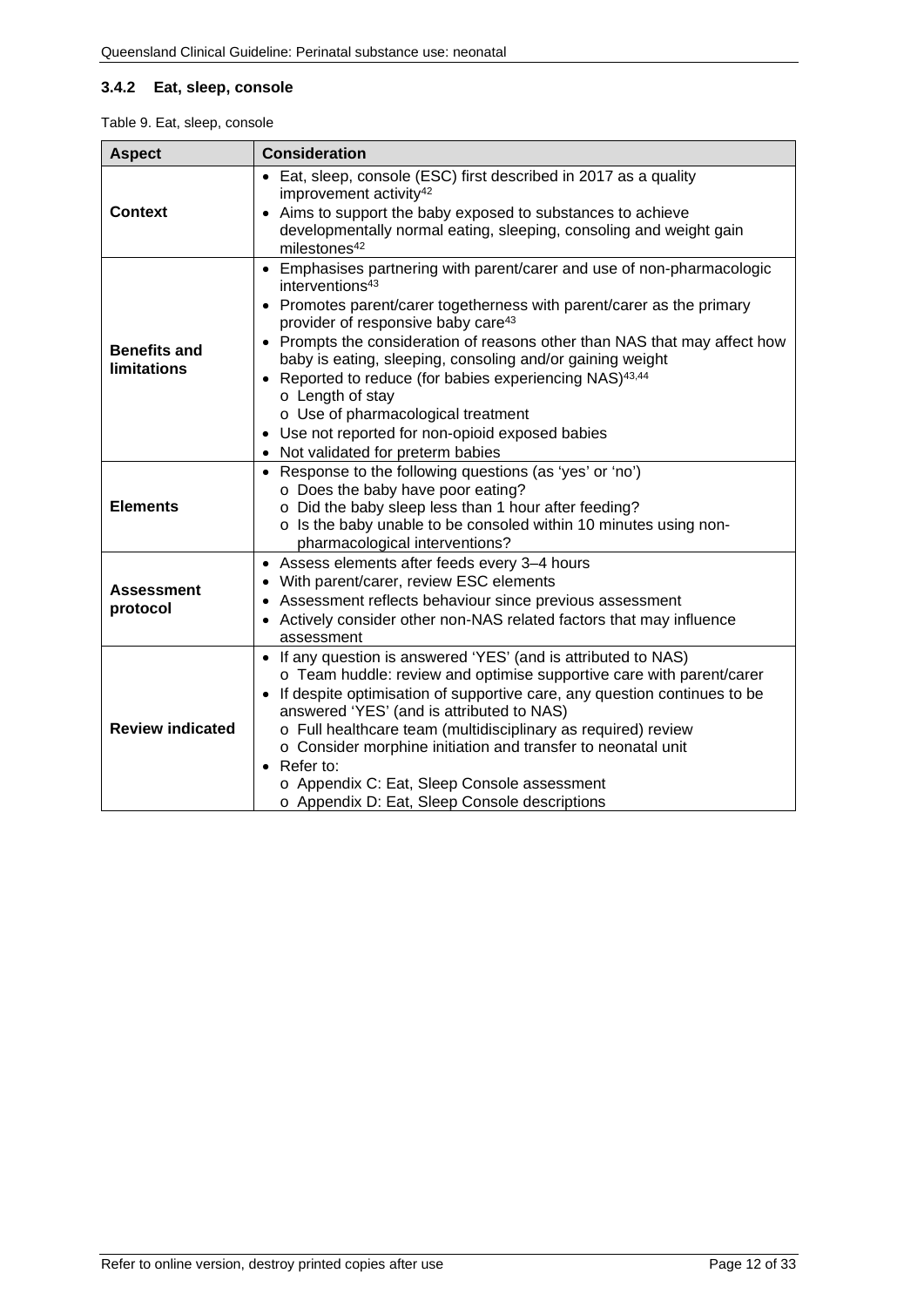### **3.5 Specific substances and NAS**

Table 10. Specific substances and NAS

<span id="page-12-1"></span><span id="page-12-0"></span>

| In-utero exposure to: |                                  | <b>Onset/duration of signs</b>                                                                         | <b>Considerations/specific signs</b>                                                                                                                                                                                                                                                                                                                                                                                                                                                      |  |
|-----------------------|----------------------------------|--------------------------------------------------------------------------------------------------------|-------------------------------------------------------------------------------------------------------------------------------------------------------------------------------------------------------------------------------------------------------------------------------------------------------------------------------------------------------------------------------------------------------------------------------------------------------------------------------------------|--|
| Opioid                | Heroin                           | • Within 24 hours <sup>1,28</sup> ; up to 5-7 days <sup>29</sup><br>• Duration 8-10 days <sup>14</sup> | • 50-80% opioid exposed babies require pharmacologic treatment <sup>4,8,29</sup><br>• Onset of clinical signs reflect half-life of the opioid involved <sup>1</sup><br>Opioid receptors are concentrated in the central nervous system (CNS) and                                                                                                                                                                                                                                          |  |
|                       | Methadone                        | • 24-72 hours <sup>45</sup><br>• Duration up to 30 days or more <sup>14</sup>                          | gastrointestinal (GI) tract producing predominantly signs of CNS irritability and GI<br>dysfunction <sup>45</sup><br>• Methadone:                                                                                                                                                                                                                                                                                                                                                         |  |
|                       | Buprenorphine                    | $\bullet$ 48-72 hours <sup>28</sup><br>• Duration up to 28 days or more <sup>7</sup>                   | o No conclusive evidence of relationship between maternal methadone dose and NAS<br>severity <sup>33,46-48</sup><br>o Associated with prolonged QT interval within first 2 days <sup>8</sup><br>Buprenorphine:<br>o Usually milder signs and less need for pharmacologic treatment <sup>35</sup>                                                                                                                                                                                          |  |
|                       | Alcohol                          | • $3 - 12$ hours <sup>14</sup>                                                                         | • Higher incidence of abdominal distention and opisthotonos, increased likelihood of<br>apnoea and convulsions <sup>49</sup>                                                                                                                                                                                                                                                                                                                                                              |  |
| depressants<br>CNS    | <b>Barbiturates</b>              | • 4–7 days up to 10–14 days <sup>45</sup><br>• Median duration 3 months $8$                            | • Compared to opioids: less autonomic or GI distress, less jaundice, better Apgar scores <sup>8</sup>                                                                                                                                                                                                                                                                                                                                                                                     |  |
|                       | Benzodiazepines                  | • First hours up to 1 week<br>• Duration may persist for weeks/months                                  | • May result in 'floppy infant syndrome' associated with toxicity <sup>50</sup><br>• Late exposure associated with higher risk of respiratory problems <sup>50</sup><br>• If used in conjunction with opioids, risk of severe NAS increased <sup>19</sup><br>• NAS can be mild and transient to severe <sup>51</sup>                                                                                                                                                                      |  |
| <b>Stimulants</b>     | <b>SSRIs</b><br><b>TCA</b>       | $\bullet$ First 48 hours <sup>14,45</sup><br>• Duration $2-6$ days <sup>14</sup>                       | • NAS more likely to be mild than severe <sup>40,52</sup><br>• Timing and intensity of NAS influenced by maternal dose and duration of treatment <sup>53</sup><br>• Conflicting findings about the risk of pulmonary hypertension of the newborn (PPHN) in<br>newborn baby <sup>54</sup><br>• Severity of NAS may be dose-related <sup>55</sup><br>• Requirement for pharmacological treatment rare <sup>55</sup><br>• Heavy maternal use associated with decreased arousal <sup>55</sup> |  |
| CNS                   | Amphetamines<br>Methamphetamines | $\bullet$ 24 hours <sup>55</sup><br>• Duration 7-10 days                                               |                                                                                                                                                                                                                                                                                                                                                                                                                                                                                           |  |
|                       | Cocaine                          | • 24-48 hours <sup>14</sup>                                                                            | • May have no signs                                                                                                                                                                                                                                                                                                                                                                                                                                                                       |  |
|                       | Nicotine                         | • First 48 hours<br>• SIDS/SUDI risk persists through infancy                                          | • Few studies involving non-combustible nicotine-containing products <sup>37</sup><br>• Some reports of excitability, reactivity and hypertonia with smoking; may be dose<br>related <sup>36</sup>                                                                                                                                                                                                                                                                                        |  |
| Other                 | Cannabinoids                     | • Usually no clinical signs <sup>14,35</sup>                                                           | • Higher incidence of tremors and altered visual responses <sup>14</sup><br>• May exhibit signs of nicotine toxicity <sup>56</sup>                                                                                                                                                                                                                                                                                                                                                        |  |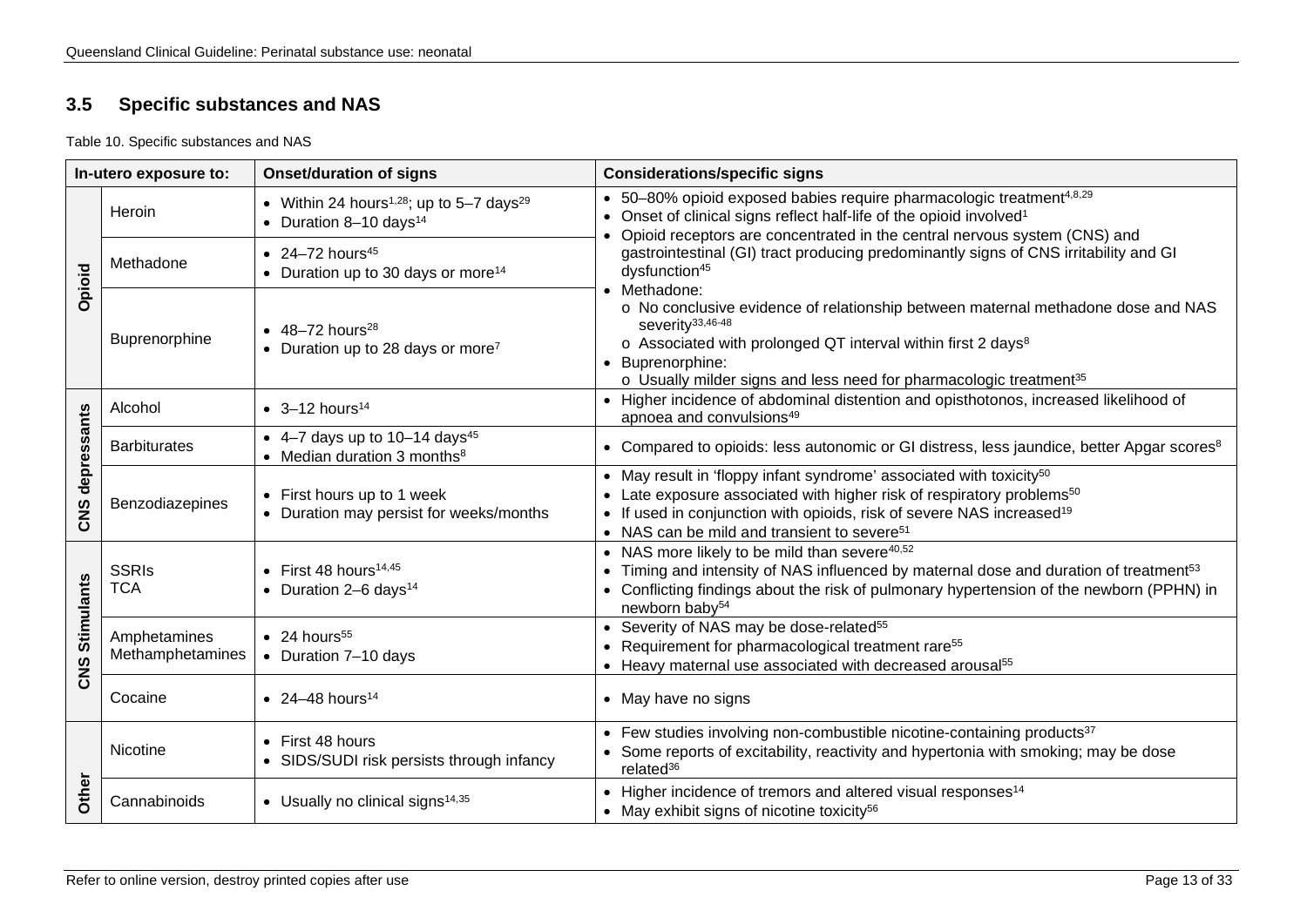# <span id="page-13-0"></span>**4 Supportive care**

Although there is limited good quality evidence to inform specific interventions<sup>18,39</sup>, supportive care is considered the first line of treatment.57 Promote and recommend supportive care interventions irrespective of the maternal substance used or the severity of NAS exhibited. Refer to [Appendix E:](#page-28-0)  [Supportive care,](#page-28-0) [Appendix F: Communicating with and comforting baby](#page-29-0) and [Appendix G: Baby](#page-30-0)  stability [and stress signals](#page-30-0)

<span id="page-13-1"></span>

|  |  | Table 11. Non-pharmacological supportive care |  |
|--|--|-----------------------------------------------|--|
|  |  |                                               |  |

| <b>Aspect</b>                      | <b>Consideration</b>                                                                                                                                                                                                                                                                                                                                                                                                                                                                                                                                                                                                                                                                                                |  |  |  |
|------------------------------------|---------------------------------------------------------------------------------------------------------------------------------------------------------------------------------------------------------------------------------------------------------------------------------------------------------------------------------------------------------------------------------------------------------------------------------------------------------------------------------------------------------------------------------------------------------------------------------------------------------------------------------------------------------------------------------------------------------------------|--|--|--|
| Communicating<br>with parent/carer | • Where possible, promote establishment of relationship antenatally<br>• Partner with parent/carer in a non-judgmental manner <sup>43</sup><br>Support and welcome involvement of parent/carer in care<br>$\bullet$<br>• Offer information about assessment of NAS, and recognising and<br>responding to baby cues<br>• Coach and model comfort strategies with parent/carer to:<br>o Build parental/family competence<br>o Nurture a trusting staff-family relationship<br>Refer to Queensland Clinical Guideline: Standard care <sup>21</sup>                                                                                                                                                                     |  |  |  |
| <b>Social integration</b>          | • Rooming-in enhances bonding and may reduce stigma <sup>58</sup><br>o Reduced length of treatment, reduced mean FNAS score <sup>57</sup><br>o Improved breastfeeding rates <sup>58</sup><br>Facilitate early and regular skin to skin contact <sup>59</sup><br>o Reduces infant pain scores and improved sleep patterns<br>o Decreases need for pharmacotherapy<br>• Promote positive parent/carer-baby interactions (e.g. social reciprocity,<br>visual tracking, singing <sup>60</sup> )                                                                                                                                                                                                                         |  |  |  |
| Feeding                            | • Impaired feeding behaviours are common with NAS (e.g. excessive<br>sucking, poor feeding, regurgitation and diarrhoea) <sup>61</sup><br>• Breastfeeding reduces need for pharmacotherapy<br>• Small frequent feeds may improve digestion and increase feed<br>tolerance <sup>61</sup><br>• Gavage feeds may be required for the baby with disorganised suck or<br>who fails to engage in sufficient nutritive sucking <sup>61</sup><br>• Supplementary feeds may be required for adequate caloric intake and to<br>support weight gain <sup>61</sup>                                                                                                                                                              |  |  |  |
| Soothing<br>techniques             | • Speaking calmly, softly and slowly to baby<br>• Respond to baby cues<br>$\circ$ Provide position and comfort measures (e.g. swaying and rocking <sup>62</sup> )<br>o Pacifier or dummy may decrease agitation and increase mother-baby<br>eye contact <sup>59</sup><br>o Support 'hands to face' for self-soothing<br>Side-lying and prone positioning baby can improve containment and<br>$\bullet$<br>decrease irritability but supine positioning is preferred due to increased<br>risk of sudden infant death syndrome(SIDS)/sudden unexplained death<br>of an infant (SUDI) in NAS babies <sup>60</sup><br>Swaddled bathing may reduce hypertonia and improve<br>neurodevelopmental behaviours <sup>60</sup> |  |  |  |
| <b>Environment</b>                 | • Avoid overstimulation <sup>57-59</sup><br>o Limit exposure to lights and sound<br>o Protect sleep and promote clustering of care <sup>39</sup><br>o Provide swaddling and holding<br>$\bullet$ Bed type<br>o Non-oscillating water bed (compared to standard bed) had lower<br>FNAS scores and earlier and more consistent weight gain <sup>63</sup><br>o Mechanical rocking bed (compared to standard bed) had higher FNAS<br>scores <sup>64</sup>                                                                                                                                                                                                                                                               |  |  |  |
| Complimentary<br>therapies         | • Limited evidence but no adverse events reported<br>o Laser acupuncture as an adjunct to pharmacological therapy<br>(compared to pharmacological only) reduced length of stay <sup>59</sup><br>o Baby massage reduces maternal stress and depressive symptoms<br>and improves mothers' perceptions of baby calmness and comfort <sup>60</sup>                                                                                                                                                                                                                                                                                                                                                                      |  |  |  |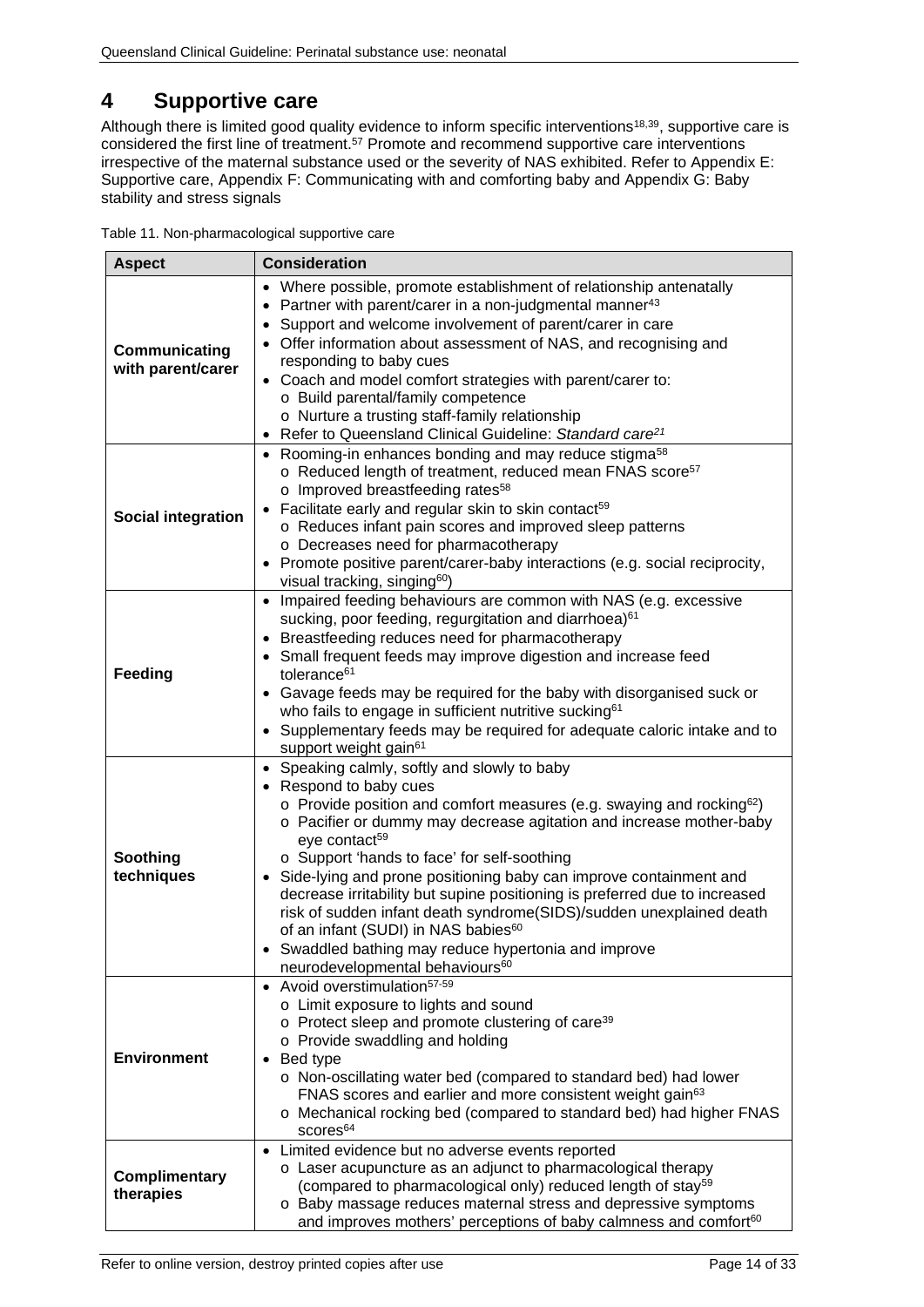### <span id="page-14-0"></span>**4.1 Feeding**

Support the woman's choice of feeding method and provide routine postnatal guidance and education.

### <span id="page-14-1"></span>**4.1.1 Optimal feeding**

<span id="page-14-3"></span>Table 12. Optimal feeding

| <b>Aspect</b>                                                                                                                                                                                                                                                         | <b>Optimal feeding</b>                                                                                                                                                                                                                                                                                        |  |  |
|-----------------------------------------------------------------------------------------------------------------------------------------------------------------------------------------------------------------------------------------------------------------------|---------------------------------------------------------------------------------------------------------------------------------------------------------------------------------------------------------------------------------------------------------------------------------------------------------------|--|--|
| • Feeding is discussed in the antenatal period<br>Baby feeds when showing early hunger cues and until content<br><b>Principles</b><br>• On demand without limiting duration or volume of feed<br>If required, lactation consultant or feeding specialist is consulted |                                                                                                                                                                                                                                                                                                               |  |  |
| lf<br>breastfeeding                                                                                                                                                                                                                                                   | • Latches deeply and comfortably for mother<br>Sustained active suckling with only brief pauses noted<br>If needed, expressed breast milk (EBM) offered on adult finger to organise<br>$\bullet$<br>suck prior to latch<br>o Refer to Queensland Clinical Guideline: Establishing breastfeeding <sup>65</sup> |  |  |
| If formula<br>feeding                                                                                                                                                                                                                                                 | Effectively coordinates suck and swallow without gagging or excessive<br>spitting up<br>If needed, modify chin support, flow of milk or teat<br>If needed, more frequent or increased calorie feeds are given                                                                                                 |  |  |

#### <span id="page-14-2"></span>**4.1.2 Breastfeeding**

<span id="page-14-4"></span>Table 13. Breastfeeding

| <b>Aspect</b>                          | <b>Consideration</b>                                                                                                                                                                                                                                                                                                                                                                                                                                                                                                                                                           |  |  |  |
|----------------------------------------|--------------------------------------------------------------------------------------------------------------------------------------------------------------------------------------------------------------------------------------------------------------------------------------------------------------------------------------------------------------------------------------------------------------------------------------------------------------------------------------------------------------------------------------------------------------------------------|--|--|--|
| Importance                             | • Well-known and substantial benefits from breastfeeding/human milk <sup>32,33</sup><br>$\circ$ Reduces the incidence of NAS and duration of pharmacotherapy <sup>31</sup><br>o Analgesic for babies <sup>66</sup><br>o Beneficial for soothing agitated baby <sup>67</sup><br>o Decreased stress response and increased vagal tone in lactating<br>women <sup>33</sup><br>Offer information to mothers about the specific benefits of breastfeeding<br>$\bullet$<br>babies at risk of NAS<br>Refer to Queensland Clinical Guideline: Establishing breastfeeding <sup>65</sup> |  |  |  |
| Substances in<br>breast milk           | • Most substances can be found in breast milk with varying degrees of<br>bioavailability <sup>32</sup><br>Robust pharmacokinetic data on individual substance use and the effect<br>$\bullet$<br>on the baby from breast milk is lacking <sup>32</sup><br>There is limited data to establish a 'safe' interval after substance use<br>$\bullet$<br>when breastfeeding can be re-established <sup>32</sup>                                                                                                                                                                      |  |  |  |
| <b>Risk minimisation</b><br>strategies | • Individualise advice according to circumstances<br>o Seek expert advice from the multidisciplinary team as required<br>o Refer to Appendix H: Breastfeeding recommendations by substance<br>Strategies may include (according to substance and use frequency/dose)<br>o Limit/decrease substance use<br>o Express breastmilk prior to substance use and store for later feed<br>o Express and discard breastmilk after substance use (duration<br>dependent on substance)<br>o Offer formula feeds during substance use<br>o Smoke substance outside away from baby          |  |  |  |
| <b>Recommendation</b>                  | Encourage and support breastfeeding unless the risks clearly outweigh<br>$\bullet$<br>the benefits<br>o Consider risks associated with maternal functioning and toxicities<br>associated with the substance(s) used<br>o Refer to Appendix H: Breastfeeding recommendations by substance<br>Advise gradual weaning <sup>33</sup> as abrupt cessation of breastfeeding may<br>precipitate NAS <sup>31</sup>                                                                                                                                                                     |  |  |  |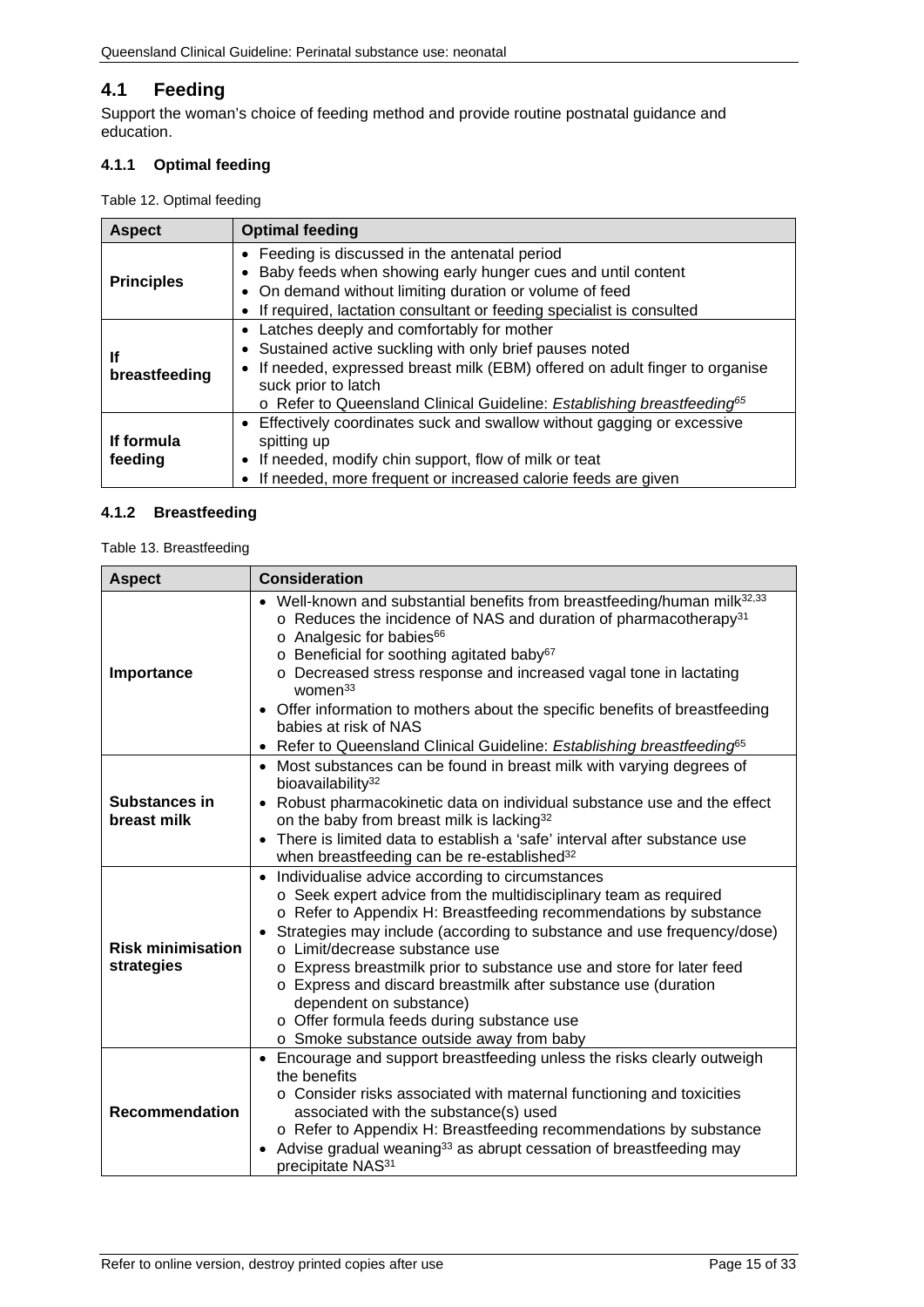# <span id="page-15-0"></span>**5 Pharmacological therapy**

Goals of pharmacologic therapy are to relieve discomfort, allow proper nutrition and development, and to foster parental/family bonding.<sup>57</sup> There is widespread support for the use of an opioid as a base therapy with adjunctive therapy if signs are not fully controlled. Few comparative studies have examined different regimens within a specific drug.

<span id="page-15-1"></span>

| <b>Aspect</b>                                                                                                                                                                                                                                                                  | <b>Considerations</b>                                                                                                                                                                                                                                                                                                                                                                                                                                                                                                                       |  |  |  |
|--------------------------------------------------------------------------------------------------------------------------------------------------------------------------------------------------------------------------------------------------------------------------------|---------------------------------------------------------------------------------------------------------------------------------------------------------------------------------------------------------------------------------------------------------------------------------------------------------------------------------------------------------------------------------------------------------------------------------------------------------------------------------------------------------------------------------------------|--|--|--|
| <b>Indications</b>                                                                                                                                                                                                                                                             | Despite optimisation of supportive care, signs of NAS not adequately<br>controlled<br>• Following formal assessment and supportive care as per protocols [refer<br>Appendix A: Finnegan Neonatal Abstinence Severity Score and Appendix<br>C: Eat, Sleep Console assessment]<br>o ESC<br>• Any question answered 'YES'<br>• OR consoling score of 3 needed<br>o FNAS <sup>29</sup> :<br>• Three (3) consecutive FNAS average eight (8) or more (e.g. 9   7   9)<br>Two (2) consecutive FNAS of 12 or more                                   |  |  |  |
| • Consult and discuss need for monitoring with parents/family<br><b>Care and</b><br>• Admit baby to neonatal unit for close observation and monitoring (as per<br>monitoring<br>local protocols)                                                                               |                                                                                                                                                                                                                                                                                                                                                                                                                                                                                                                                             |  |  |  |
| <b>Morphine</b>                                                                                                                                                                                                                                                                | o If co-location available, support access on an individual basis<br>• Opioid of choice for treatment of opioid NAS33,68,69<br>o Less likely to require treatment with second line agent <sup>68,69</sup><br>o Duration of treatment may be less <sup>69</sup> but evidence conflicting <sup>68</sup><br>Titrate doses to clinical condition to control signs of NAS<br>o Refer to Table 15. Morphine hydrochloride schedule                                                                                                                |  |  |  |
| Phenobarbital                                                                                                                                                                                                                                                                  | Initial treatment for non-opioid NAS <sup>14,33</sup> , including if substance:<br>$\circ$ Is unknown<br>o Is a sedative such as benzodiazepine<br>o Causes alcohol intoxication at birth<br>o Is a SSRI or other anti-depressant<br>o One of two or more (polysubstance use)<br>• If signs of NAS not adequately suppressed on maximum morphine dose,<br>may be used as adjunct to morphine <sup>69</sup><br>Titrate doses to clinical condition to control signs of NAS<br>o Refer to Table 16. Phenobarbital dosing and weaning schedule |  |  |  |
| <b>Clonidine</b>                                                                                                                                                                                                                                                               | Has been used as monotherapy or as adjunct to morphine in the context<br>of non-opioid NAS70<br>• As an adjunct to standard opioid therapy reported to:<br>o Decrease length of pharmacological therapy (compared to placebo)71,72<br>o Decrease length of hospital stay <sup>73</sup><br>o Have a shorter duration of outpatient therapy after discharge compared<br>to phenobarbital <sup>74</sup>                                                                                                                                        |  |  |  |
| Conflicting evidence about duration of pharmacological treatment required<br><b>Methadone</b><br>compared with morphine <sup>75,76</sup>                                                                                                                                       |                                                                                                                                                                                                                                                                                                                                                                                                                                                                                                                                             |  |  |  |
| Insufficient data to recommend as standard of care for treating NAS <sup>38</sup><br>$\bullet$<br>o Reported to have significant reduction in length of stay and length of<br><b>Buprenorphine</b><br>treatment compared to morphine and other medications <sup>34,38,77</sup> |                                                                                                                                                                                                                                                                                                                                                                                                                                                                                                                                             |  |  |  |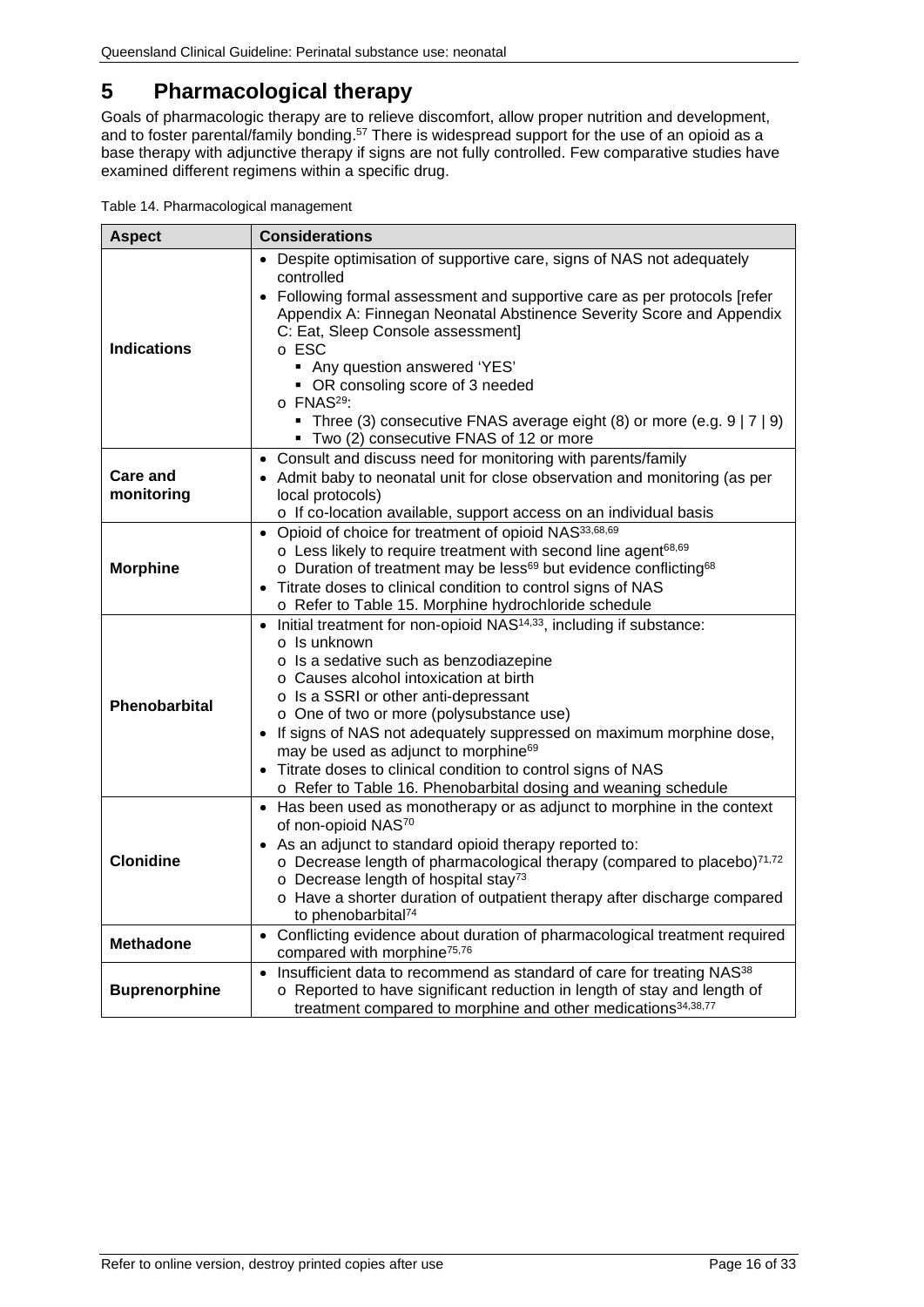### <span id="page-16-0"></span>**5.1 Morphine hydrochloride schedule**

Refer to **NeoMedQ** morphine hydrochloride<sup>78</sup>

<span id="page-16-1"></span>Table 15. Morphine hydrochloride schedule

| <b>Total daily dose (oral)</b>                                                                                                                                                                                                                                                                                                                                                                                                                                                                                                                                                                                                                                                                                                                    |                                                                                                                                                                                             | <b>Equivalent 6 hourly</b><br>dose (oral) | <b>Equivalent 4 hourly</b><br>dose (oral) |  |
|---------------------------------------------------------------------------------------------------------------------------------------------------------------------------------------------------------------------------------------------------------------------------------------------------------------------------------------------------------------------------------------------------------------------------------------------------------------------------------------------------------------------------------------------------------------------------------------------------------------------------------------------------------------------------------------------------------------------------------------------------|---------------------------------------------------------------------------------------------------------------------------------------------------------------------------------------------|-------------------------------------------|-------------------------------------------|--|
| (6 hourly)                                                                                                                                                                                                                                                                                                                                                                                                                                                                                                                                                                                                                                                                                                                                        | • Commence at 0.5 mg/kg/day in 4 divided doses                                                                                                                                              | 0.125 mg/kg 6 hourly                      |                                           |  |
| • If signs not controlled on 0.5 mg/kg/day                                                                                                                                                                                                                                                                                                                                                                                                                                                                                                                                                                                                                                                                                                        | o Increase total daily dose to 0.7 mg/kg/day                                                                                                                                                | 0.175 mg/kg 6 hourly                      | 0.12 mg/kg 4 hourly                       |  |
| If signs not controlled on 0.7 mg/kg/day<br>٠                                                                                                                                                                                                                                                                                                                                                                                                                                                                                                                                                                                                                                                                                                     | o Increase total daily dose to 0.9 mg/kg/day                                                                                                                                                | 0.225 mg/kg 6 hourly                      | 0.15 mg/kg 4 hourly                       |  |
| If signs not controlled on 0.9 mg/kg/day<br>$\bullet$                                                                                                                                                                                                                                                                                                                                                                                                                                                                                                                                                                                                                                                                                             | o Increase total daily dose to 1 mg/kg/day                                                                                                                                                  | 0.25 mg/kg 6 hourly                       | 0.16 mg/kg 4 hourly                       |  |
| If signs not controlled on 1 mg/kg/day<br>٠<br>o Consider adding phenobarbital                                                                                                                                                                                                                                                                                                                                                                                                                                                                                                                                                                                                                                                                    |                                                                                                                                                                                             |                                           |                                           |  |
| <b>Clinical surveillance</b>                                                                                                                                                                                                                                                                                                                                                                                                                                                                                                                                                                                                                                                                                                                      |                                                                                                                                                                                             |                                           |                                           |  |
| Assess baby for signs of NAS using a structured assessment tool<br>o FNAS every 4-6 hours after feeds<br>o ESC every 3-4 hours after feeds<br>Paediatrician/nurse practitioner review<br>o Prior to commencing medication<br>o Daily or more frequently until signs of NAS controlled<br>o On maximum dose and still showing signs of NAS<br>Monitoring<br>$\bullet$<br>$\circ$ At initiation of morphine, commence cardio-respiratory and/or continuous oxygen saturation<br>monitoring<br>o If morphine dosage 0.7 mg/kg/day or more, commence cardio-respiratory or oxygen saturation<br>$\circ$ When dose is less than 0.5 mg/kg/day and if nursed in accordance with SIDS guidelines <sup>79</sup> ,<br>respiratory monitoring can be ceased |                                                                                                                                                                                             |                                           |                                           |  |
| <b>Titration</b>                                                                                                                                                                                                                                                                                                                                                                                                                                                                                                                                                                                                                                                                                                                                  |                                                                                                                                                                                             |                                           |                                           |  |
| • Titrate doses to control signs of NAS                                                                                                                                                                                                                                                                                                                                                                                                                                                                                                                                                                                                                                                                                                           |                                                                                                                                                                                             |                                           |                                           |  |
|                                                                                                                                                                                                                                                                                                                                                                                                                                                                                                                                                                                                                                                                                                                                                   | May require reduction in dosing interval to 4 hourly or increase in total daily dose                                                                                                        |                                           |                                           |  |
| <b>Vomiting baby</b>                                                                                                                                                                                                                                                                                                                                                                                                                                                                                                                                                                                                                                                                                                                              |                                                                                                                                                                                             |                                           |                                           |  |
| o Giving the dose before a feed                                                                                                                                                                                                                                                                                                                                                                                                                                                                                                                                                                                                                                                                                                                   | • Reduce the risk of baby vomiting morphine dose by:                                                                                                                                        |                                           |                                           |  |
| o Ensuring the baby is not overfed                                                                                                                                                                                                                                                                                                                                                                                                                                                                                                                                                                                                                                                                                                                |                                                                                                                                                                                             |                                           |                                           |  |
|                                                                                                                                                                                                                                                                                                                                                                                                                                                                                                                                                                                                                                                                                                                                                   | If large vomit within 15 minutes of receiving the dose, repeat dose once only                                                                                                               |                                           |                                           |  |
| Weaning<br>• Commence weaning when signs of NAS controlled for 48-72 hours as evidenced by<br>o FNAS consistently less than 8 or<br>o ESC questions consistently answered 'NO'<br>Modify rate of weaning according to clinical response<br>Do not reduce dose by more than 0.1 mg/kg/day within 48 hours of a prior reduction, unless there<br>are other indications (e.g. over-sedated baby)                                                                                                                                                                                                                                                                                                                                                     |                                                                                                                                                                                             |                                           |                                           |  |
| From 4 hourly<br>dosing                                                                                                                                                                                                                                                                                                                                                                                                                                                                                                                                                                                                                                                                                                                           | • Reduce total daily dose by 0.1-0.2 mg/kg/day no more than every 48 hours<br>until 0.2 mg/kg/day then<br>Maintain same total daily dose and reduce frequency to every 6 hours<br>$\bullet$ |                                           |                                           |  |
| From 6 hourly<br>dosing                                                                                                                                                                                                                                                                                                                                                                                                                                                                                                                                                                                                                                                                                                                           | • Reduce total daily dose by 0.1-0.2 mg/kg/day no more than every 48 hours                                                                                                                  |                                           |                                           |  |
| <b>Discontinue</b>                                                                                                                                                                                                                                                                                                                                                                                                                                                                                                                                                                                                                                                                                                                                | • When total daily dose is 0.1-0.12 mg/kg/day based on birth weight or<br>current weight whichever is greater<br>Continue assessments for 72 hours after ceasing morphine                   |                                           |                                           |  |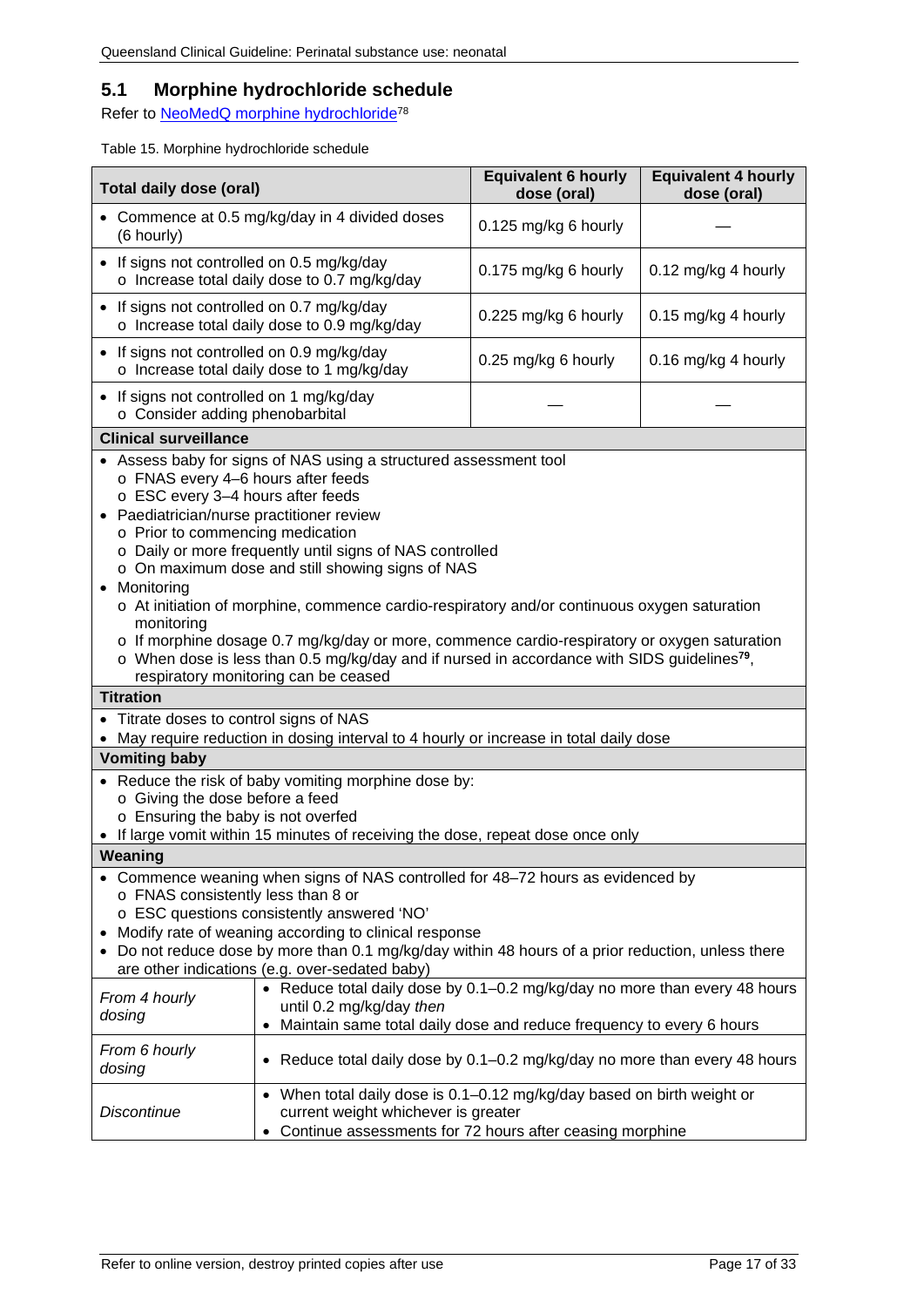### <span id="page-17-0"></span>**5.2 Phenobarbital schedule**

Refer to NeoMedQ phenobarbital (phenobarbitone)<sup>80</sup>

#### <span id="page-17-1"></span>Table 16. Phenobarbital dosing and weaning schedule

| Total daily dose (mg/kg/day IV or oral)                                                                                                                                                                                                                                                                                                                                                                                                                     | Oral or IV                       |  |  |  |  |
|-------------------------------------------------------------------------------------------------------------------------------------------------------------------------------------------------------------------------------------------------------------------------------------------------------------------------------------------------------------------------------------------------------------------------------------------------------------|----------------------------------|--|--|--|--|
| <b>Loading dose</b>                                                                                                                                                                                                                                                                                                                                                                                                                                         | 10-15 mg/kg once                 |  |  |  |  |
| Maintenance (start 12 hours after loading)                                                                                                                                                                                                                                                                                                                                                                                                                  | <b>Equivalent 12 hourly dose</b> |  |  |  |  |
| 2.5 mg/kg every 12 hours<br>• Commence at 5 mg/kg/day oral or IV in two divided doses                                                                                                                                                                                                                                                                                                                                                                       |                                  |  |  |  |  |
| • If signs not controlled on 5 mg/kg/day<br>4 mg/kg every 12 hours<br>o Increase to 8 mg/kg/day oral or IV in two divided doses                                                                                                                                                                                                                                                                                                                             |                                  |  |  |  |  |
| • If signs not controlled on 8 mg/kg/day<br>o Increase to 10 mg/kg/day oral or IV in two divided doses                                                                                                                                                                                                                                                                                                                                                      | 5 mg/kg every 12 hours           |  |  |  |  |
| <b>Clinical surveillance</b>                                                                                                                                                                                                                                                                                                                                                                                                                                |                                  |  |  |  |  |
| • Assess baby for signs of NAS using a structured assessment tool<br>o FNAS every 4-6 hours after feeds<br>o ESC every 3-4 hours after feeds<br>• Paediatrician/nurse practitioner review<br>o Prior to commencing medication<br>o Daily or more frequently until signs of NAS controlled<br>o On maximum dosage and signs of NAS not controlled<br>• Monitoring<br>o Cardiorespiratory monitor when phenobarbital 10 mg/kg/day or more<br><b>Titration</b> |                                  |  |  |  |  |
|                                                                                                                                                                                                                                                                                                                                                                                                                                                             |                                  |  |  |  |  |
| • Loading dose more likely to achieve rapid control of signs of NAS<br>• Titrate doses to control signs of NAS<br>• IV only if oral feeds not tolerated<br>• If NAS signs not controlled on maximum dose reconsider diagnosis                                                                                                                                                                                                                               |                                  |  |  |  |  |
| <b>Vomiting baby</b>                                                                                                                                                                                                                                                                                                                                                                                                                                        |                                  |  |  |  |  |
| • Reduce the risk of baby vomiting phenobarbital dose by:<br>o Giving the dose before a feed<br>o Ensuring the baby is not overfed<br>• If large vomit within 15 minutes of receiving the dose, repeat dose once only                                                                                                                                                                                                                                       |                                  |  |  |  |  |
| Weaning                                                                                                                                                                                                                                                                                                                                                                                                                                                     |                                  |  |  |  |  |
| • Commence weaning when signs of NAS controlled for 72 hours as evidenced by<br>o FNAS consistently less than 8 or<br>o ESC questions consistently answered 'NO'<br>• Do not reduce dose by more than 10 to 20% within 72 hours of a prior reduction (and only<br>following regular clinical review of signs of NAS)                                                                                                                                        |                                  |  |  |  |  |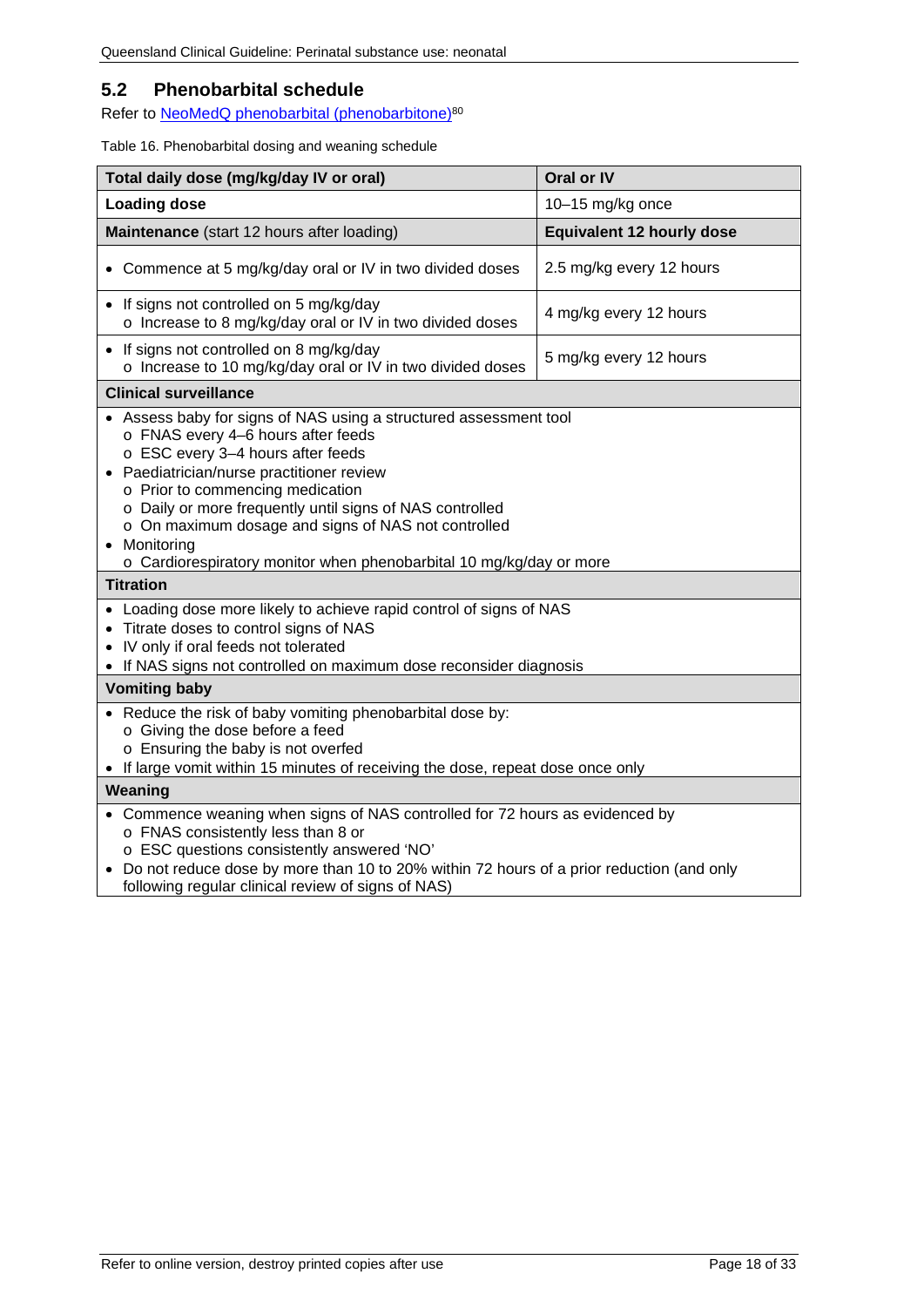# <span id="page-18-0"></span>**6 Discharge planning**

Although appropriate management of NAS is crucial, the long-term outcomes for babies who experience NAS, rely heavily on the recovery, stability and mental health of the parent/carer and the quality of the home environment. 81,82 Refer to Queensland Clinical Guideline *Perinatal substance use: maternal9*

<span id="page-18-2"></span>

| <b>Aspect</b>                                    | <b>Consideration</b>                                                                                                                                                                                                                                                                                                                                                                                                                                                                                                                                                                                                        |
|--------------------------------------------------|-----------------------------------------------------------------------------------------------------------------------------------------------------------------------------------------------------------------------------------------------------------------------------------------------------------------------------------------------------------------------------------------------------------------------------------------------------------------------------------------------------------------------------------------------------------------------------------------------------------------------------|
| <b>Child protection/</b><br>safety<br>assessment | Develop a 'plan of supportive care' for the baby in case of failure to<br>$\bullet$<br>engage with community services by parent/carer after discharge <sup>1</sup><br>Undertake a child safety assessment in accordance with duty of care<br>$\bullet$<br>responsibilities<br>o Undertake a duty of care report to Department of Communities, Child<br>Safety and Disability Services where a reasonable suspicion that the<br>child has suffered, is suffering or is at unacceptable risk of suffering<br>significant harm where there is no parent/carer able and willing to<br>protect the child from harm <sup>27</sup> |
| Parent/carer<br>preparation                      | • Involve members of the multidisciplinary team to facilitate post-discharge<br>care as required<br>o Include primary and local service providers in planning (e.g. general<br>practitioner (GP), community child health services)<br>Provide routine neonatal education to parent/carer, including<br>o Cardiopulmonary resuscitation<br>○ Risk of environmental tobacco smoke<br>○ Safe infant sleeping practices and risk of SIDS/SUDI<br>o Include education about assessment of NAS and medication<br>administration (where appropriate)                                                                               |
| <b>Immunisations</b>                             | • All routine vaccinations are indicated as per the National Immunisation<br>Program Schedule for Queensland <sup>83</sup><br>o Refer to The Australian Immunisation Handbook <sup>84</sup>                                                                                                                                                                                                                                                                                                                                                                                                                                 |

### <span id="page-18-1"></span>**6.1 Home medications**

<span id="page-18-3"></span>Table 18. Home medications

| <b>Aspect</b>                                                | <b>Considerations</b>                                                                                                                                                                                                                                                                                                                                                                                                                                                                                                                                                                                                                                                                                                      |
|--------------------------------------------------------------|----------------------------------------------------------------------------------------------------------------------------------------------------------------------------------------------------------------------------------------------------------------------------------------------------------------------------------------------------------------------------------------------------------------------------------------------------------------------------------------------------------------------------------------------------------------------------------------------------------------------------------------------------------------------------------------------------------------------------|
| Criteria                                                     | Comprehensive psychosocial assessment and risk assessment<br>$\bullet$<br>completed regarding safety of baby (e.g. home environment, parent/carer<br>abilities)<br>Term healthy baby with primary reason for hospitalisation NAS<br>٠<br>Baby is feeding well and gaining weight<br>٠<br>Baby stable on medication and has tolerated a dose reduction with no<br>٠<br>increase in signs in the preceding 72 hours<br>Dose of morphine (if used) less than 0.5 mg/kg/day<br>٠<br>Dose of phenobarbital (if used) less than 5 mg/kg/day<br>٠<br>Parent/carer able to administer medication<br>$\bullet$<br>Support and follow up arranged including emergency contacts<br>٠<br>Pharmacy capacity to dispense medication<br>٠ |
| <b>Medication</b><br>specific<br>parent/carer<br>information | Instructions for administration<br>o Action if baby vomits following dose administration<br>Signs of toxicity and actions required<br>$\bullet$<br>Storage and safety including<br>$\bullet$<br>o Distinctively labelled child proof bottle<br>o Use of locked box for storage of medication<br>o 24 hour contact number for any concerns                                                                                                                                                                                                                                                                                                                                                                                  |
| <b>Support services</b>                                      | Develop local protocols to support home medication use<br>٠<br>Develop outpatient discharge plan with multidisciplinary team<br>٠<br>Arrange outpatient/follow-up appointments<br>$\bullet$<br>• Prescribe and dispense medication in single dose prepared syringes for<br>time limited period (i.e. next paediatric clinic or GP appointment)                                                                                                                                                                                                                                                                                                                                                                             |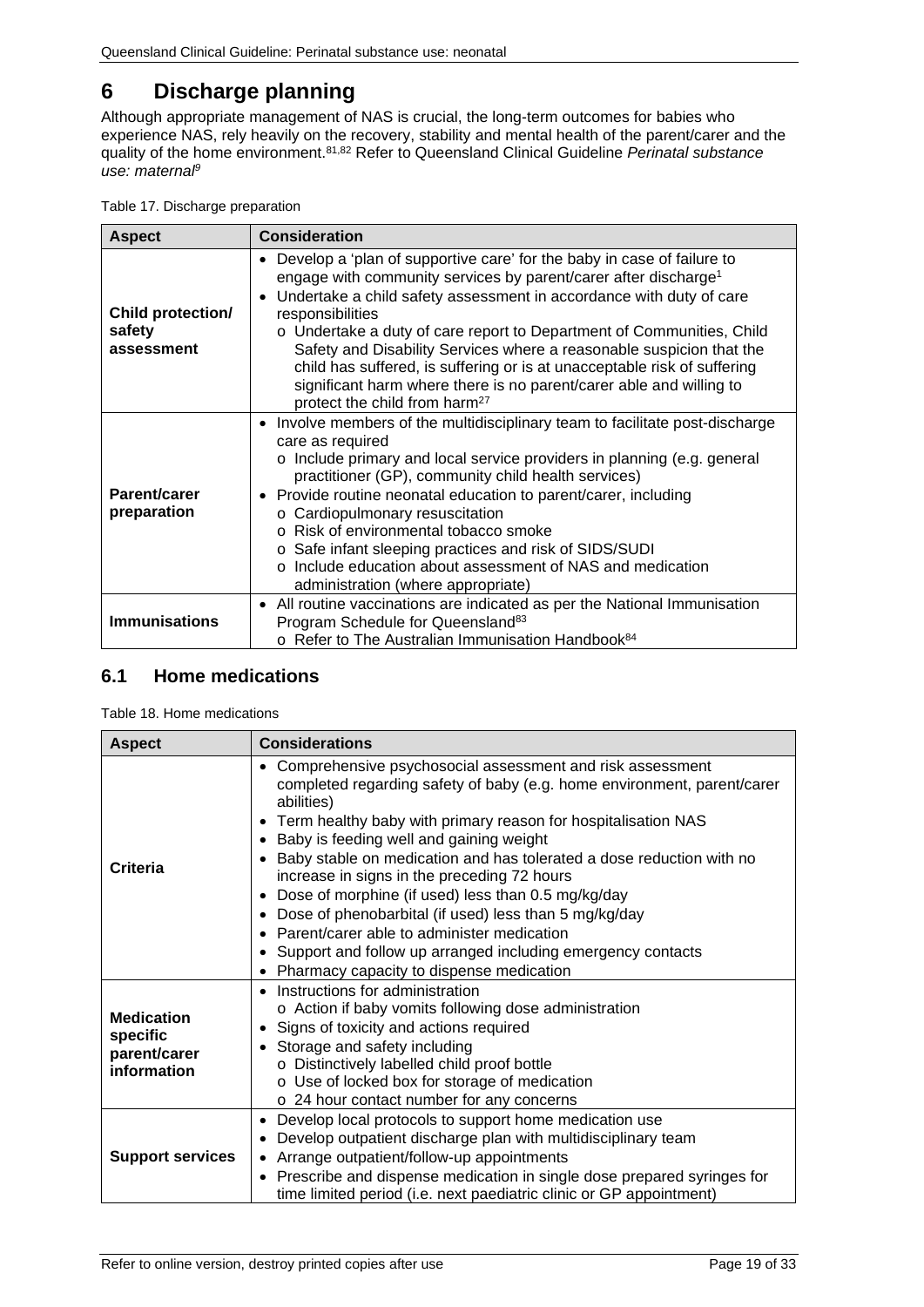### <span id="page-19-0"></span>**6.2 Discharge criteria**

<span id="page-19-2"></span>Table 19. Discharge criteria

| <b>Aspect</b>          | <b>Considerations</b>                                                                                                                                                                                                                                                                                                                                                                                                                                                                                                                                                                       |
|------------------------|---------------------------------------------------------------------------------------------------------------------------------------------------------------------------------------------------------------------------------------------------------------------------------------------------------------------------------------------------------------------------------------------------------------------------------------------------------------------------------------------------------------------------------------------------------------------------------------------|
| Discharge criteria     | • Baby is <sup>1</sup> :<br>$\circ$ Clinically stable <sup>1</sup> (vital signs with normal limits)<br>$\circ$ Feeding well and gaining weight <sup>1,85</sup><br>o Demonstrating neurobehavioural recovery (can reach full alert state,<br>responds to social stimuli and can be consoled with appropriate<br>measures $56$<br>• Home environment is considered safe<br>• Care will be provided by responsible adults<br>If home medication, refer to Table 18. Home medications for criteria<br>• Parent/carer education provided <sup>1</sup><br>• Follow-up plan initiated <sup>1</sup> |
| Delay discharge<br>if: | • Discharge criteria not met<br>Weight loss greater than 10% of birth weight<br>Ongoing signs of NAS<br>Commencement of pharmacological therapy<br>Court order preventing discharge                                                                                                                                                                                                                                                                                                                                                                                                         |

### <span id="page-19-1"></span>**6.3 Timing of discharge**

<span id="page-19-3"></span>Table 20. Timing of discharge

| <b>Aspect</b>                          | <b>Considerations</b>                                                                                                                                                                                                                                                                                                                                                                                                                                                                                                                                                                                   |
|----------------------------------------|---------------------------------------------------------------------------------------------------------------------------------------------------------------------------------------------------------------------------------------------------------------------------------------------------------------------------------------------------------------------------------------------------------------------------------------------------------------------------------------------------------------------------------------------------------------------------------------------------------|
| <b>Duration of stay</b>                | • Appropriate duration of in-hospital observation is influenced by type and<br>degree of antenatal exposure to substances<br>• Onset of NAS is variable, and discharge before onset of signs and/or<br>treatment initiated may place baby and parent/carer at risk for adverse<br>outcomes<br>• Individually assess length of stay requirements based on:<br>o Antenatal history of substance use,<br>o Readiness for discharge [refer to Section 6.2 Discharge criteria]<br>Maternal and family circumstances and engagement with follow-up plan<br>$\circ$<br>o Suggested length of stay by substance |
| Opioid or<br>polysubstance<br>exposure | • Recommended length of stay for opioid exposure <sup>1</sup><br>o Immediate release (IR) opioids (e.g. IR oxycodone) 3 days<br>Buprenorphine and sustained release opioids 4-7 days<br>$\circ$<br>o Methadone 5-7 days                                                                                                                                                                                                                                                                                                                                                                                 |
| Non-opioid<br>exposure                 | Suggested length of stay for non-opioid exposure <sup>53</sup><br>$\bullet$<br>Discourage early discharge<br>$\circ$<br>o Recommend 24-48 hours                                                                                                                                                                                                                                                                                                                                                                                                                                                         |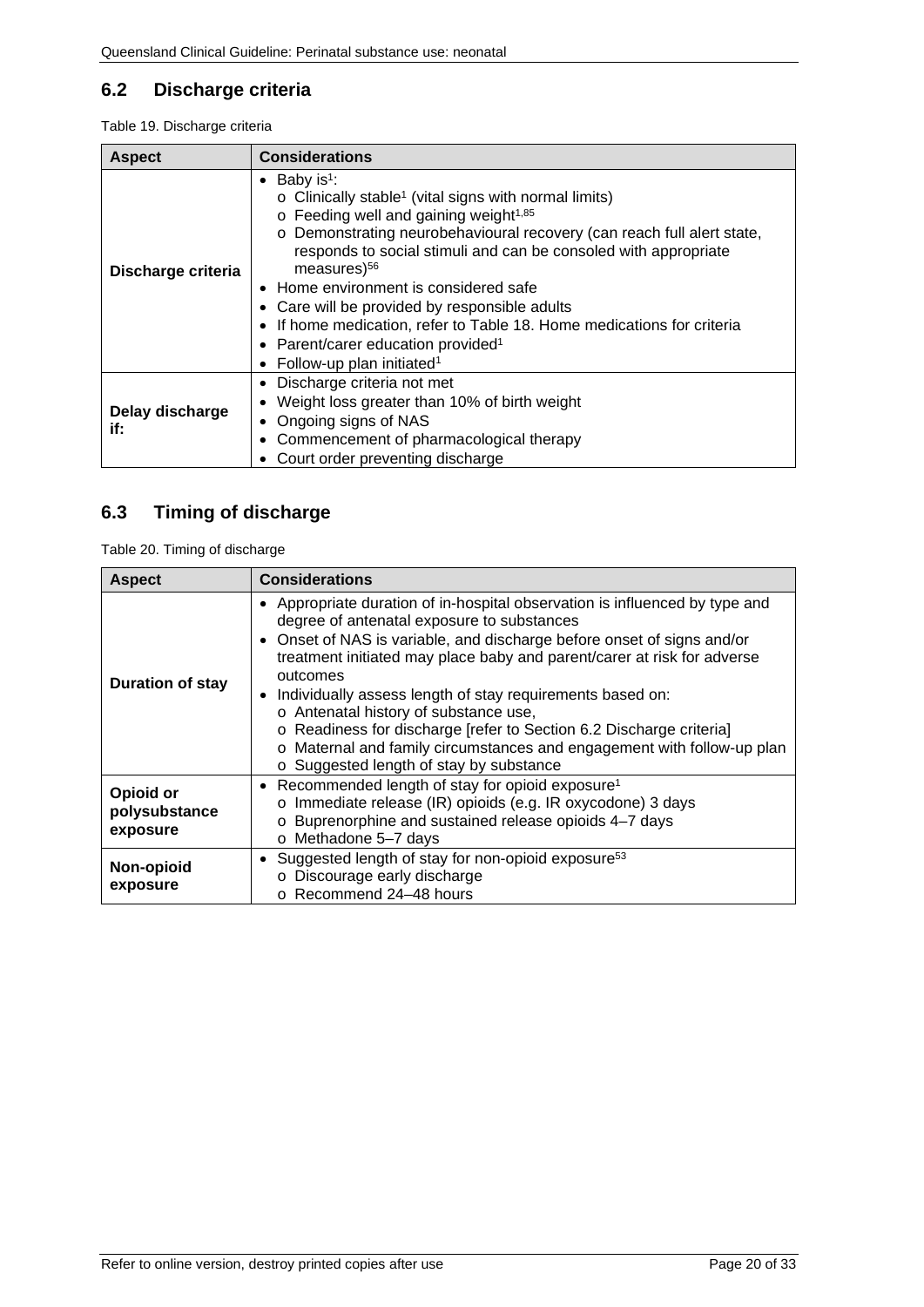### <span id="page-20-0"></span>**6.4 Follow up and support**

There are limitations in the quality of evidence about shorter and longer term outcomes following inutero exposure to substances. 86,87 There are few prospective studies, and small sample sizes make it difficult to adjust for the many confounding variables that impact child development.<sup>86,87</sup> These and other methodological limitations limit the generalisability of results.

<span id="page-20-1"></span>

| <b>Aspect</b>                         | <b>Consideration</b>                                                                                                                                                                                                                                                                                                                                                                                                                                                                                                                                                                                                                                                                                                                                                                                                                                                                                                                                                           |
|---------------------------------------|--------------------------------------------------------------------------------------------------------------------------------------------------------------------------------------------------------------------------------------------------------------------------------------------------------------------------------------------------------------------------------------------------------------------------------------------------------------------------------------------------------------------------------------------------------------------------------------------------------------------------------------------------------------------------------------------------------------------------------------------------------------------------------------------------------------------------------------------------------------------------------------------------------------------------------------------------------------------------------|
| <b>Context</b>                        | • Early family intervention can help prevent some developmental problems<br>(e.g. treatment of addiction during pregnancy, prenatal care and<br>psychosocial support, enrolment in early intervention programs)                                                                                                                                                                                                                                                                                                                                                                                                                                                                                                                                                                                                                                                                                                                                                                |
| <b>Review intervals</b>               | $\bullet$ If baby:<br>o Required monitoring and or medication, arrange review one week after<br>discharge from hospital<br>o Discharged home on medication, arrange paediatric/nurse practitioner<br>review weekly until medication ceased<br>• Recommend to parents/carers regular follow-up for standardised<br>developmental screening and testing in early childhood (e.g. regular<br>follow-up at developmental clinics)                                                                                                                                                                                                                                                                                                                                                                                                                                                                                                                                                  |
| <b>Child health</b><br>services       | • Refer parent/carer to available services for parenting and other ongoing<br>information and advice<br>Refer to relevant community health services (e.g. child health, perinatal<br>and infant mental health services)                                                                                                                                                                                                                                                                                                                                                                                                                                                                                                                                                                                                                                                                                                                                                        |
| <b>Early intervention</b><br>programs | • Support parent/carer with ways to promote all aspects of baby's<br>development<br>• Optimise developmental outcomes by early interventions addressing:<br>o Specific problem areas<br>o Caregiver's level of stress, mental health functioning and continued<br>substance use<br>o Parent/carer interactions <sup>88</sup>                                                                                                                                                                                                                                                                                                                                                                                                                                                                                                                                                                                                                                                   |
| Longer term<br>follow-up              | • Refer for assessment dependent on:<br>o Cumulative risk factors<br>o Domain of developmental difficulty<br>o Quality of the care-giving environment<br>• Ophthalmological: for myopia and strabismus<br>o Higher rates of strabismus at two years of age than the general<br>population<br>• Follow-up for growth, neurodevelopment, emotional and behavioural<br>problems for at least 12-24 months <sup>5,89</sup><br>o Children treated for NAS have lower developmental scores at two years<br>of age than the general population <sup>5</sup><br>Intervention programs for speech and language, occupational and<br>behavioural issues are beneficial <sup>88</sup><br>• Refer baby and parent/carer to infant mental health or child and youth<br>mental health service when:<br>o Significant psychosocial complexity and intensive parent/carer-baby<br>relationship support is required<br>o Baby is at risk of non-organic failure to thrive and emotional neglect |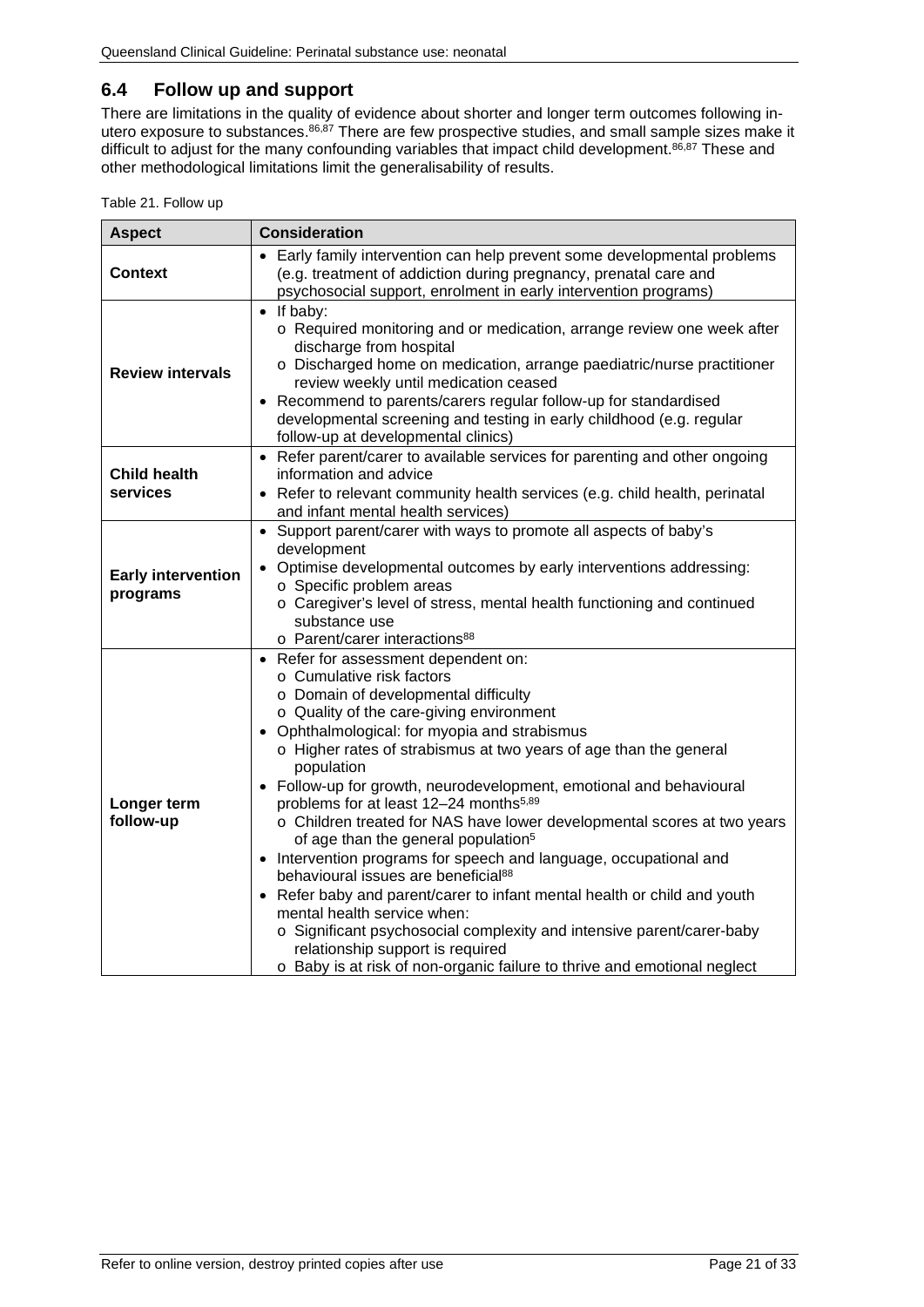## <span id="page-21-0"></span>**References**

1. Patrick SW, Barfield WD, Poindexter BB, Committee on Fetus and Newborn, Committee on Substance Use Prevention. Neonatal opioid withdrawal syndrome. Pediatrics 2020;146(5).

2. Shan F, MacVicar S, Allegaert K, Offringa M, Jansson LM, Simpson S, et al. Outcome reporting in neonates experiencing withdrawal following opioid exposure in pregnancy: a systematic review. Trials 2020;21(1):262.

3. Qato DM, Zhang C, Gandhi AB, Simoni-Wastila L, Coleman-Cowger VH. Co-use of alcohol, tobacco, and licit and illicit controlled substances among pregnant and non-pregnant women in the United States: findings from 2006 to 2014 national survey on drug use and health (NSDUH) data. Drug and Alcohol Dependence 2020;206:107729.

4. Larson JJ, Graham DL, Singer LT, Beckwith AM, Terplan M, Davis JM, et al. Cognitive and behavioral impact on children exposed to opioids during pregnancy. Pediatrics 2019;144(2).

5. Merhar SL, McAllister JM, Wedig-Stevie KE, Klein AC, Meinzen-Derr J, Poindexter BB. Retrospective review of neurodevelopmental outcomes in infants treated for neonatal abstinence syndrome. Journal of Perinatology 2018;38(5):587- 92.

6. Yeoh SL, Eastwood J, Wright IM, Morton R, Melhuish E, Ward M, et al. Cognitive and motor outcomes of children with prenatal opioid exposure: a systematic review and meta-analysis. Journal of the American Medical Association (JAMA) Network Open. [Internet]. 2019 [cited 2021 July 03]; 2(7):e197025 DOI:10.1001/jamanetworkopen.2019.7025.

7. Kocherlakota P. Neonatal abstinence syndrome. Pediatrics. [Internet]. 2014 (reaffirmed 2016 by American Academy Pediatrics,) [cited 2021 August 08]; 134(2):e547 DOI:10.1542/peds.2013-3524.

8. Convertino I, Sansone AC, Marino A, Galiulo MT, Mantarro S, Antonioli L, et al. Neonatal adaptation issues after maternal exposure to prescription drugs: withdrawal syndromes and residual pharmacological effects. Drug Safety 2016;39(10):903-24. 9. Queensland Clinical Guidelines. Perinatal substance use: maternal. Guideline No. MN16.37-V2-R21. [Internet]. Queensland Health. 2021. [cited 2021 September 29]. Available from: [https://www.health.qld.gov.au/qcg.](https://www.health.qld.gov.au/qcg)

10. Chiang KV, Okoroh EM, Kasehagen LJ, Garcia-Saavedra LF, Ko JY. Standardization of state definitions for neonatal abstinence syndrome surveillance and the opioid crisis. American Journal of Public Health 2019;109(9):1193-7.

11. Kelly LE, Shan F, MacVicar S, Czaplinksi E, Moulsdale W, Simpson S, et al. A core outcome set for neonatal opioid withdrawal syndrome. Pediatrics. [Internet]. 2020 [cited 2021 August 08]; 146(1):e20200018 DOI:10.1542/peds.2020-0018. 12. Kelty E, Preen DB. Risk factors associated with the occurrence of neonatal opioid withdrawal syndrome: a review. CNS Drugs 2019;33(11):1113-20.

13. Ruwanpathirana R, Abdel-Latif ME, Burns L, Chen J, Craig F, Lui K, et al. Prematurity reduces the severity and need for treatment of neonatal abstinence syndrome. Acta Paediatrica. [Internet]. 2015 [cited 2021 May 08]; 104(5):e188-94 DOI:10.1111/apa.12910.

14. Kurup U, Merchant N. Neonatal abstinence syndrome: management and current concepts. Paediatrics and Child Health 2021;31(1):24-31.

15. Charles MK, Cooper WO, Jansson LM, Dudley J, Slaughter JC, Patrick SW. Male sex associated with increased risk of neonatal abstinence syndrome. Hospital Pediatrics 2017;7(6):328.

16. Wachman EM, Hayes MJ, Brown MS, Paul J, Harvey-Wilkes K, Terrin N, et al. Association of OPRM1 and COMT singlenucleotide polymorphisms with hospital length of stay and treatment of neonatal abstinence syndrome. Journal of American Medical Association (JAMA) 2013;309(17):1821-7.

17. Wachman EM, Hayes MJ, Lester BM, Terrin N, Brown MS, Nielsen DA, et al. Epigenetic variation in the Mu-Opioid receptor gene in infants with neonatal abstinence syndrome. The Journal of Pediatrics 2014;165(3):472-8.

18. Wachman EM, Schiff DM, Silverstein M. Neonatal abstinence syndrome: advances in diagnosis and treatment. Journal of American Medical Association (JAMA) 2018;319(13):1362-74.

19. Sanlorenzo LA, Cooper WO, Dudley JA, Stratton S, Maalouf FI, Patrick SW. Increased severity of neonatal abstinence syndrome associated with concomitant antenatal opioid and benzodiazepine exposure. Hospital Pediatrics 2019;9(8):569-75. 20. MacMillan KDL, Rendon CP, Verma K, Riblet N, Washer DB, Volpe Holmes A. Association of rooming-in with outcomes for neonatal abstinence syndrome: a systematic review and meta-analysis. Journal of American Medical Association (JAMA) Paediatrics 2018;172(4):345-51.

21. Queensland Clinical Guidelines. Standard care. Guideline No. MN18.50-V1-R23. [Internet]. Queensland Health. 2018. [cited 2021 January 20]. Available from: [https://www.health.qld.gov.au/qcg.](https://www.health.qld.gov.au/qcg)

22. Newman K. The right tool at the right time: examining the evidence surrounding measurement of neonatal abstinence syndrome. Advances in Neonatal Care 2014;14(3):181-6.

23. Singh R, Davis JM. Escaping the Finnegan – Is it time? Seminars in Fetal and Neonatal Medicine 2021;26(3, Article 101218).

24. Department of Health (Queensland). Guideline: health professionals child protection capability requirements. Guideline: QH-GDL-945:2015. [Internet][cited 2021 February 05]. Available from[: https://www.health.qld.gov.au.](https://www.health.qld.gov.au/)

25. Queensland Clinical Guidelines. Neonatal resuscitation. Guideline No. MN16..5-V5-R21. [Internet]. Queensland Health. 2016. [cited 2021 January 20]. Available from: https://www.health.qld.gov.au/qcg

26. Moe-Byrne T, Brown J, McGuire W. Naloxone for opioid-exposed newborn infants. Cochrane Database of Systematic Reviews. 2018; Issue 10. Art. No.: CD003483. DOI:10.1002/14651858.CD003483.pub3.

27. Department of Health (Queensland). Guideline: reporting a reasonable/ reportable suspicion of child abuse and neglect. QH-GDL-948:2015. [Internet][cited 2021 February 05]. Available from: https://www.health.qld.gov.au

28. Jansson LM, Patrick SW. Neonatal abstinence syndrome. Pediatric Clinics of North America 2019;66(2):353-67.

29. Lacaze-Masmonteil T, O'Flaherty P. Managing infants born to mothers who have used opioids during pregnancy. Paediatric Child Health Journal 2018;23(3):220-6.

30. Newman AI, Mauer-Vakil D, Coo H, Newton L, Wilkerson E, McKnight S, et al. Rooming-in for infants at risk for neonatal abstinence syndrome: outcomes 5 Years following its introduction as the standard of care at one hospital. American Journal of Perinatology. [Internet]. 2021 [cited 2021 May 08]; DOI:10.1055/s-0040-1719182.

31. Holmes AP, Schmidlin HN, Kurzum EN. Breastfeeding considerations for mothers of infants with neonatal abstinence syndrome. Pharmacotherapy 2017;37(7):861-9.

32. Reece-Stremtan S, Marinelli KA. ABM clinical protocol #21: guidelines for breastfeeding and substance use or substance use disorder, revised 2015. Breastfeeding Medicine 2015;10(3):135-41.

33. World Health Organization. Guidelines for the identification and management of substance use and substance use disorders in pregnancy. 2014.

34. Martins F, Oppolzer D, Santos C, Barroso M, Gallardo E. Opioid use in pregnant women and neonatal abstinence syndrome-a review of the literature. Toxics 2019;7(1):9.

35. Raffaeli G, Cavallaro G, Allegaert K, Wildschut ED, Fumagalli M, Agosti M, et al. Neonatal abstinence syndrome: update on diagnostic and therapeutic strategies. Pharmacotherapy: The Journal of Human Pharmacology and Drug Therapy 2017;37(7):814-23.

36. Garcia-Algar O. Nicotine withdrawal symptoms in newborns. Archivos de Bronconeumologia 2008;44(10):509-11.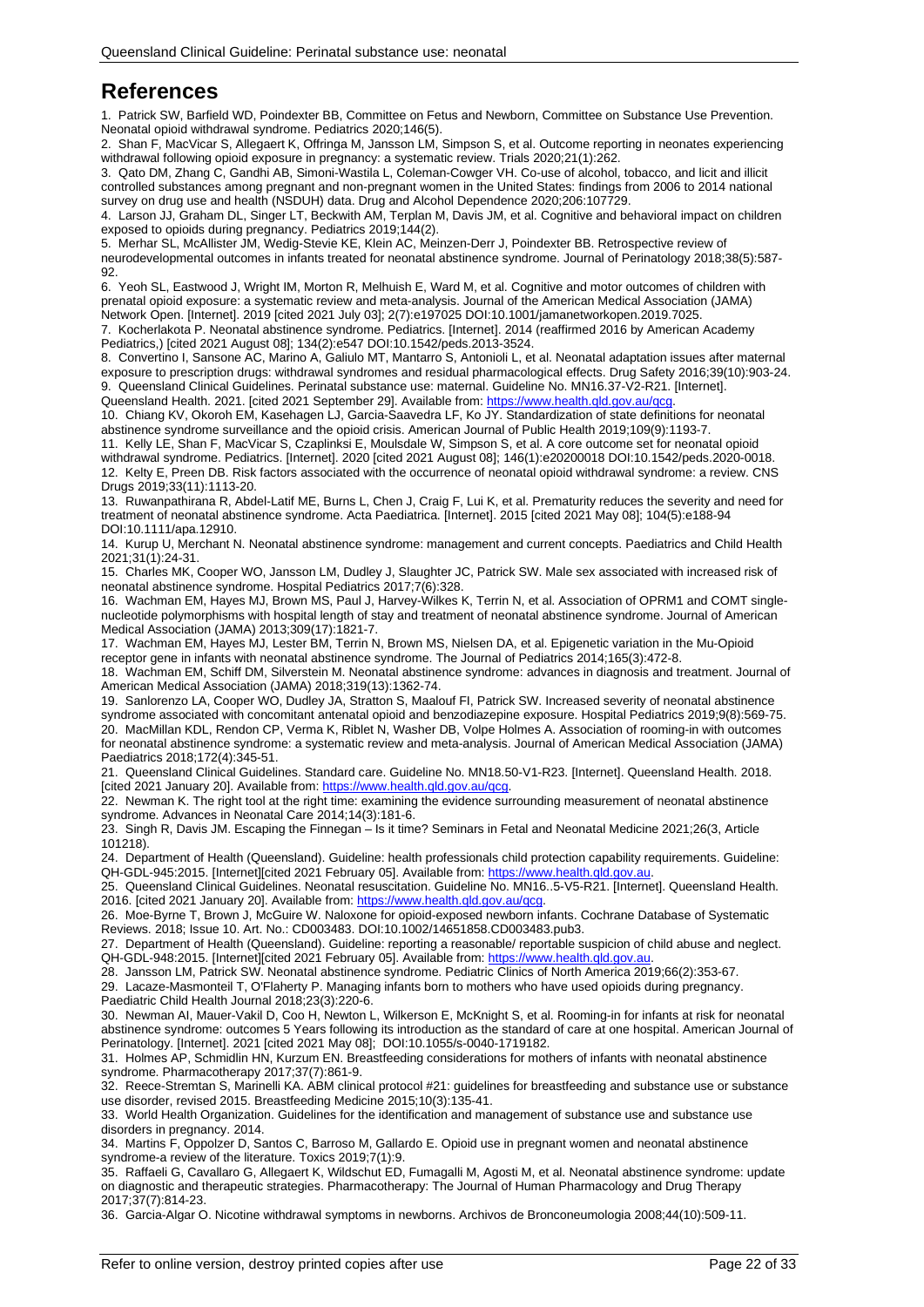37. McGrath-Morrow SA, Gorzkowski J, Groner JA, Rule AM, Wilson K, Tanski SE, et al. The effects of nicotine on development. Pediatrics. [Internet]. 2020 [cited 2021 July 08]; 145(3):e20191346 DOI:10.1542/peds.2019-1346. 38. Disher T, Gullickson C, Singh B, Cameron C, Boulos L, Beaubien L, et al. Pharmacological treatments for neonatal abstinence syndrome: a systematic review and network meta-analysis. Journal of the American Medical Association Pediatrics 2019;173(3):234-43.

39. Pahl A, Young L, Buus-Frank ME, Marcellus L, Soll R. Non‐pharmacological care for opioid withdrawal in newborns. Cochrane Database of Systematic Reviews. [Internet]. 2020, Issue 12. Art No.: CD013217. DOI:10.1002/14651858.CD013217.pub2.

40. Forsberg L, Naver L, Gustafsson LL, Wide K. Neonatal adaptation in infants prenatally exposed to antidepressants- clinical monitoring using Neonatal Abstinence Score. PLoS One. [Internet]. 2014 [cited 2021 July 08]; 9(11):e111327 DOI:10.1371/journal.pone.0111327.

41. Finnegan L, Kron R, Connaughton J, J E. Neonatal abstinence syndrome: assessment and management. Addictive Diseases: an International Journal 1975;2(1):141-58.

42. Grossman MR, Lipshaw MJ, Osborn RR, Berkwitt AK. A novel approach to assessing infants with neonatal abstinence syndrome. Hospital Pediatrics 2018;8(1):1-6.

43. Grisham LM, Stephen MM, Coykendall MR, Kane MF, Maurer JA, Bader MY. Eat, sleep, console approach: a familycentered model for the treatment of neonatal abstinence syndrome. Advances in Neonatal Care 2019;19(2):138-44. 44. Miller PA, Willier T. Baby STRENGTH: Eat, Sleep, Console for infants with neonatal abstinence syndrome. Adv Neonatal Care 2021;21(2):99-106.

45. Hudak M, Tan R Neonatal drug withdrawal. Pediatrics. [Internet]. 2012 [cited 2021 February 21]; 129(2):e540-60 DOI:10.1542/peds.2011-3212.

46. Seligman NS, Almario CV, Hayes EJ, Dysart KC, Berghella V, Baxter JK. Relationship between maternal methadone dose at delivery and neonatal abstinence syndrome. The Journal of Pediatrics. [Internet]. 2010 [cited 2021 February 21]; 157(3):428-33.e1 DOI:10.1016/j.jpeds.2010.03.033.

47. Jones HE, Jansson LM, O'Grady KE, Kaltenbach K. The relationship between maternal methadone dose at delivery and neonatal outcome: methodological and design considerations. Neurotoxicology and Teratology 2013;39:110-5. 48. Velez ML, Jansson LM, Schroeder J, Williams E. Prenatal methadone exposure and neonatal neurobehavioral

functioning. Pediatric Research 2009;66(6):704-9.

49. Thomas JD, Riley EP. Fetal alcohol syndrome: does alcohol withdrawal play a role? Alcohol Health and Research World 1998;22(1):47-53.

50. Thibaut F, Chagraoui A, Buckley L, Gressier F, Labad J, Lamy S, et al. WFSBP and IAWMH Guidelines for the treatment of alcohol use disorders in pregnant women. The World Journal of Biological Psychiatry 2019;20(1):17-50.

51. Shyken JM, Babbar S, Babbar S, Forinash A. Benzodiazepines in pregnancy. Clinical Obstetrics and Gynecololgy 2019;62(1):156-67.

52. McLean K, Murphy KE, Dalfen A, Shea AK. The effect of maternal antidepressants on third trimester uteroplacental hemodynamics and the neonatal abstinence syndrome: a retrospective cohort study. Archives of Women's Mental Health 2019;22(6):791-7.

53. Levinson-Castiel R, Merlob P, Linder N, Sirota L, Klinger G. Neonatal abstinence syndrome after in utero exposure to selective serotonin reuptake inhibitors in term infants. Arch Pediatr Adolesc Med 2006;160(2):173-6.

54. US Food and Drug Authority. FDA drug safety communication: selective serotinin reuptake inhibitor (SSRI) antidepressant use during pregnancy and reports of a rare heart and lung condition in newborn babies. [Internet]. 2018 [cited 2021 March 22]. Available from[: https://www.fda.gov/drugs/drug-safety-and-availability.](https://www.fda.gov/drugs/drug-safety-and-availability)

55. Smith M, LeGasse L, Derauf C GP, Rizwan S, Arria A, Huestis M, et al. Prenatal methamphetamine use and neonatal neurobehavioral outcome. Neurotoxicology and Teratology 2008;301(20-28).

56. Hamdan A. Neonatal abstinence syndrome. emedicine.medscape.com. [Internet]. 2017 [cited 2021 February 22].<br>Available from: https://emedicine.medscape.com/article/978763-treatment#d5 cape.com/article/978763-treatment#

57. Mangat AK, Schmolzer GM, Kraft WK. Pharmacological and non-pharmacological treatments for the neonatal abstinence syndrome (NAS). Seminars in Fetal & Neonatal Medicine 2019;24(2):133-41.

58. MacVicar S, Kelly LE. Systematic mixed‐study review of nonpharmacological management of neonatal abstinence syndrome. Birth 2019;46(3):428-38.

59. Ryan G, Dooley J, Gerber Finn L, Kelly L. Nonpharmacological management of neonatal abstinence syndrome: a review of the literature. The Journal of Maternal-Fetal & Neonatal Medicine 2019;32(10):1735-40.

60. McCarty DB, Peat JR, O'Donnell S, Graham E, Malcolm WF. "Choose physical therapy" for neonatal abstinence

syndrome: clinical management for infants affected by the opioid crisis. Physical Therapy 2019;99(6):771-85.

61. MacMullen NJ, Dulski LA, Blobaum P. Evidence-based interventions for neonatal abstinence syndrome. Pediatric Nursing 2014;40(4):165-72, 203.

62. Verklan M, Walden M. Core Curriculum for Neontal Intensive Care Nursing. St. Louis Missouri: Saunders; 2015.

63. Oro AS, Dixon SD. Waterbed care of narcotic-exposed neonates: a useful adjunct to supportive care. American Journal of Diseases of Children 1988;142(2):186-8.

64. D'Apolito K. Comparison of a rocking bed and standard bed for decreasing withdrawal symptoms in drug-exposed infants. The American Journal of Maternal/Child Nursing 1999;24(3):138-44.

65. Queensland Clinical Guidelines. Establishing breastfeeding. Guideline No. MN16.19-V4-R21. [Internet]. Queensland Health. 2021. [cited 2021 September 30]. Available from[: https://www.health.qld.gov.au/qcg.](https://www.health.qld.gov.au/qcg)

66. Gray L, Miller L, Phillipp B, Blass E. Breastfeeding is analgesic in healthy newborns. Pediatrics 2002;109(4):590-93. 67. Wiles J, Isemann B, Ward L, Vinks A, Akinbi A. Current management of neonatal abstinence syndrome secondary to intrauterine opioid exposure. Journal of Paediatrics 2014;165(3):440-6.

68. Zimmermann U, Rudin C, Duo A, Held L, Bucher HU, Swiss Neonatal Abstinence Syndrome Study Group. Treatment of opioid withdrawal in neonates with morphine, phenobarbital, or chlorpromazine: a randomized double-blind trial. European Journal of Pediatrics 2020;179(1):141-9.

69. Osborn D, Jeffery H, Cole M. Opiate treatment for opiate withdrawal in newborn infants. Cochrane Database of Systematic Reviews. [Internet]. 2010, Issue 10. Art No.: CD002059. DOI:10.1002/14651858.CD002059.pub3. 70. Streetz VN, Gildon BL, Thompson DF. Role of clonidine in neonatal abstinence syndrome: a systematic review. The Annals of Pharmacotherapy 2016;50(4):301-10.

71. Agthe AG, Kim GR, Mathias KB, Hendrix CW, Chavez-Valdez R, Jansson L, et al. Clonidine as an adjunct therapy to opioids for neonatal abstinence syndrome: a randomized, controlled trial. Pediatrics 2009;123(5):e849-56. 72. Bada HS, Sithisarn T, Gibson J, Garlitz K, Caldwell R, Capilouto G, et al. Morphine versus clonidine for neonatal abstinence syndrome. Pediatrics 2015;135(2):e383.

73. Devlin LA, Lau T, Radmacher PG. Decreasing total medication exposure and length of stay while completing withdrawal for nonatal astinence sndrome during the neonatal hospital stay. Frontiers in Pediatrics 2017;5(216).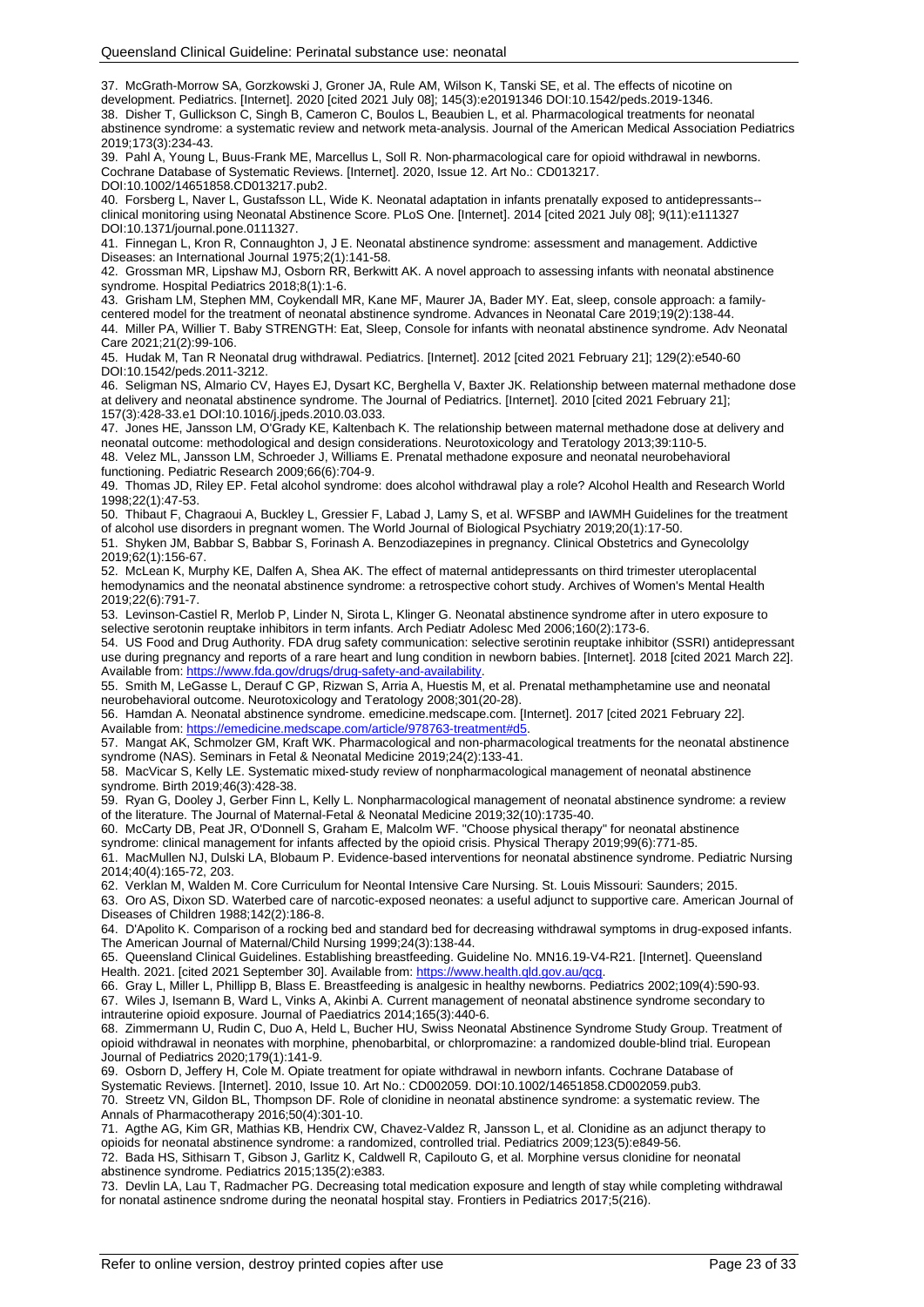74. Surran B, Visintainer P, Chamberlain S, Kopcza K, Shah B, Singh R. Efficacy of clonidine versus phenobarbital in reducing neonatal morphine sulfate therapy days for neonatal abstinence syndrome. A prospective randomized clinical trial. J Perinatol 2013;33(12):954-9.

75. Xiao F, Yan K, Zhou W. Methadone versus morphine treatment outcomes in neonatal abstinence syndrome: a metaanalysis. J Paediatr Child Health 2019;55(10):1177-82.

76. Brown MS, Hayes MJ, Thornton LM. Methadone versus morphine for treatment of neonatal abstinence syndrome: a prospective randomized clinical trial. J Perinatol 2015;35(4):278-83.

77. Hall ES, Isemann BT, Wexelblatt SL, Meinzen-Derr J, Wiles JR, Harvey S, et al. A cohort comparison of buprenorphine versus methadone treatment for neonatal abstinence syndrome. J Pediatr 2016;170:39-44 e1.

78. Queensland Clinical Guidelines. NeoMedQ Morphine hydrochloride. Guideline No. NMedQ20.037-V1-R25. [Internet]. Queensland Health. 2020. [cited 2021 May 19]. Available from: [https://www.health.qld.gov.au/qcg.](https://www.health.qld.gov.au/qcg)

79. Department of Health (Queensland). Guideline: Safe infant sleeping, co-sleeping and bed-sharing QH-GDL-362:2013. [Internet]. 2013 [cited 2021 March 08]. Available from: [https://www.health.qld.gov.au.](https://www.health.qld.gov.au/)

80. Queensland Clinical Guidelines. NeoMedQ Phenobarbital (phenobarbitone). Guideline No. NMedQ21.037-V1-R26. [Internet]. Queensland Health. 2020. [cited 2021 August 20]. Available from[: https://www.health.qld.gov.au/qcg.](https://www.health.qld.gov.au/qcg)

81. Lee YW, Saia K. Caring for pregnant women with opioid use disorder. Current Obstetrics and Gynecology Reports 2019;8(1):9-14.

82. Chu EK, Smith LM, Derauf C, Newman E, Neal CR, Arria AM, et al. Behavior problems during early childhood in children with prenatal methamphetamine exposure. Pediatrics 2020;146(6).

83. Queensland Government. Immunisation Schedule Queensland. [Internet]. July 2020 [cited 2021 February 05]. Available from[: https://www.health.qld.gov.au.](https://www.health.qld.gov.au/)

84. Australian Government Department of Health. The Australian Immunisation Handbook. [Internet]. 2020 [cited 2021 February 05]. Available from: [https://immunisationhandbook.health.gov.au/.](https://immunisationhandbook.health.gov.au/)health.gov.au/.health.gov.

85. Flaherman VJ, Schaefer EW, Kuzniewicz MW, Li SX, Walsh EM, Paul IM. Early weight loss nomograms for exclusively breastfed newborns. Pediatrics. 2015; 135(1):e16 DOI:10.1542/peds.2014-1532.

86. Conradt E, Flannery T, Aschner JL, Annett RD, Croen LA, Duarte CS, et al. Prenatal opioid exposure:

neurodevelopmental consequences and future research priorities. Pediatrics 2019;144(3).

87. Hendson L, Shah V, Trkulia S, Canadian Paediatric Society Fetus and Newborn Committee. Selective serotonin reuptake inhibitors or serotoninnorepinephrine reuptake inhibitors in pregnancy: infant and childhood outcomes. Paediatric Child Health 2021;26(5):321.

88. Minnes S, Lang A, Singer L. Prenatal tobacco, marijuana, stimulant, and opiate exposure: outcomes and practice implications. Addiction Science and Clinical Practice 2011;July.

89. Lintzeris N, Clark N, Winstock A, Dunlop A, Muhleisen P, Gowing L, et al. National clinical guidelines and procedures for the use of buprenorphine in the treatment of opioid dependence. National Drug Strategy. [Internet]. 2006 [cited 2021 February 05]. Available from: [https://www.health.gov.au.](https://www.health.gov.au/)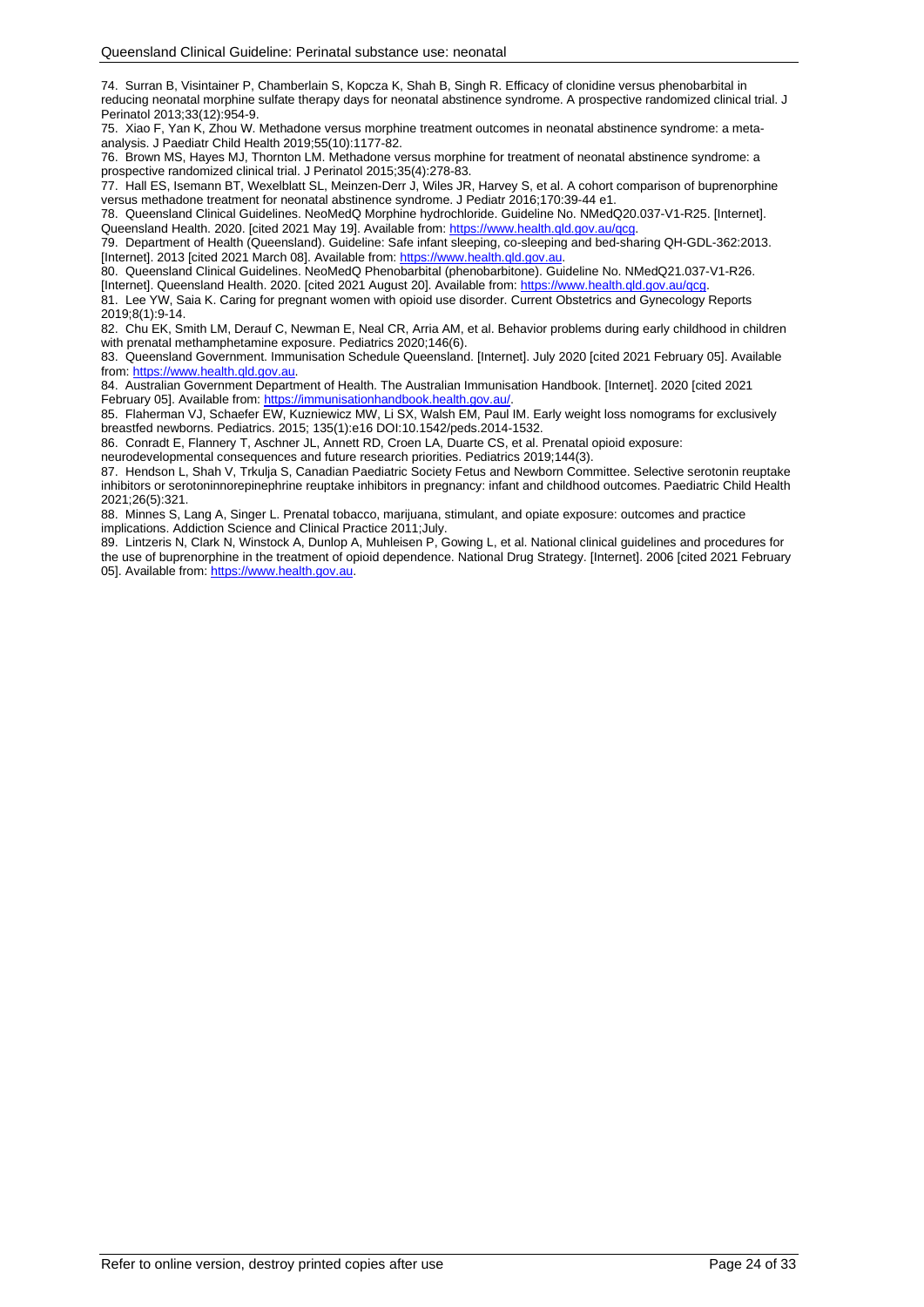# <span id="page-24-0"></span>**Appendix A: Finnegan Neonatal Abstinence Severity Score**

- Assess babies at risk of narcotic withdrawal for signs of withdrawal 30 to 60 minutes after each feed
- Do not disturb the baby when assessing signs
- The FNAS reflects the behaviour since the previous assessment
- Babies who display signs of withdrawal will have signs from each of the three sections— CNS, gastrointestinal and respiratory/vasomotor disturbance—on the scoring chart
- Choose one FS only for each sign
- Make allowances for babies who are preterm or beyond the initial newborn period

|                        | Date:                                                                                                                          | <b>Time</b>             |  |  |  |  |
|------------------------|--------------------------------------------------------------------------------------------------------------------------------|-------------------------|--|--|--|--|
|                        | <b>Sign of NAS</b>                                                                                                             | <b>Score</b>            |  |  |  |  |
| Central nervous system | Excessive high pitched cry<br>Continuous high pitched cry                                                                      | $\mathbf{2}$<br>3       |  |  |  |  |
|                        | Sleeps < 1 hour after feeding<br>Sleeps < 2 hours after feeding<br>Sleeps < 3 hours after feeding                              | 3<br>$\mathbf 2$<br>1   |  |  |  |  |
|                        | Hyperactive Moro reflex<br>Markedly hyperactive Moro reflex                                                                    | $\mathbf 2$<br>3        |  |  |  |  |
|                        | Mild tremors disturbed<br>Moderate-severe tremors disturbed<br>Mild tremors undisturbed<br>Moderate-severe tremors undisturbed | 1<br>2<br>3<br>4        |  |  |  |  |
|                        | Increased muscle tone                                                                                                          | $\mathbf{2}$            |  |  |  |  |
|                        | Excoriation                                                                                                                    | 1                       |  |  |  |  |
|                        | Myoclonic jerks                                                                                                                | 3                       |  |  |  |  |
|                        | Generalised convulsions                                                                                                        | 5                       |  |  |  |  |
|                        | Excessive sucking                                                                                                              | $\mathbf{1}$            |  |  |  |  |
|                        | Poor feeding                                                                                                                   | $\overline{\mathbf{2}}$ |  |  |  |  |
| Gastrointestinal       | Regurgitation<br>Projectile vomiting                                                                                           | $\mathbf 2$<br>3        |  |  |  |  |
|                        | Loose stools<br>Watery stools                                                                                                  | $\mathbf 2$<br>3        |  |  |  |  |
|                        | Sweating                                                                                                                       | $\mathbf{1}$            |  |  |  |  |
| omotor                 | Fever 37.3 to 38.3 °C<br>Fever 38.4 °C and above                                                                               | 1<br>$\mathbf 2$        |  |  |  |  |
|                        | Frequent yawning $> 3-4$ in half hour                                                                                          | 1                       |  |  |  |  |
|                        | Mottling                                                                                                                       | 1                       |  |  |  |  |
| Respiratory/vas        | Nasal stuffiness                                                                                                               | $\mathbf 1$             |  |  |  |  |
|                        | Sneezing > 3-4 in half hour                                                                                                    | $\mathbf{1}$            |  |  |  |  |
|                        | Nasal flaring                                                                                                                  | $\mathbf{2}$            |  |  |  |  |
|                        | Respiratory rate > 60/minute<br>Respiratory rate > 60/minute and retractions                                                   | 1<br>$\mathbf{2}$       |  |  |  |  |
|                        | <b>TOTAL SCORE</b>                                                                                                             |                         |  |  |  |  |
|                        | <b>SCORER'S INITIALS</b>                                                                                                       |                         |  |  |  |  |

Reproduced with permission. Finnegan, LP, Kron, RE, Connaughton, JF, & Emich, JP, A scoring system for evaluation and treatment of the neonatal abstinence syndrome: A new clinical and research tool. In *Basic and Therapeutic Aspects of Perinatal Pharmacology,* Ed., Moriselli, PL, Garattini, S. & Sereni, F, New York: Raven Press, 139-155, 1975.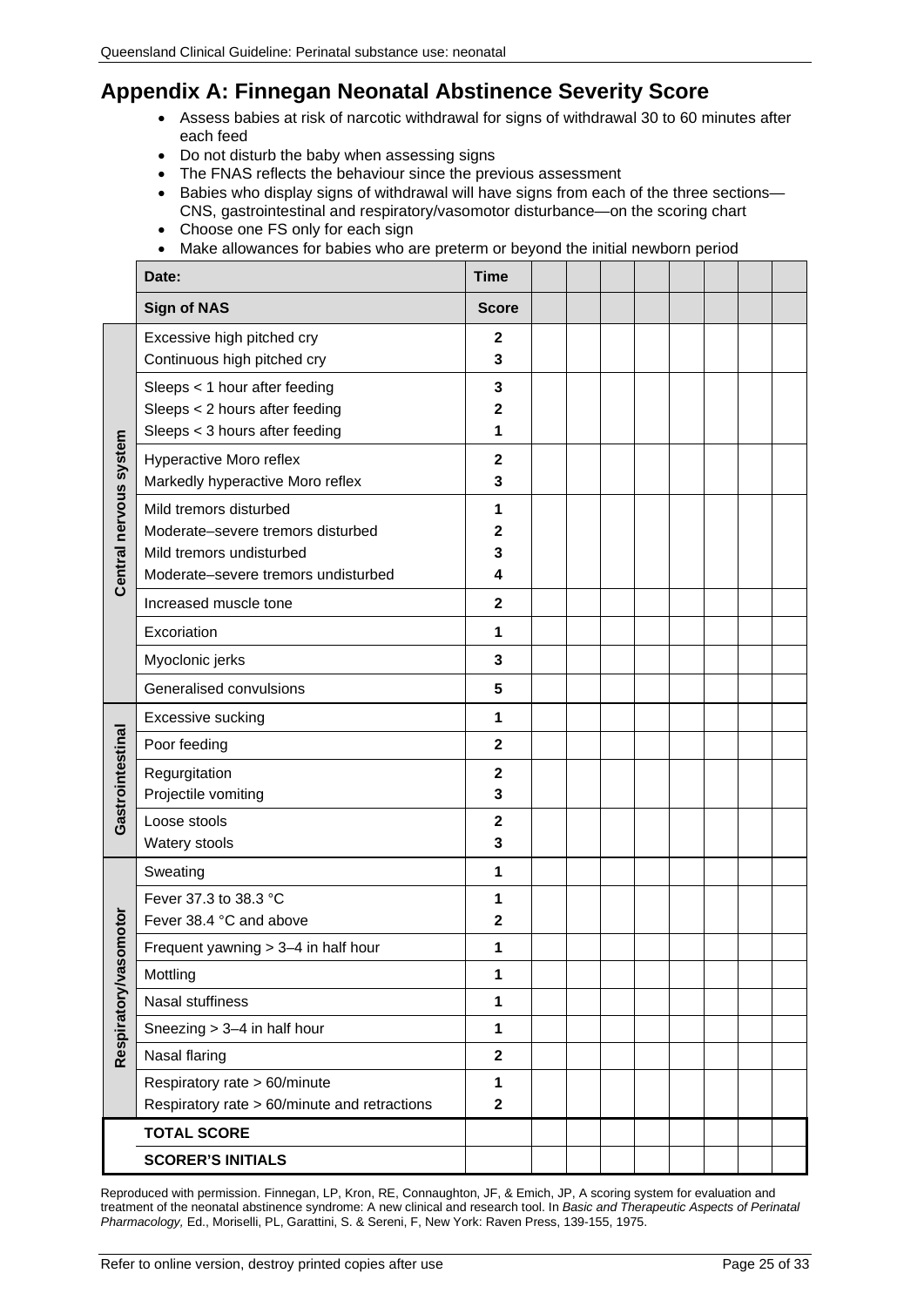# <span id="page-25-0"></span>**Appendix B: Finnegan Neonatal Abstinence Severity Score Description**

|                        | Sign                                                              | <b>Description</b>                                                                                                                                                                                                                                                                                                                                                                                                                                                                                |
|------------------------|-------------------------------------------------------------------|---------------------------------------------------------------------------------------------------------------------------------------------------------------------------------------------------------------------------------------------------------------------------------------------------------------------------------------------------------------------------------------------------------------------------------------------------------------------------------------------------|
|                        | Excessive high pitched<br>cry                                     | Baby cries intermittently or continuously for up to 5 minutes despite caregiver<br>intervention<br>Baby is unable to decrease crying within a 15 second period using self-consoling<br>measures                                                                                                                                                                                                                                                                                                   |
|                        | Continuous high pitched<br>cry                                    | Baby cries intermittently or continuously for greater than 5 minutes despite caregiver<br>$\bullet$<br>intervention<br>NB: Since a baby's cry may vary in pitch, this should not be scored if high pitched crying<br>is not accompanied by other signs described above                                                                                                                                                                                                                            |
|                        | Sleep                                                             | Longest period baby sleeps within the entire scoring interval including light and deep<br>$\bullet$<br>sleep<br>Light—irregular breathing, brief opening of eyes at intervals, some sucking movements<br>$\bullet$<br>Deep-regular breathing, eyes closed, no spontaneous activity<br>$\bullet$                                                                                                                                                                                                   |
|                        | Hyperactive Moro reflex*                                          | Baby exhibits pronounced jitteriness of the hands during or at the end of the test for<br>$\bullet$<br>Moro reflex                                                                                                                                                                                                                                                                                                                                                                                |
|                        | Markedly hyperactive<br>Moro reflex*                              | Baby exhibits jitteriness and repetitive jerks of the hands and arms during or at the end<br>$\bullet$<br>of the test for the Moro reflex                                                                                                                                                                                                                                                                                                                                                         |
|                        | Mild tremors when<br>disturbed**                                  | Baby exhibits observable tremors of the hands or feet when being handled                                                                                                                                                                                                                                                                                                                                                                                                                          |
|                        | Moderate to severe<br>tremors when disturbed**                    | Baby exhibits observable tremors of the arm(s) or leg(s) with or without tremors of the<br>$\bullet$<br>hands or feet when being handled                                                                                                                                                                                                                                                                                                                                                          |
|                        | Mild tremors when<br>undisturbed**                                | Baby exhibits observable tremors of the hands or feet whilst undisturbed                                                                                                                                                                                                                                                                                                                                                                                                                          |
| Central nervous system | Moderate to severe<br>tremors when<br>undisturbed**               | Baby exhibits observable tremors of the arm/s or leg/s with or without tremors of the<br>hands or feet whilst undisturbed                                                                                                                                                                                                                                                                                                                                                                         |
|                        | Increased muscle tone<br>when the baby is awake<br>and not crying | Baby has tight flexion of the arms and legs that is unable to slightly extend the arms or<br>legs                                                                                                                                                                                                                                                                                                                                                                                                 |
|                        | Excoriation                                                       | First appearance or increase on baby's chin, knees, cheeks, elbow, toes or nose due to<br>$\bullet$<br>friction burn not nappy area excoriation from loose stools                                                                                                                                                                                                                                                                                                                                 |
|                        | Myoclonic jerks                                                   | Baby exhibits twitching movements of the muscles of the face or extremities or jerking<br>movements of the arms or legs                                                                                                                                                                                                                                                                                                                                                                           |
|                        | Generalised convulsions                                           | Baby has generalised activity involving tonic (rigid) extensions of all limbs (or may be<br>$\bullet$<br>limited to one limb only), or manifested by tonic flexion of all limbs; or generalised<br>jitteriness of extremities that do not stop when the limbs are flexed or held<br>Features of subtle seizures may be present including eye staring, rapid eye movements,<br>$\bullet$<br>chewing, fist clenching, back arching and cycling motion of limbs with or without<br>autonomic changes |
|                        | Excessive sucking                                                 | • Baby shows increased >3 times rooting while displaying rapid swiping movements of<br>hand across mouth prior to or after a feed                                                                                                                                                                                                                                                                                                                                                                 |
| stinal                 | Poor feeding                                                      | Baby either demonstrates excessive sucking prior to a feed, yet sucks infrequently<br>$\bullet$<br>during feeding, taking small amounts and/or demonstrates an uncoordinated sucking<br>reflex or continuously gulps the milk and stops frequently to breathe                                                                                                                                                                                                                                     |
| Gastrointe             | Regurgitation                                                     | Baby regurgitates not associated with burping 2 or more times during a feed                                                                                                                                                                                                                                                                                                                                                                                                                       |
|                        | Projectile vomiting                                               | Baby has ≥1 projectile vomiting episode occurring during or immediately after a feed<br>$\bullet$                                                                                                                                                                                                                                                                                                                                                                                                 |
|                        | Loose stools                                                      | Scored if stool which may or may not be explosive is curdy or seedy in appearance<br>$\bullet$<br>A liquid stool, without a water ring on the nappy should also be scored as loose<br>$\bullet$                                                                                                                                                                                                                                                                                                   |
|                        | Watery stools                                                     | Baby has soft, mushy or hard stools that are accompanied by a water ring on the nappy<br>$\bullet$                                                                                                                                                                                                                                                                                                                                                                                                |
|                        | Sweating                                                          | Baby has perspiration on forehead, upper lip or back of neck<br>$\bullet$<br>Do not score if sweating is due to overheating for example from cuddling or swaddling<br>$\bullet$                                                                                                                                                                                                                                                                                                                   |
|                        | Fever                                                             | Baby has a temperature as per score sheet<br>$\bullet$                                                                                                                                                                                                                                                                                                                                                                                                                                            |
|                        | Frequent yawning                                                  | Baby yawns > 3 times within scoring interval<br>$\bullet$                                                                                                                                                                                                                                                                                                                                                                                                                                         |
| Respiratory/vasomotor  | Mottling                                                          | Baby has mottling on chest, trunk, arms or legs<br>$\bullet$                                                                                                                                                                                                                                                                                                                                                                                                                                      |
|                        | Nasal stuffiness                                                  | Baby has noisy respirations due to the presence of exudate, with or without a runny<br>$\bullet$<br>nose                                                                                                                                                                                                                                                                                                                                                                                          |
|                        | Sneezing                                                          | Baby sneezes >3 times in the scoring interval occurring as individual episodes or may<br>occur serially                                                                                                                                                                                                                                                                                                                                                                                           |
|                        | Nasal flaring                                                     | Baby has this at any time during the scoring interval<br>$\bullet$<br>Score only if present without other evidence of lung or airway disease                                                                                                                                                                                                                                                                                                                                                      |
|                        | Respiratory rate                                                  | Baby must not be crying when this is assessed<br>$\bullet$                                                                                                                                                                                                                                                                                                                                                                                                                                        |

\*Moro reflex: Do not perform when the baby is crying or irritable

\*\*Mild tremors when undisturbed observe for at least 2 undisturbed periods of 60 seconds

Adapted from: D'Apolito K. A scoring system for assessing neonatal abstinence syndrome. Instruction Manual. 1994.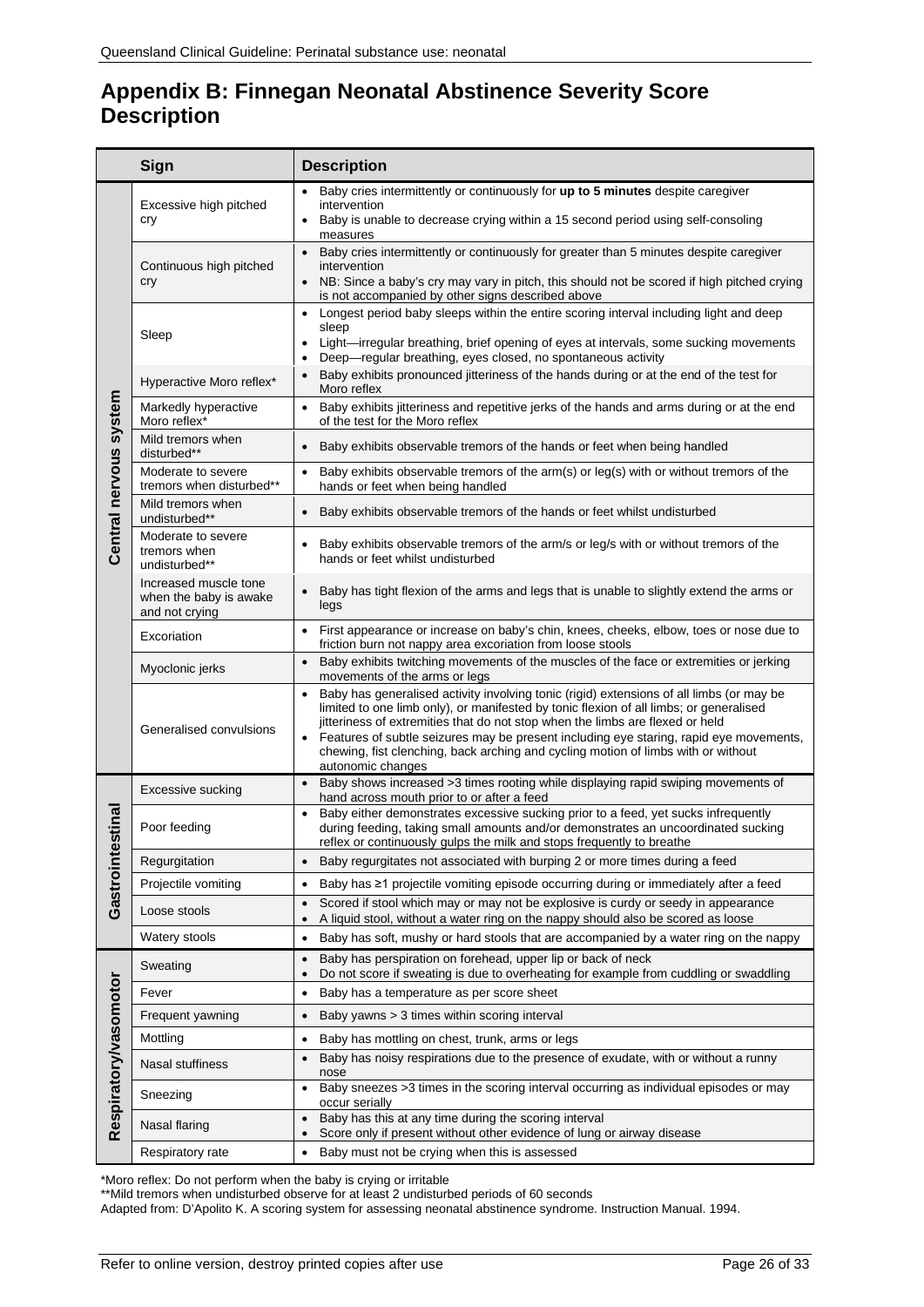# <span id="page-26-0"></span>**Appendix C: Eat, Sleep Console assessment**

| Time<br>Date                                                                                                                                                                                            |  |  |  |  |  |  |
|---------------------------------------------------------------------------------------------------------------------------------------------------------------------------------------------------------|--|--|--|--|--|--|
| <b>ESC ASSESSMENT (due to NAS)</b>                                                                                                                                                                      |  |  |  |  |  |  |
| Poor eating? (Y or N)                                                                                                                                                                                   |  |  |  |  |  |  |
| Sleeping less than 1 hour? (Y or N)                                                                                                                                                                     |  |  |  |  |  |  |
| Unable to console within 10 minutes? (Y or N)                                                                                                                                                           |  |  |  |  |  |  |
| Consoling support needed (1, 2 or 3)<br>1. Able to console on own<br>2. Able to console with caregiver support<br>within 10 minutes<br>3. Unable to console with caregiver support<br>within 10 minutes |  |  |  |  |  |  |
| <b>CARE PLAN</b>                                                                                                                                                                                        |  |  |  |  |  |  |
| Recommend parent/carer and staff huddle<br>$(Y \text{ or } N)$                                                                                                                                          |  |  |  |  |  |  |
| Recommend full team review (Y or N)                                                                                                                                                                     |  |  |  |  |  |  |
| Management decision<br>1. Optimise supportive care<br>2. Initiate medication treatment<br>3. Continue medication treatment<br>4. Other                                                                  |  |  |  |  |  |  |
| Presence of caregiver<br>0. No caregiver present<br>1. Less than 1 hour<br>2. $1-2$ hours<br>3. 2-3 hours<br>4. More than 3 hours                                                                       |  |  |  |  |  |  |
| <b>SUPPORTIVE CARE</b><br>(check all reviewed as increase (I) or reinforce (R)                                                                                                                          |  |  |  |  |  |  |
| Rooming in                                                                                                                                                                                              |  |  |  |  |  |  |
| Caregiver presence                                                                                                                                                                                      |  |  |  |  |  |  |
| Holding by caregiver                                                                                                                                                                                    |  |  |  |  |  |  |
| Safe swaddling                                                                                                                                                                                          |  |  |  |  |  |  |
| Optimal feeding at early hungry cues                                                                                                                                                                    |  |  |  |  |  |  |
| Quiet low light environment                                                                                                                                                                             |  |  |  |  |  |  |
| Non-nutritive sucking/pacifier                                                                                                                                                                          |  |  |  |  |  |  |
| Limiting visitors                                                                                                                                                                                       |  |  |  |  |  |  |
| Clustering care                                                                                                                                                                                         |  |  |  |  |  |  |
| Safe sleep/fall prevention                                                                                                                                                                              |  |  |  |  |  |  |
| Caregiver self-care and rest                                                                                                                                                                            |  |  |  |  |  |  |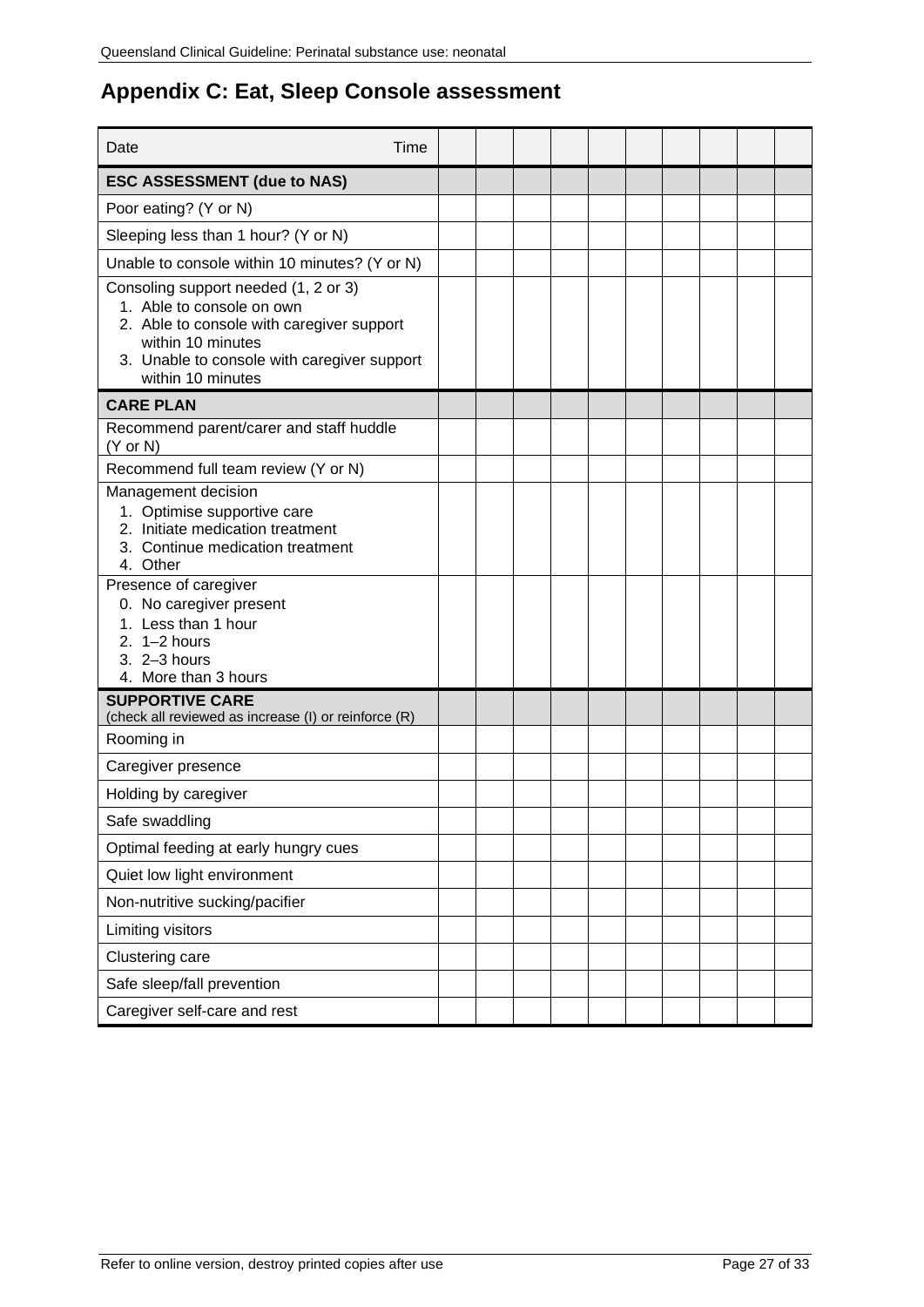# <span id="page-27-0"></span>**Appendix D: Eat, Sleep Console descriptions**

|              | <b>Aspect (due to NAS)</b>                | <b>Description</b>                                                                                                                                                                                                                                                                                                                                                                                                                                                                                                                                                                                                                                                                                                                                     |  |  |  |  |
|--------------|-------------------------------------------|--------------------------------------------------------------------------------------------------------------------------------------------------------------------------------------------------------------------------------------------------------------------------------------------------------------------------------------------------------------------------------------------------------------------------------------------------------------------------------------------------------------------------------------------------------------------------------------------------------------------------------------------------------------------------------------------------------------------------------------------------------|--|--|--|--|
|              | Poor eating                               | • Unable to coordinate feeding within 10 minutes of showing hunger OR<br>Unable to sustain feeding for at least 10 minutes at breast OR<br>Less than<br>o 10 mL volume/feed on day 1-2<br>o 30 mL volume/feed on day 3 or after                                                                                                                                                                                                                                                                                                                                                                                                                                                                                                                        |  |  |  |  |
| EAT          | Poor eating due to NAS                    | • Answer YES if due to substance withdrawal signs (e.g. fussiness, tremors,<br>uncoordinated suck, excessive rooting)                                                                                                                                                                                                                                                                                                                                                                                                                                                                                                                                                                                                                                  |  |  |  |  |
|              | Poor eating due to other<br>reasons       | • Answer NO if due to other non-NAS related factors (e.g. prematurity,<br>transitional sleep in first 24 hours, inability to latch due to infant/maternal<br>anatomical factors)                                                                                                                                                                                                                                                                                                                                                                                                                                                                                                                                                                       |  |  |  |  |
|              | Not sure                                  | • Answer YES if it is not clear if due to substance withdrawal signs and<br>continue to monitor                                                                                                                                                                                                                                                                                                                                                                                                                                                                                                                                                                                                                                                        |  |  |  |  |
|              | Poor sleeping                             | • Sleeps less than 1 hour after feeding                                                                                                                                                                                                                                                                                                                                                                                                                                                                                                                                                                                                                                                                                                                |  |  |  |  |
|              | Poor sleeping due to NAS                  | • Answer YES if due to substance withdrawal signs (e.g. fussiness, tremors,<br>increased startle, restlessness)                                                                                                                                                                                                                                                                                                                                                                                                                                                                                                                                                                                                                                        |  |  |  |  |
| <b>SLEEP</b> | Poor sleeping due to other<br>reasons     | • Answer NO if due to other non-NAS related factors (e.g. signs in first day<br>likely due to physiologic cluster feeding, sleep interrupted for care/tests)                                                                                                                                                                                                                                                                                                                                                                                                                                                                                                                                                                                           |  |  |  |  |
|              | Not sure                                  | • Answer YES if it is not clear if due to substance withdrawal signs and<br>continue to monitor                                                                                                                                                                                                                                                                                                                                                                                                                                                                                                                                                                                                                                                        |  |  |  |  |
|              | Unable to console within<br>10 minutes?   | Unable to be consoled within 10 minutes despite supportive (non-<br>pharmacologic) and consoling interventions                                                                                                                                                                                                                                                                                                                                                                                                                                                                                                                                                                                                                                         |  |  |  |  |
|              | Unable to console due to<br><b>NAS</b>    | • Answer YES if due to substance withdrawal signs                                                                                                                                                                                                                                                                                                                                                                                                                                                                                                                                                                                                                                                                                                      |  |  |  |  |
|              | Unable to console due to<br>other reasons | • Answer NO if inconsolability is due to non-NAS related factors (e.g.<br>parent/carer non-responsiveness to hunger cues, pain)                                                                                                                                                                                                                                                                                                                                                                                                                                                                                                                                                                                                                        |  |  |  |  |
| CONSOLE      | Not sure                                  | • Answer YES if it is not clear if due to substance withdrawal signs and<br>continue to monitor                                                                                                                                                                                                                                                                                                                                                                                                                                                                                                                                                                                                                                                        |  |  |  |  |
|              | Consoling support score                   | Assigns consoling score according to level of support required<br>1. Able to console on own without any caregiver support needed<br>2. Able to console with caregiver support within 10 minutes<br>3. Unable to console within 10 minutes despite effective use of consoling<br>interventions                                                                                                                                                                                                                                                                                                                                                                                                                                                          |  |  |  |  |
|              | Consoling interventions by<br>caregiver   | • Begin softly and slowly talking to infant using voice to calm baby<br>• Look for hand to mouth movements and facilitate by gently bringing hand<br>to mouth<br>• Continue softly talking and place hand firmly but gently on baby's<br>abdomen<br>• Continue softly talking and bring baby's arms and legs to the centre of<br>body<br>Pick up baby, hold skin to skin or swaddled in blanket and gently rock or<br>sway baby<br>• Offers finger or pacifier for baby to suck or a feeding if showing hunger<br>cues<br>• Parent/carer offers consoling interventions that they feel are best at time<br>(e.g. feeds if hunger cues)<br>• Care providers introduce in the order above to assess level of support<br>needed to console baby over time |  |  |  |  |
| PLAN OF CARE | Parent/carer and staff<br>huddle          | • Bedside huddle with parent/carer and main healthcare provider (nurse or<br>midwife) to optimise (increase of reinforce) supportive interventions<br>Initiated if<br>$\bullet$<br>o 'YES' to any ESC question, or<br>o Consoling support score of 3                                                                                                                                                                                                                                                                                                                                                                                                                                                                                                   |  |  |  |  |
|              | Full care team review                     | Bedside huddle with parent/carer, main staff care providers (nurse or<br>$\bullet$<br>midwife, team leader), and medical officer or neonatal nurse practitioner<br>Initiated after parent/carer and staff huddle and if<br>$\bullet$<br>o Continuation of YES to any element or<br>o Continuation of consoling support score of 3<br>Review and discuss possible initiation of pharmacologic treatment                                                                                                                                                                                                                                                                                                                                                 |  |  |  |  |
|              | Family presence                           | Time since last assessment that parent/carer, spent with baby (own room<br>$\bullet$<br>or neonatal unit)                                                                                                                                                                                                                                                                                                                                                                                                                                                                                                                                                                                                                                              |  |  |  |  |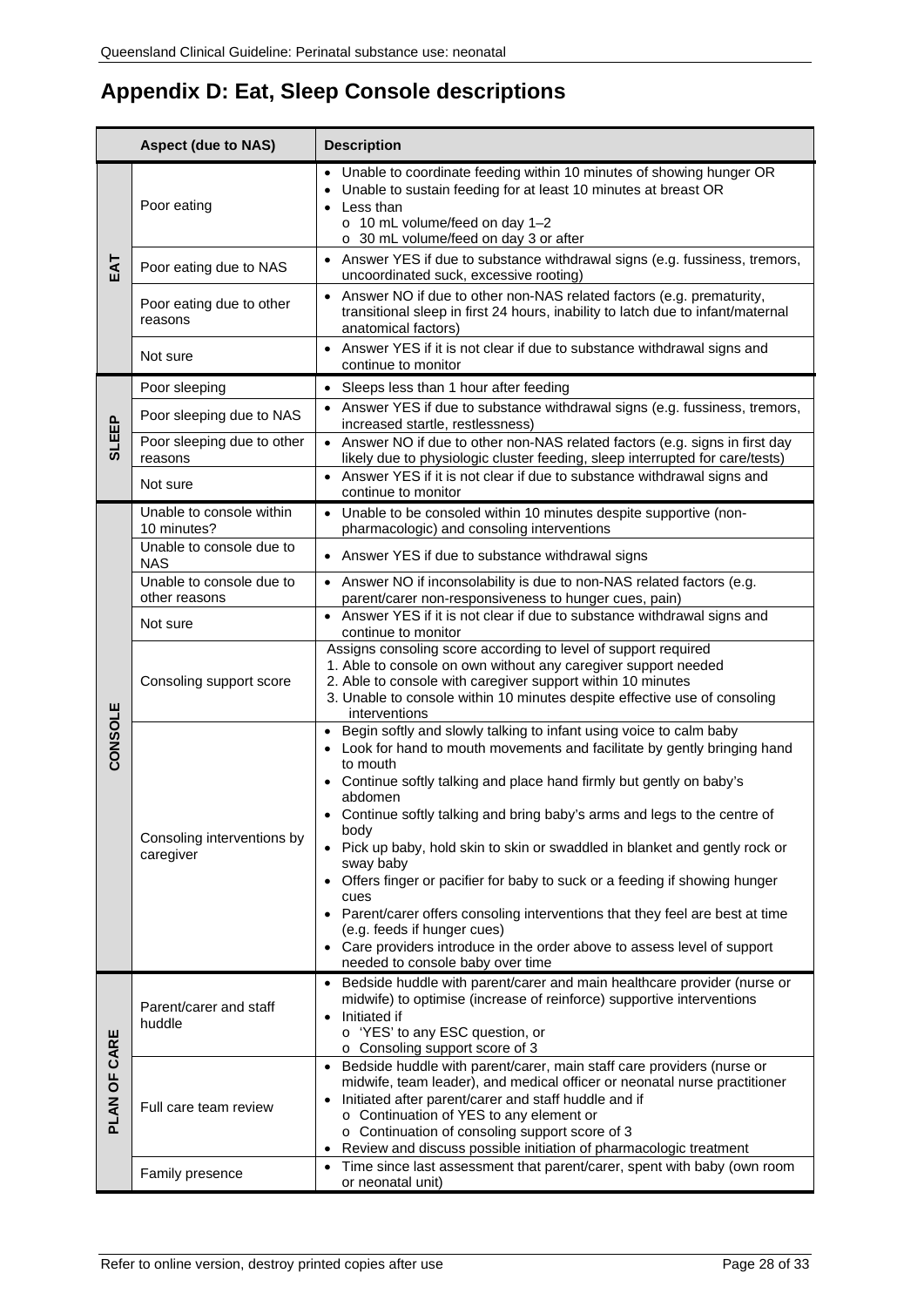# <span id="page-28-0"></span>**Appendix E: Supportive care**

| Sign                   |                                                        | <b>Suggested supportive measure</b>                                                                                                                                                                                                                                                                                                                                                                                                                                                                                                                                                                                   |  |
|------------------------|--------------------------------------------------------|-----------------------------------------------------------------------------------------------------------------------------------------------------------------------------------------------------------------------------------------------------------------------------------------------------------------------------------------------------------------------------------------------------------------------------------------------------------------------------------------------------------------------------------------------------------------------------------------------------------------------|--|
| Central nervous system | Excessive or high pitched<br>crying                    | • Soothe baby with swaddling<br>• Talk quietly/sing/hum<br>• Hold baby firmly to body and rock gently<br>• Use a baby sling<br>• Reduce environmental stimuli<br>o Slow movements<br>o Dimmed lighting<br>o Remove from noise exposure                                                                                                                                                                                                                                                                                                                                                                                |  |
|                        | Sleeplessness                                          | • Reduce environmental stimuli<br>Minimise handling, swaddle baby, rock gently<br>Encourage skin to skin cuddles with parent/carer<br>$\bullet$                                                                                                                                                                                                                                                                                                                                                                                                                                                                       |  |
|                        | Excoriation (chin, knees,<br>elbow, toes, nose)        | • Apply protective skin barriers to affected areas to protect skin<br>and prevent damage                                                                                                                                                                                                                                                                                                                                                                                                                                                                                                                              |  |
|                        | Myoclonic jerks, tremors,<br>jitteriness, irritability | Minimise handling-be prepared prior to disturbing baby<br>Use slow movements, reduce lighting, reduce noise levels,<br>soft music, massage and relaxation baths                                                                                                                                                                                                                                                                                                                                                                                                                                                       |  |
|                        | Agitation resulting in scratching<br>of the skin       | • Keep hands clean and apply mittens                                                                                                                                                                                                                                                                                                                                                                                                                                                                                                                                                                                  |  |
| Gastrointestinal       | Excessive sucking                                      | • Keep hands clean and use mittens to minimise sucking of the<br>fists<br>• Offer pacifier                                                                                                                                                                                                                                                                                                                                                                                                                                                                                                                            |  |
|                        | Poor feeding<br>(infrequent/uncoordinated<br>suck)     | • Feed on demand<br>o Frequent small feeds with rest between sucking<br>• Reduce environmental stimuli during feeding<br>• Assess coordination of suck/swallow reflex-support cheeks<br>and jaw if necessary<br>o Refer to midwife or lactation consultant as required<br>• Monitor weight loss closely during withdrawal as feeding<br>disturbances are common<br>o If caloric intake appears insufficient with breastfeeding<br>alone supplement with expressed breast milk or formula<br>until adequate caloric intake is achieved<br>• Assess hydration<br>o If insufficient fluid intake review by medical staff |  |
|                        | Regurgitation/vomiting                                 | • Wind or burp baby regularly when stops sucking and at end<br>of feed<br>Do not overfeed                                                                                                                                                                                                                                                                                                                                                                                                                                                                                                                             |  |
|                        | Peri-anal excoriation due to<br>loose stools/diarrhoea | Prevent skin excoriation using a petroleum based ointment<br>Change nappy with every feed and use barrier creams<br>Expose baby's buttocks to air to dry                                                                                                                                                                                                                                                                                                                                                                                                                                                              |  |
|                        | Pain                                                   | • Provide usual pain relief as for any baby                                                                                                                                                                                                                                                                                                                                                                                                                                                                                                                                                                           |  |
|                        | Sweating                                               | Clean skin regularly, use dry and clean clothing                                                                                                                                                                                                                                                                                                                                                                                                                                                                                                                                                                      |  |
| Respiratory/vasomotor  | Fever                                                  | • Ensure adequate hydration<br>Reduce environmental temperature and nurse in open cot<br>• Dress in light clothing using lightweight, soft natural fibre<br>fabric to swaddle or nurse skin to skin with mother                                                                                                                                                                                                                                                                                                                                                                                                       |  |
|                        | Nasal stuffiness/excessive<br>nasal secretions         | Use gentle suction if nasal secretions present                                                                                                                                                                                                                                                                                                                                                                                                                                                                                                                                                                        |  |
|                        | Nasal flaring/tachypnoea                               | • Review by medical staff if cyanosis or mottling present<br>• Avoid swaddling to allow close monitoring of respiratory rate<br>and effort<br>Nurse supine unless receiving cardiorespiratory monitoring in<br>the neonatal unit                                                                                                                                                                                                                                                                                                                                                                                      |  |

Adapted from: Commonwealth of Australia. National clinical guidelines for the management of drug use during pregnancy, birth and the early development years of the newborn. 2006.

Verklan M, Walden M. Core curriculum for Neontal Intensive Care Nursing. St. Louis Missouri: Saunders; 2015. D'Apolito KC. Assessing neonates for neonatal abstinence: are you reliable? J Perinat Neonatal Nursing. 2014; 28(3):220-31.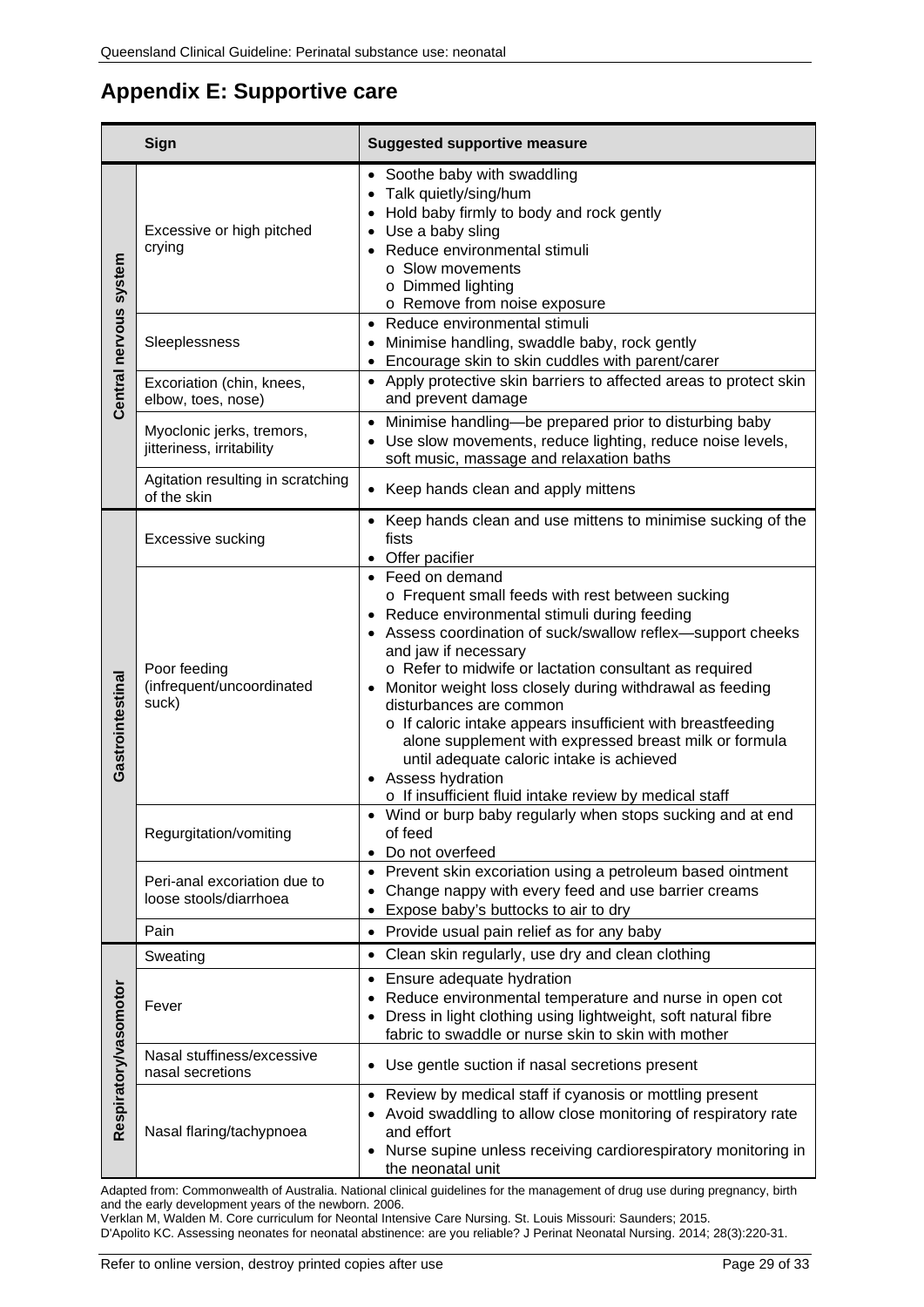| <b>Aspect</b>                  | <b>Consideration</b>                                                                                                                                                                                                                                                                                                                                                                                                                                                   |  |  |
|--------------------------------|------------------------------------------------------------------------------------------------------------------------------------------------------------------------------------------------------------------------------------------------------------------------------------------------------------------------------------------------------------------------------------------------------------------------------------------------------------------------|--|--|
| <b>Touching and</b><br>holding | • Prepare baby for touch with a soft voice<br>• Hold baby in such a way that supports their arms and legs tucked close to<br>their body and hands close to their face<br>Use warm wraps<br>Touch baby in a variety of ways including:<br>o Gentle steady pressure<br>o Rhythmic stroking<br>• When moving your hands away from baby, do so gently and slowly without<br>abrupt movements<br>Burp baby as needed doing so gently without vigorous patting on their back |  |  |
| <b>Positioning</b>             | • Support baby's position with their arms and legs close to their body<br>Repositioning should be performed with slow gentle movements and without<br>sudden changes                                                                                                                                                                                                                                                                                                   |  |  |
| Communicating<br>with baby     | • Babies communicate from birth<br>At first their communication signs are quick and hard to see-look for:<br>o A quick look for a few seconds<br>o A sudden stillness<br>o Some other little movement<br>o Talk or sing to baby in a soft voice<br>o Share eye contact and let baby look at your face                                                                                                                                                                  |  |  |
| <b>Prolonged crying</b>        | • Hold baby closely wrapped in a sheet or light blanket/wrap<br>• Avoid loud noises, bright lights and excessive handling<br>• Gentle rubbing or rocking and humming                                                                                                                                                                                                                                                                                                   |  |  |
| <b>Sleeplessness</b>           | • Allow baby to sleep (don't wake unnecessarily)<br>Check nappy is clean<br>Clean with water only and use zinc cream at each change                                                                                                                                                                                                                                                                                                                                    |  |  |
| <b>Excessive</b><br>sucking    | Offer dummy/pacifier if not hungry/due feeding                                                                                                                                                                                                                                                                                                                                                                                                                         |  |  |
| Vomiting                       | • Hold baby in upright position and burp after each feed                                                                                                                                                                                                                                                                                                                                                                                                               |  |  |
| Poor feeding                   | • Offer small frequent feeds from the breast or slow flow teat<br>Feed in quiet, calm surrounding with minimal noise and disturbance                                                                                                                                                                                                                                                                                                                                   |  |  |
| <b>Trembling</b>               | • Wrap baby in sheet or light blanket/wrap                                                                                                                                                                                                                                                                                                                                                                                                                             |  |  |
| Fever                          | • Avoid too many blankets or clothes on baby<br>Natural fibre/cotton clothes and wraps are suitable                                                                                                                                                                                                                                                                                                                                                                    |  |  |

# <span id="page-29-0"></span>**Appendix F: Communicating with and comforting baby**

Adapted from: Commonwealth of Australia. National clinical guidelines for the management of drug use during pregnancy, birth and the early development years of the newborn. 2006.

Nelson M. Neonatal abstinence syndrome: The nurse's role. International Journal of Childbirth Education. 2013; 28(1):28-42. Marcellus L. Neonatal abstinence syndrome: reconstructing the evidence. Neontal Network. 2007; 26(1):33-40.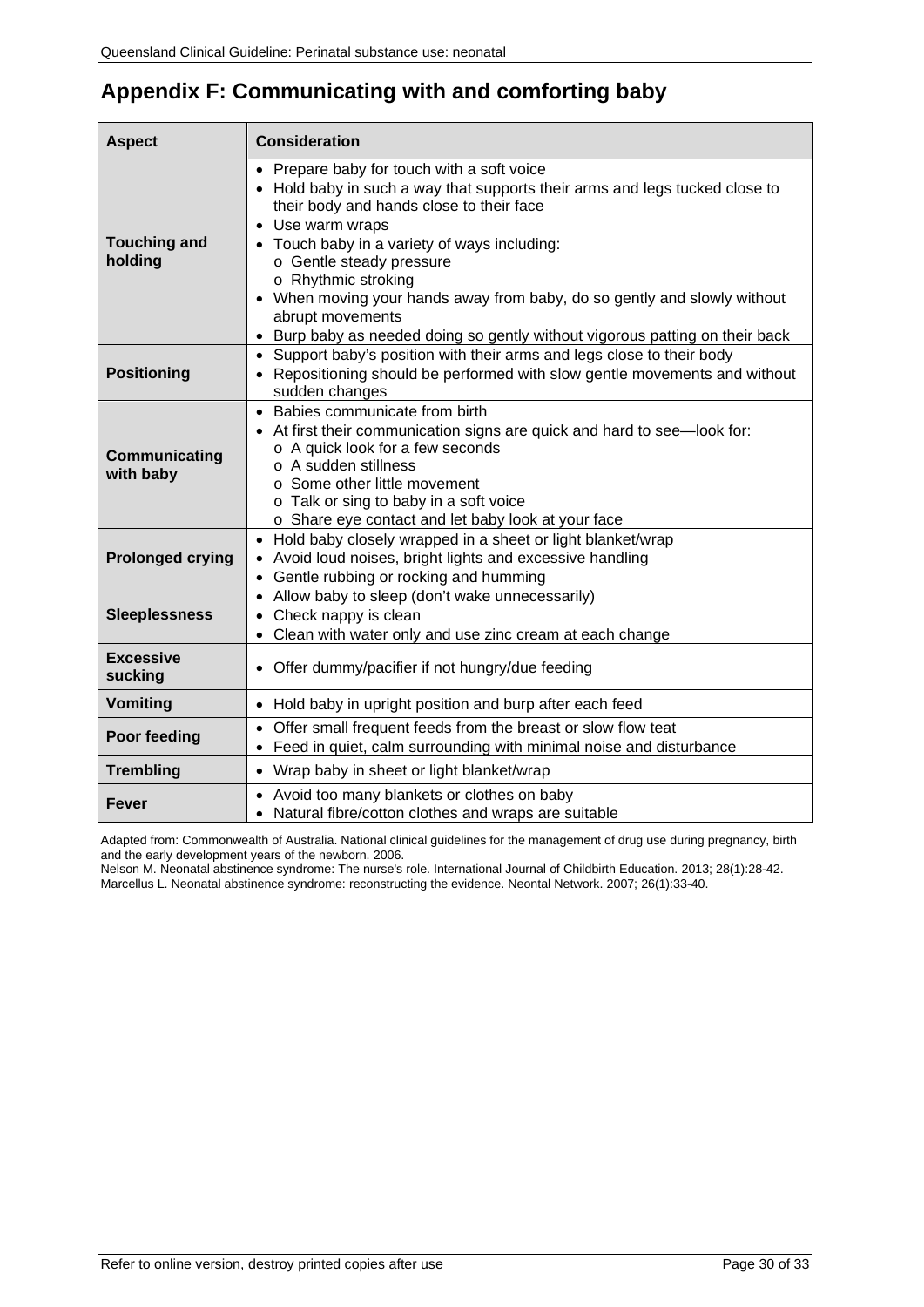# <span id="page-30-0"></span>**Appendix G: Baby stability and stress signals**

|                                  | <b>Autonomic system</b>                                                                                                                                                                                                                                                                                                        | <b>Motoric system</b>                                                                                                                                                                                                                           | <b>State system</b>                                                                                                                                                                                                                                                 |
|----------------------------------|--------------------------------------------------------------------------------------------------------------------------------------------------------------------------------------------------------------------------------------------------------------------------------------------------------------------------------|-------------------------------------------------------------------------------------------------------------------------------------------------------------------------------------------------------------------------------------------------|---------------------------------------------------------------------------------------------------------------------------------------------------------------------------------------------------------------------------------------------------------------------|
| signals<br>Baby stability        | Able to regulate colour<br>$\bullet$<br>and respiration<br><b>Reduction of tremors</b><br>twitches, visceral signals                                                                                                                                                                                                           | Smooth, well-modulated<br>$\bullet$<br>posture and tone<br>Synchronous smooth<br>movements with:<br>o Hand/foot clasping<br>Grasping<br>$\Omega$<br>Hand to mouth activity<br>Suck/suck searching<br>$\circ$<br>Hand holding/tucking<br>$\circ$ | Clear robust sleep states<br>$\bullet$<br>Rhythmic robust crying<br>Self-quieting<br>$\bullet$<br>Focused shiny eyed<br>alertness with intent or<br>animated facial<br>expression<br>'Ooh' face, cooing,<br>attentional smiling                                     |
| signals<br><b>stress</b><br>Baby | Respiratory pauses,<br>tachypnoea, gasping<br>Colour changes:<br>$\bullet$<br>o Dusky, pale, mottled,<br>cyanotic<br>Tremors, startles, twitches<br>$\bullet$<br>Yawning<br>$\bullet$<br>Gagging, spitting up<br>$\bullet$<br>Hiccoughing<br>$\bullet$<br>Straining<br>$\bullet$<br>Sneezing, coughing<br>$\bullet$<br>Sighing | Flaccidity<br>$\bullet$<br>o Trunk, extremities, face<br>Hypertonicity with<br>hyperextension of:<br>○ Legs, arms, trunk<br>Finger splays<br>Facial grimace<br>Hand on face, fisting<br>Fetal tuck<br>Frantic diffuse activity                  | Diffuse sleep-wake states<br>$\bullet$<br>Fussing or irritability<br>$\bullet$<br>Staring or gaze averting<br>Panic or worried alertness<br>Glassy eyed alertness<br>$\bullet$<br>Rapid state oscillation<br>٠<br>Irritability<br>٠<br>Diffuse arousal<br>$\bullet$ |

Reference: Blackburn ST, Vandenberg KA. Assessment and Management of Neonatal Neuro-behavioural Development. In: Kenner C, Lott JW, Flandermeyer AA. *Comprehensive Neonatal Nursing: A physiological Perspective* 3rd ed. USA: Elsevier Science; 1998.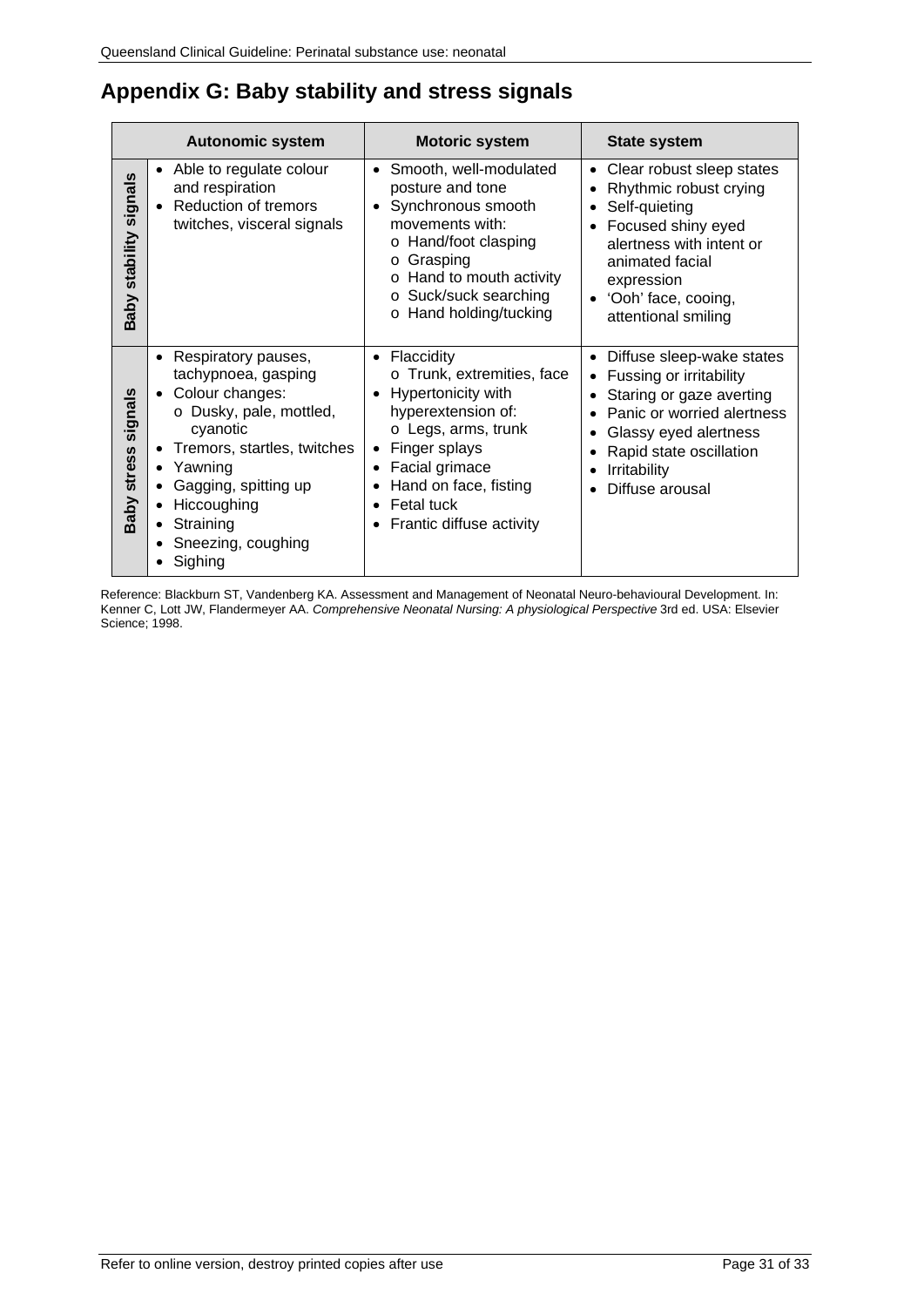# <span id="page-31-0"></span>**Appendix H: Breastfeeding recommendations by substance**

| Substance              | <b>Breastfeeding (BF) consideration</b>                                                                                                |
|------------------------|----------------------------------------------------------------------------------------------------------------------------------------|
|                        | May provide milder withdrawal signs<br>$\bullet$                                                                                       |
| Opioid/opiate          | May reduce requirement for pharmacological treatment                                                                                   |
|                        | <b>Recommendation</b>                                                                                                                  |
|                        | Encourage BF unless other contraindication<br>$\bullet$                                                                                |
|                        | • Short acting (e.g. temazepam) unlikely to affect baby if short term use                                                              |
|                        | Long acting, (e.g. clonazepam) may cause apnoea and sedation                                                                           |
| <b>Benzodiazepines</b> | <b>Recommendation</b>                                                                                                                  |
|                        | • Assess BF decisions on an individual basis<br>• Avoid BF immediately after taking short acting benzodiazepines                       |
|                        | Avoid long-acting benzodiazepines                                                                                                      |
|                        | Effect on neurological development not well studied                                                                                    |
|                        | Dosages for <i>medical</i> indications unlikely to cause adverse effects                                                               |
| <b>Amphetamines</b>    | Excretion in breast milk may be dose-dependent<br>$\bullet$                                                                            |
|                        | Recommendation                                                                                                                         |
|                        | • Discourage use when BF                                                                                                               |
|                        | • After individual use, avoid BF for 24-48 hours                                                                                       |
|                        | • Serious adverse reactions reported                                                                                                   |
| Cocaine                | <b>Recommendation</b>                                                                                                                  |
|                        | • If regular use, BF not recommended<br>• After individual dose, avoid BF for 24 hours                                                 |
|                        | • More than two standard drinks per day linked to decreased lactation, decreased                                                       |
|                        | feeding and arousal, and psychomotor development                                                                                       |
|                        | Recommendation                                                                                                                         |
| <b>Alcohol</b>         | • Limit alcohol to two standard drinks in a day                                                                                        |
|                        | • Avoid consumption immediately before feeding                                                                                         |
|                        | If excessive use, consider expressing breast milk in advance<br>$\bullet$                                                              |
|                        | If chronic alcohol use avoid BF                                                                                                        |
|                        | Dose-response relationship between maternal use and neonatal toxicity                                                                  |
| Codeine                | • Associated with neonatal bradycardia, apnoea, cyanosis, drowsiness and death                                                         |
|                        | <b>Recommendation</b>                                                                                                                  |
|                        | Contraindicated for BF women<br>• The psychoactive component (tetrahydrocannabinol (THC)) is excreted in breast                        |
|                        | milk                                                                                                                                   |
|                        | • May have negative neurodevelopmental outcomes but unclear if risks related to                                                        |
|                        | antenatal exposure, BF or multiple substance use                                                                                       |
| Cannabis               | Smoke exposure may increase risk of SUDI                                                                                               |
|                        | <b>Recommendation</b>                                                                                                                  |
|                        | Discourage use when BF                                                                                                                 |
|                        | Avoid other co-exposures such as alcohol and tobacco<br>• Avoid BF within 1 hour of inhaled use (to reduce risk of exposure to highest |
|                        | concentration of THC in breast milk)                                                                                                   |
|                        | • Minimal amounts found in breast milk                                                                                                 |
|                        | Fluoxetine higher concentrations in breast milk than other SSRI                                                                        |
| <b>SSRI/SNRI</b>       | Sertraline generally the preferred antidepressant during BF                                                                            |
|                        | <b>Recommendation</b>                                                                                                                  |
|                        | Encourage BF<br>$\bullet$                                                                                                              |
|                        | Exposure to environmental smoke increases risk of respiratory allergy and SUDI                                                         |
|                        | <b>Recommendation</b>                                                                                                                  |
| <b>Tobacco</b>         | Encourage BF                                                                                                                           |
|                        | Support smoking cessation strategies (e.g. nicotine patch/gum)                                                                         |
|                        | Advise to avoid infant exposure to second-hand smoke                                                                                   |

References: Reece-Stremtan S, Marinelli KA. ABM clinical protocol #21: guidelines for breastfeeding and substance use or substance use disorder, revised 2015. Breastfeed Medicine 2015;10(3):135-41.

Drugs and Lactation Database (LactMed). In. [Internet]: Bethesda (MD): National Library of Medicine (US); 2006- [cited 2021 January 22]. Available from[: https://www.ncbi.nlm.nih.gov/books/NBK501922.](https://www.ncbi.nlm.nih.gov/books/NBK501922/)

Ordean A, Kim G. Cannabis Use During Lactation: Literature Review and Clinical Recommendations. Journal of Obstetrics and Gynaecology Canada. Journal d'Obstétrique et Gynécologie du Canada 2020;42(10):1248-53.

Hales Medications and Mother's Milk, Springer Publishing 2020.Internet [citied 2021 July 26]. Available from [https://www.halesmeds.com](https://www.halesmeds.com/)